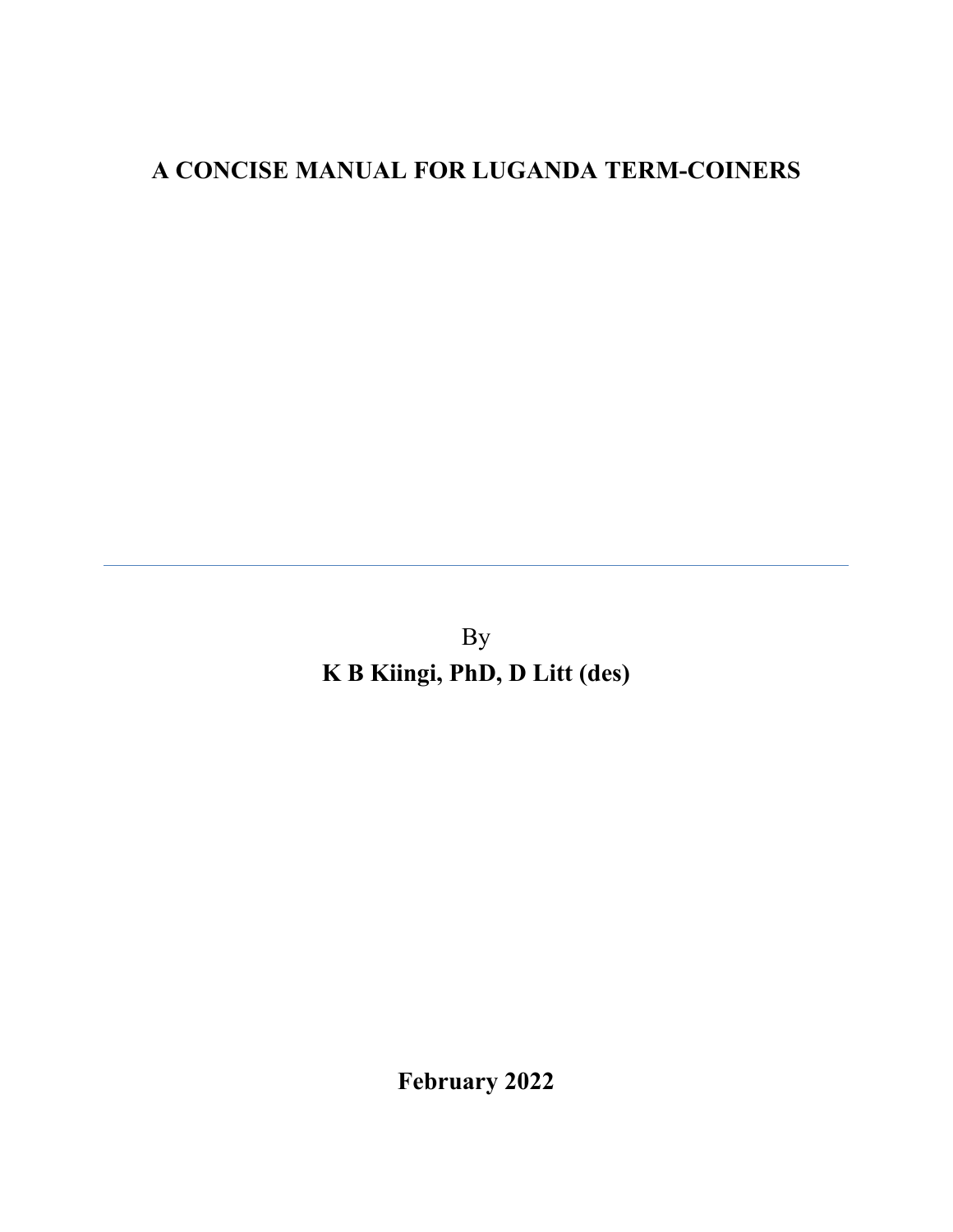#### **INTRODUCTION**

This manual has been written strictly for those Luganda term-coiners who have entirely and consistently internalized the PEGITOSCA Criterion for specialized/ scientific term status of an expression. In Section 1, we present the concise glossary of English-Luganda lexemic formatives, i.e. specialized affixes and a relatively few combining forms that feature in a wide range of compound words. It should be noted from the outset that the abbreviations and symbols used in the whole manual are already familiar to the reader, for they were presented in our earlier papers on the terminological development of Luganda; let reference be made to the generic "A Style Manual for the Development of Specialized Luganda".

In the light of our ultimate goal of turning Luganda into a language that articulates ALL specialized knowledge at ALL levels of education and training, virtually all term-coiners are understandingly interested in the origin of the lexemic formatives in specialized Luganda. Their wish is fulfilled in Section 2 where the Luganda equivalents to English lexemic formatives in Section 1 become the head-entries in a fresh Luganda-English glossary. The structure of the article in the new glossary is typically characterizable as follows:

- (i) Luganda affix
- (ii) English rendition(s)
- (iii) Word frames involving the affix
- (iv) Origin(s) of the affix
- (v) Note(s)
- (vi) Cross-references

Section 3 differs from Section 1 in that possible (near-) synonyms of the head-entry are given. Let **inter**in Section 1 be compared with **inter-** in Section 3.

In Section 1

**inter-** =(i) F**●**S**●**gana, oku**●**S**●**gana

(ii) F**●**S**●**kata, oku**●**R**●**akata

(iii) oku**●**R**●**agana, oku**●**R**●**aganya

In Section 3



Clearly, close examination of the (near-) synonyms of **inter-** leads to the right choice between ●(a)gan(y)a and **●**(a)kata.

Finally, two cases of affixal extrapolation are presented in Section 4 so as to illustrate the so far attained expressive power of specialized Luganda.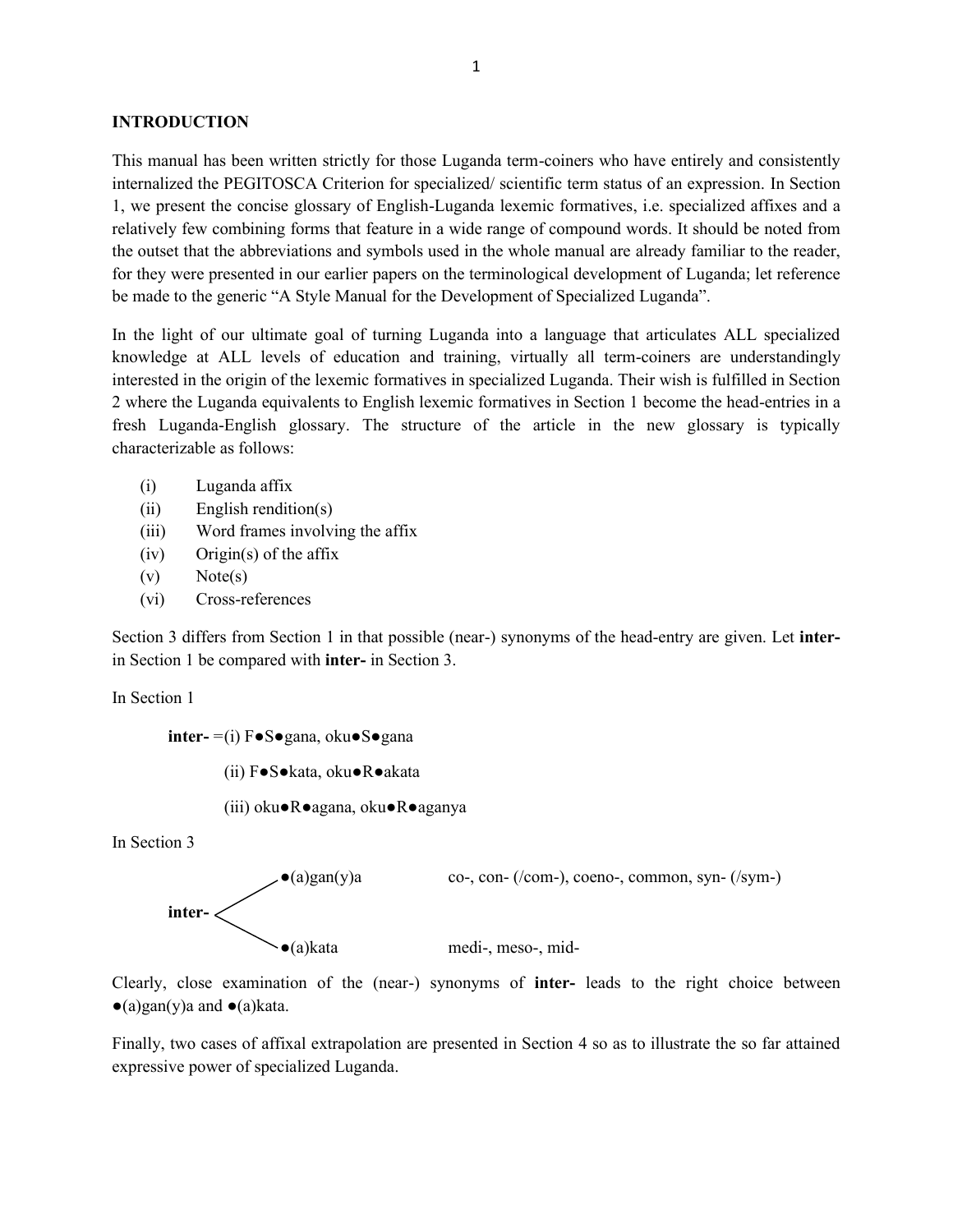#### **Section 1: AN ENGLISH-LUGANDA GLOSSARY OF LEXEMIC FORMATIVES**

**ab-** = i) oku•S•**viila**

(ii) F•S•wu□, oku•S•wu□ where □ = la, ka, ma, na, ...

#### **acting** = F•S•**nga**

**ad- =** (i) oku•S•**lila**

(ii)  $F \cdot S \cdot wa \square$ , oku $S \cdot wa \square$  where  $\square = la$ , ka, ma, na, ...

```
-ad = F•S•ma [COLLECTIVE]
```

```
after- = F•S •bega
```

```
-age = F•S•ma [COLLECTIVE]
```
**-aholic(/-oholic) =** F•S**•sibe**

 $-\mathbf{al} = (i) \mathbf{F}_a \cdot \mathbf{S}_n \cdot \mathbf{wa}$ 

(ii) F**•nna•**W

```
-algia = F•S•luma
```
- **-alia =** F•S**•nywama** [COLLECTIVE]
- **all- =** F•S**•wanna**
- **allo- =** F•S**•lala**
- **ambi- =** F•S**•zomba**
- **amphi- =** F•S**•zomba**
- **an- (/a-) =** oku•S**•wuna** → F•S**•wunu**
- $-\mathbf{a}\mathbf{n} =$  (i)  $F_a \cdot S_n \cdot \mathbf{w}\mathbf{a}$ 
	- (ii) F**•nna•**W
- **ana- =** (i) oku•R**•aga**
	- (ii) F•S**•ga**

**-ana (/-iana) =** F•S**•maala**

**aniso- =** Fa•S**•nkuna**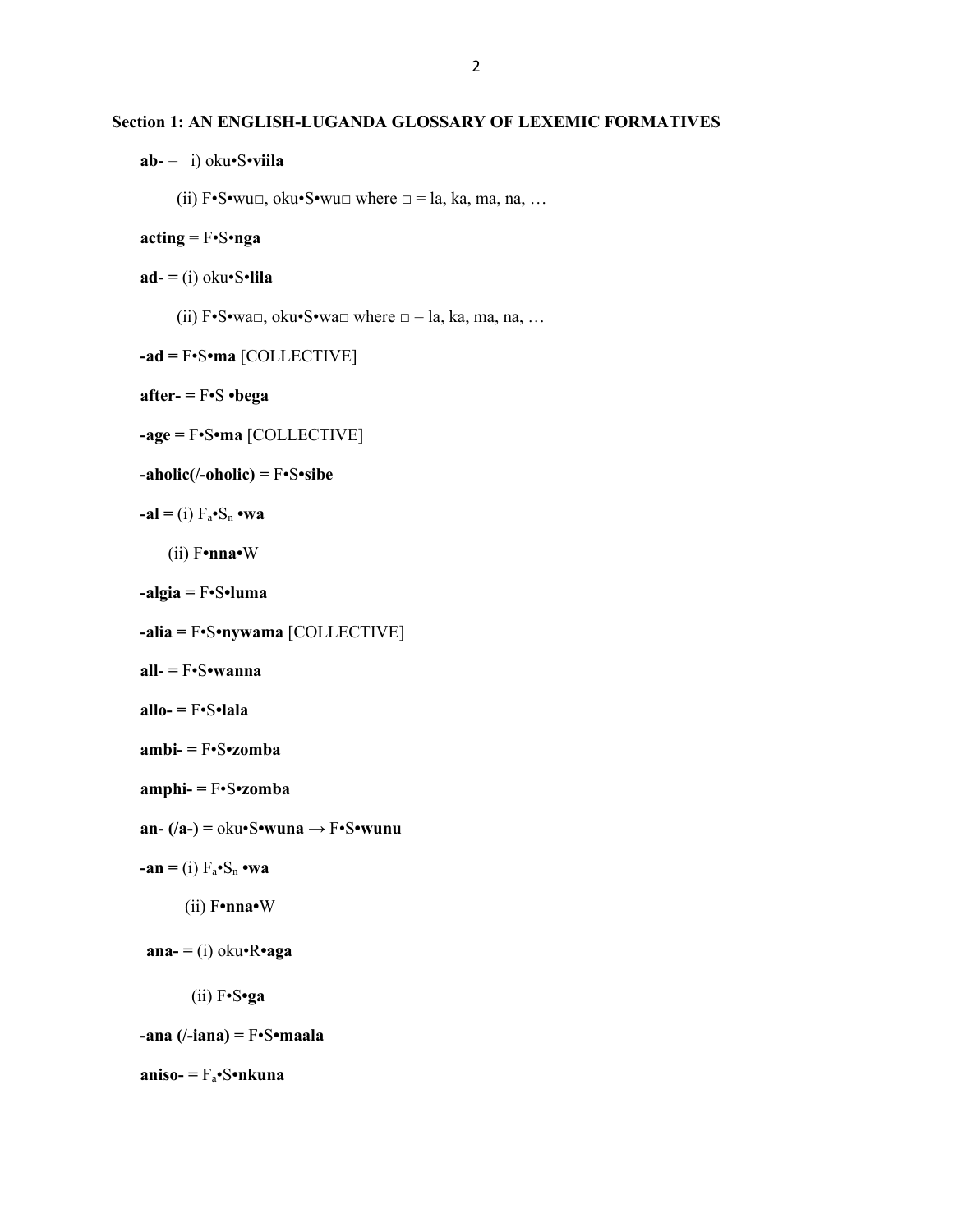**ante- =** (i) F•S**•bela** (ii) oku**•**R**•abela**

**anti- =** F•S**•kota**

**apo-** = F•S**•baga**

¶**•baga #•buga**

## **après- =** F•S**•bega**

- $-ar = (i) F_a \cdot S_n \cdot wa$ 
	- (ii) F**•nna•**W

 $\text{arch-} = \text{sse-F+} \cdot S$ 

 $\tanan((-ary) = F_n \cdot S \cdot \text{wide}$ 

#### **artificial =** F•S**•nnana**

```
-ary = (i) F_n \cdot S \cdot wild
```
- $(iii)$   $F_a \cdot S_n \cdot wa$
- (iii) F**•nna•**W

```
-asis (/-osis) = F•S•lwala
```

```
-aster = F•S•geenya
```
- $\text{-} \textbf{ate} = (i) \qquad \textbf{obu} \cdot S, \textbf{obwa} \cdot W$ 
	- (ii)  $F_a \cdot S_n \cdot wa$ ,  $F \cdot nna \cdot W$
	- (iii) F•S**•ma** [COLLECTIVE]
	- (iv) oku•S•**waza**

```
–ati = F•S•ma [COLLECTIVE]
```

```
atto- = atto•S (SI 10^{-18})
```

```
\mathbf{auto} = \text{(i)} \space \text{oku} \cdot \text{ee} \cdot \text{Re} \cdot \text{a}
```
- (ii) F•S**•yina**
- (iii) oku**•**R**•ayina**

```
back- = (i) oku•R•abega
```
(ii) ama**•bega,** ema**•bega** (in CFCs)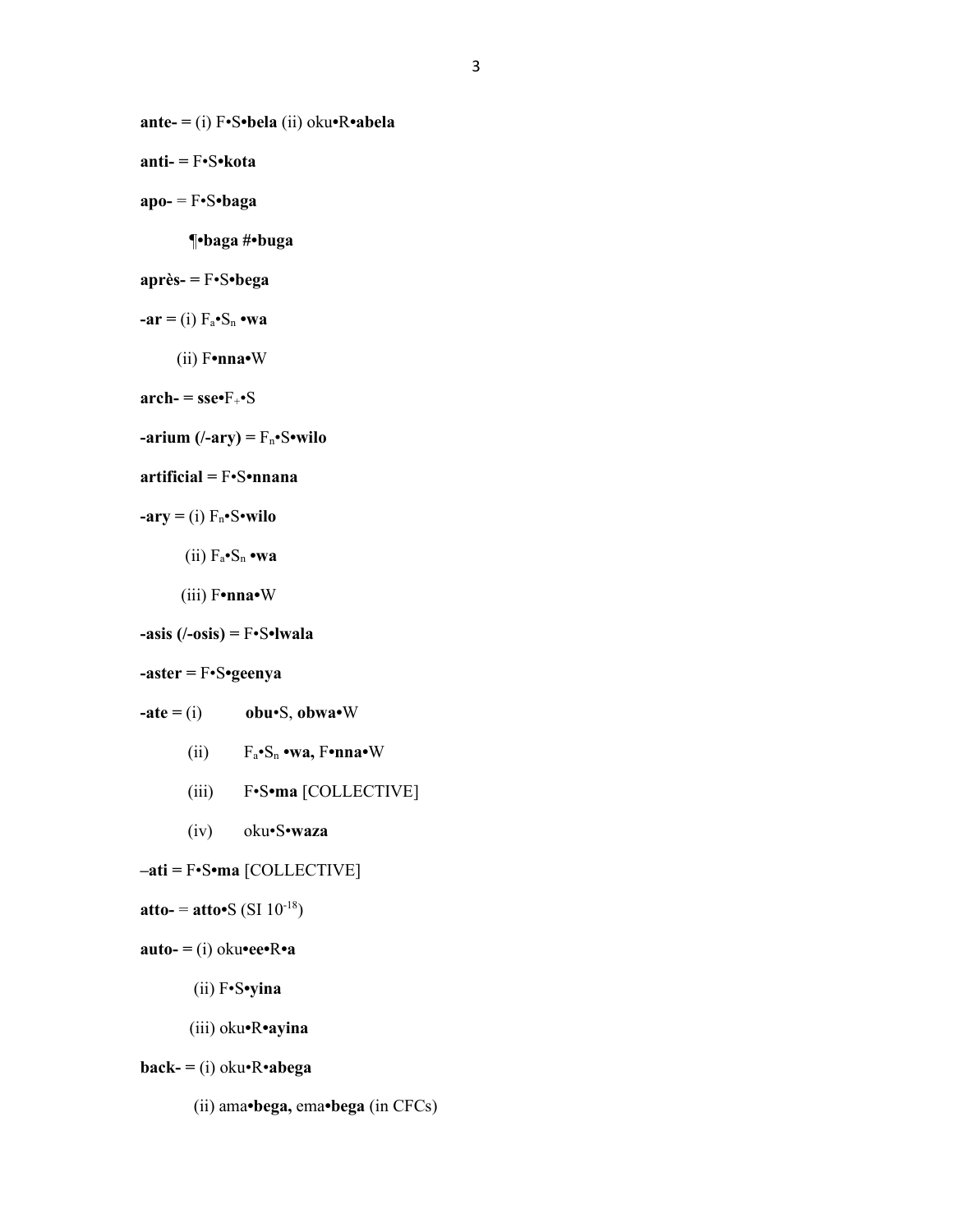**bene- =** (i) oku•R**•alunga**

(ii) F•S**•lunga**

```
\mathbf{bi(n)} = (i) F_{num} \cdot \mathbf{bili}
```
- (ii) F**•nna•**F+•S•Fnum**•bilye**
- (iii) Fa**•bilibaze**
- (iv) F•R•a•Fnum**•bilye**
- **-ble =** oku**•**R**•***I***ka**

```
by(e) = (i) F\cdot S\cdot waaya
```
(ii) oku•S**•waaya**

```
caco- = (i) oku•R•abuba
```

```
 (ii) F•S•buba
```

```
calli- = (i) oku•R•alunga
```
(ii) F•S**•lunga**

```
\text{cata} = (i) \text{ oku} \cdot \text{R} \cdot \text{agwa}
```
(ii) F•S**•gwa**

```
-cele = F•S•zimba
```

```
centi- = senti•S (SI 10<sup>-2</sup>)
```

```
circum = (i) oku<sup>•</sup>R•abuga
```
(ii) F•S**•buga**

```
cis- = F•S•luna
```
**co- =** (i) oku•R•**agana,** oku•R•**aganya**

```
(ii) F•S•gana
```

```
coeno- = F•S•gana
```
**complex =** F•S**•kaala**

```
compound = F•S•gatta
```

```
comprehensive = F•S•zinga
```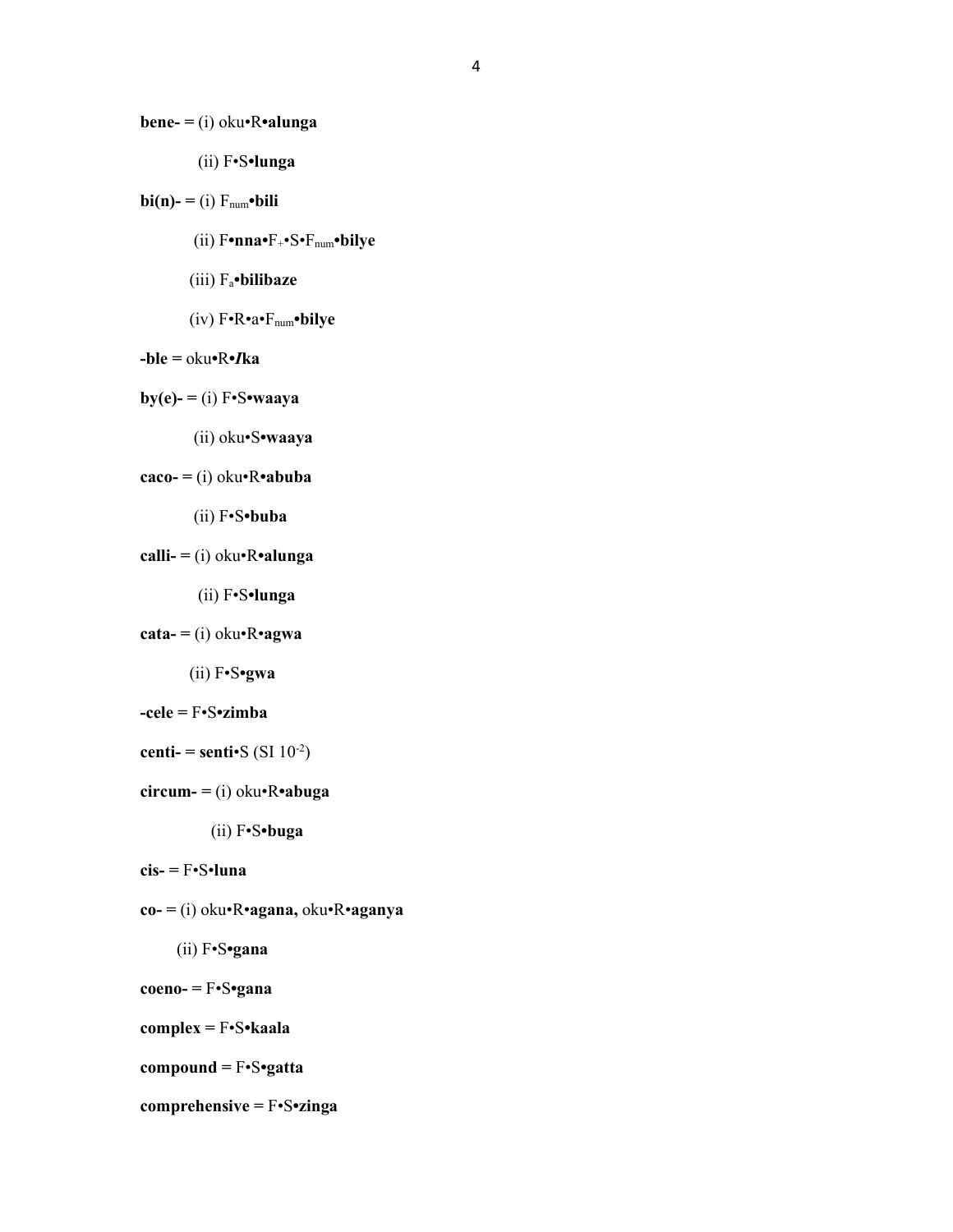**computer- =** eki•**baziso** (in CFCs)

```
con-(/com-) = (i) oku•R•agana
```

```
 (ii) F•S•gana
```

```
\text{contra-} = (i) \space \text{oku-} \mathbf{R} \cdot U \text{ta}
```

```
 (ii) F•S•kota
```

```
counter- = (i) oku\cdotR\cdot<i>Uta
```

```
 (ii) F•S•kota
```
(iii) oku•R**•akkasa**

```
 (iv) F•S•kkasa
```

```
counterpart = F•S•kota
```

```
cross- = (i) oku•R•asaaba
```
(ii) F•S**•saaba**

```
crypto- = oku•kisa (in CFCs)
```

```
-cule (/-culus /-cle) = aka•S
```

```
cyber- = en•kasi (in CFCs)
```

```
de- = (i) oku•R•Uka
```
(ii) oku•R**•** *Ul***a**

```
deca- = deka•S (SI 10<sup>1</sup>)
```

```
deci- = desi•S (SI 10<sup>-1</sup>)
```
**demi- =** F•S**•nusa**

```
dextro- = oku•lya (ddyo)
```
 $di = (i) F_{num}$ •bili

- (ii) F**•nna•**F+•S**•**Fnum**•bilye**
- (iii) Fa**•bilibaze**

(iv) F**•**R**•a•**Fnum**•bilye**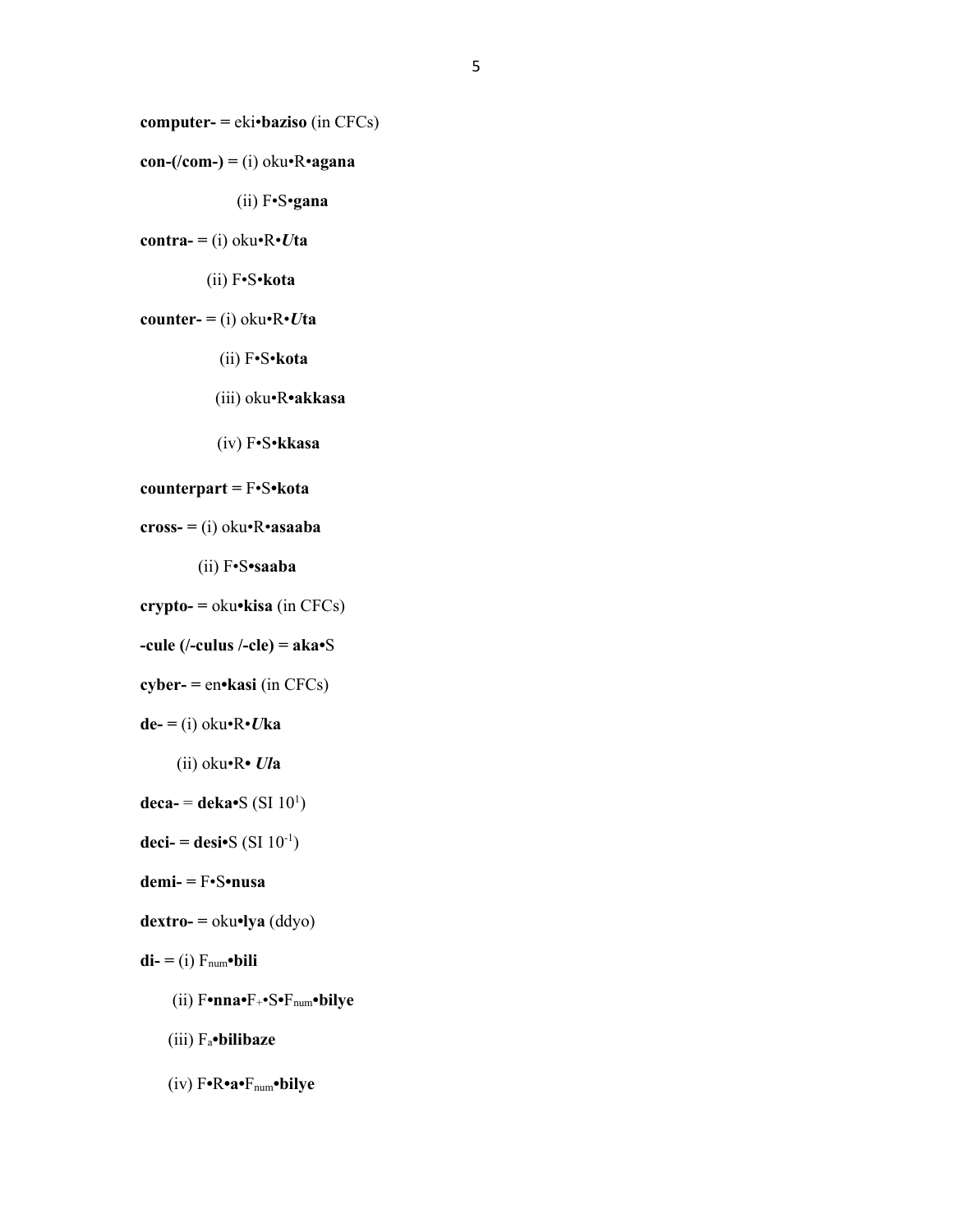**dia- =** (i) oku**•**R**•ayima** 

- (ii) F•S**•yima**
- (iii) oku**•**R**•asaaba**
- (iv) F**•**S**•saaba**

```
diplo- = Fa•bilibaze
```

```
dis- = (i) oku•R•Ula, oku•R•Uka
```
- (ii) F**•ta•**R**•a**•(W)
- (iii) oku**•**S**•leka**

```
-dom = F•S•ma [COLLECTIVE]
```
**double(-) =** Fa**•bilibaze**

- **down- =** oku**•R•agwa,** F•S**•gwa** [LOW LOCATION AND DEGREE]
- $duo = (i) F_{num} \cdot bili$ 
	- (ii) F**•nna•**F+•S**•**Fnum**•bilye**
	- (iii) Fa**•bilibaze**

```
duplo- = Fa•bilibaze
```

```
dys- = F•S•ziba
```
- **e-** (<electronic)**= -m** (<Fa**•**memoonawa)
- $ecto = (i) F \cdot S \cdot bwa$ 
	- (ii) F**•**S**•kwa**
- **-ectomy =** F**•saama•**W
- $-\text{ed}^1 =$  (i) oku $\text{-}$ **S**•**na** 
	- (ii) F**•nna•**W
	- (iii) F**•**S**•wanu**

 $-\text{ed}^2 = \text{F} \cdot \text{R} \cdot \text{e} / \text{u} / \text{wa}$ 

```
eigen- = F•S•yina
```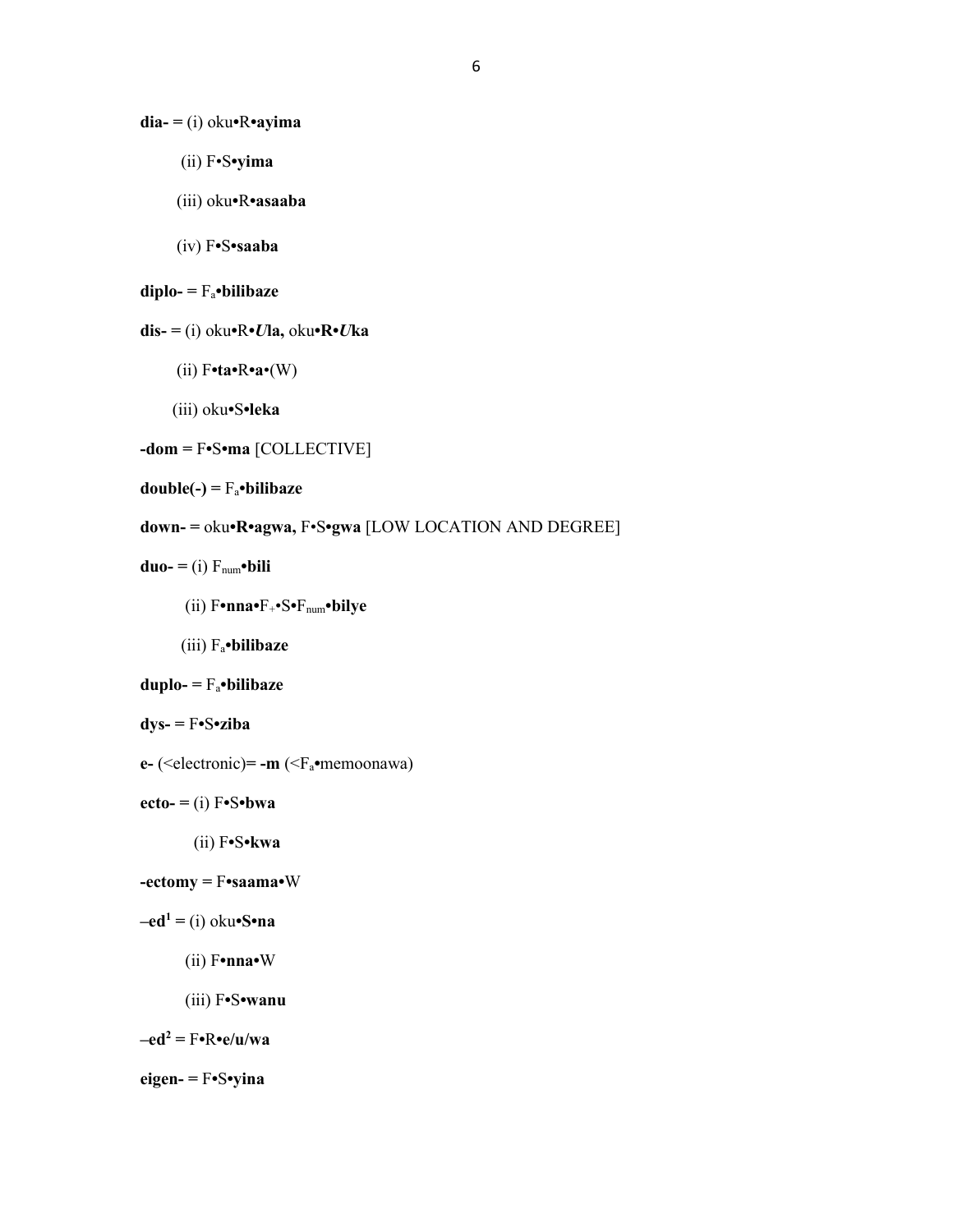**-eme =** F**•**S**•lalama** (→F**•**S**•ndama**)

- **en- (/endo-/ento-) =** F**•**S**•mwa**
- **-en =** F**•**R**•e/u/wa** (cf **–ed<sup>2</sup>** )
- **epi- =** (i) F**•**S**•kunga**
	- (ii) F**•**S**•ga**
- **equ- =** Fa**•**S**•nkana**
- **-er =** (i) F**•**S**•wa** 
	- (ii) F**•nna•**W

**-ery =** (i) F•S•**ma** 

- (ii) F•S**•wilo**
- (iii) F**•**R**•***I***lo**
- **-esce =** (i) oku**•**S**•wawa**
	- (ii) oku**•**S**•waya**
- $-$ **ese** = (i)  $F \cdot S \cdot wa$ 
	- (ii) F**•nna•**W
	- (iii) F**•**S**•lima**
- **-esque =** F**•**S**•ngela**
- **-etum =** F**•**S**•wilo**
- **eu- =** (i) oku**•**R**•awooma** 
	- (ii) F**•**S**•wooma**
- **ex- =** (i) oku•R•**abwa**, F•S•**bwa**
	- (ii) oku•R•**aga**, F•S•**ga**
	- (iii) oku•R•**ayima**, F•S•**yima**
	- (iv) oku•S•*U***la**
	- (v) oku•S•**waza**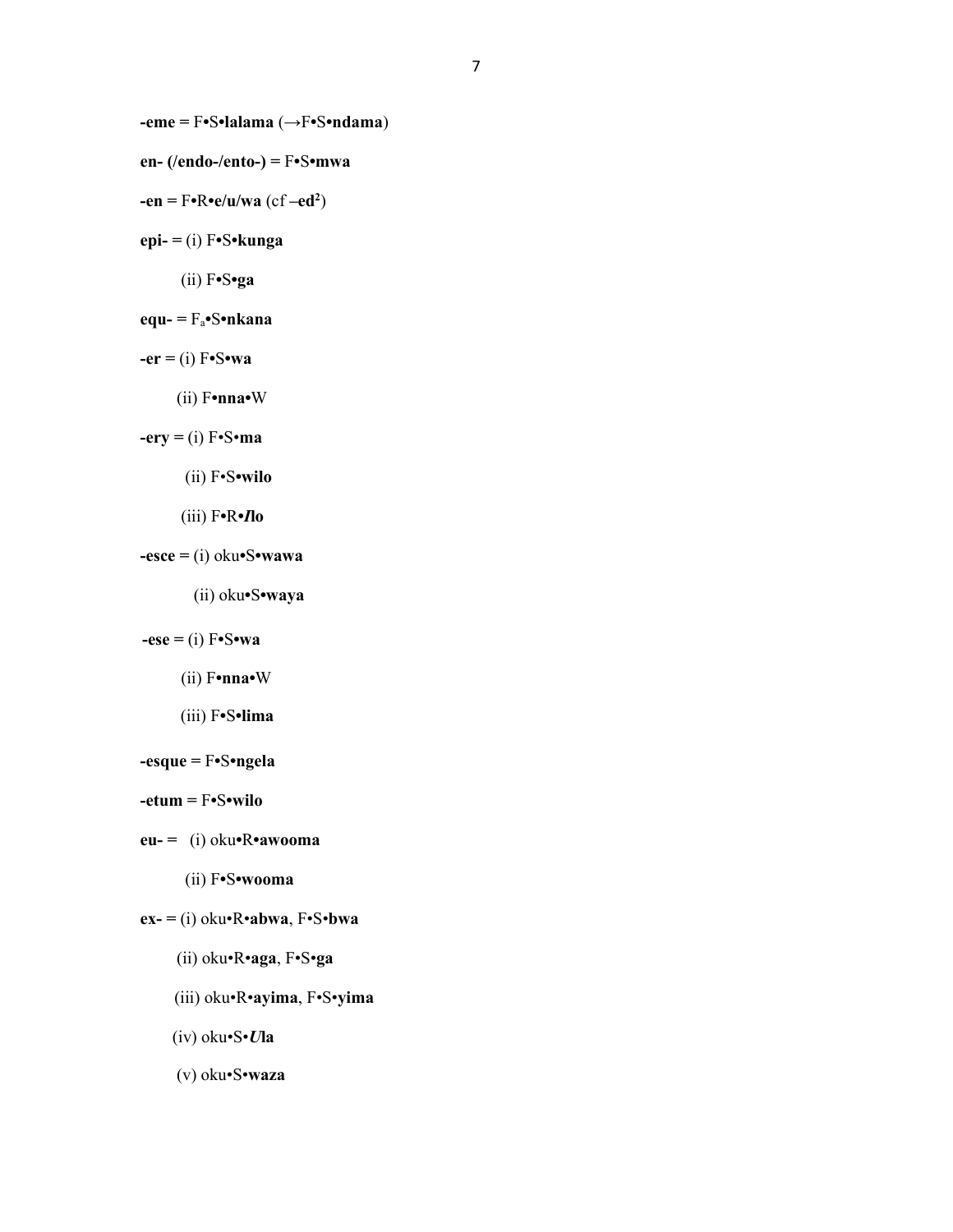```
(vi) F•S•yaka
```

```
exa- = exa•S (SI 10^{18}; Computing 2^{60})
```
 $exo = (i) F\cdot S\cdot bwa$ 

(ii) oku•S•**wubwa**

```
extra- = (i) oku•R•abwa, F•S•bwa
```
(ii) oku•R•a**yela,** F•S•**yela**

```
extro- = oku•S•wabwa
```

```
-facient = F•kola•W
```

```
fake = (i) oku•S•cupa
```

```
 (ii) F•S•cupa
```

```
-fashion = (i) oku•S•ngela
```

```
 (ii) F•S•ngela
```

```
femto- = femto•S (SI 10^{-15})
```

```
-ferous = (i) F_a\cdotS\cdotna
```
(ii) Fa**•**S**•baama,** Fa**•**S**•baaka**

```
-fid = F•S•yasa
```

```
-fold = F•Snum•baze
```
(ii) F**•**S**•bela**

**-form =** F**•**S**•kula**

```
-free = F•S•buuma, F•S•buuka
```

```
front = (i) F•S•bela
```

```
 (ii) em•beli (in CFCs)
```
 $-$ **ful** = (i)  $F_a$ •**S•na** 

```
 (ii) Fa•S•jjuva
```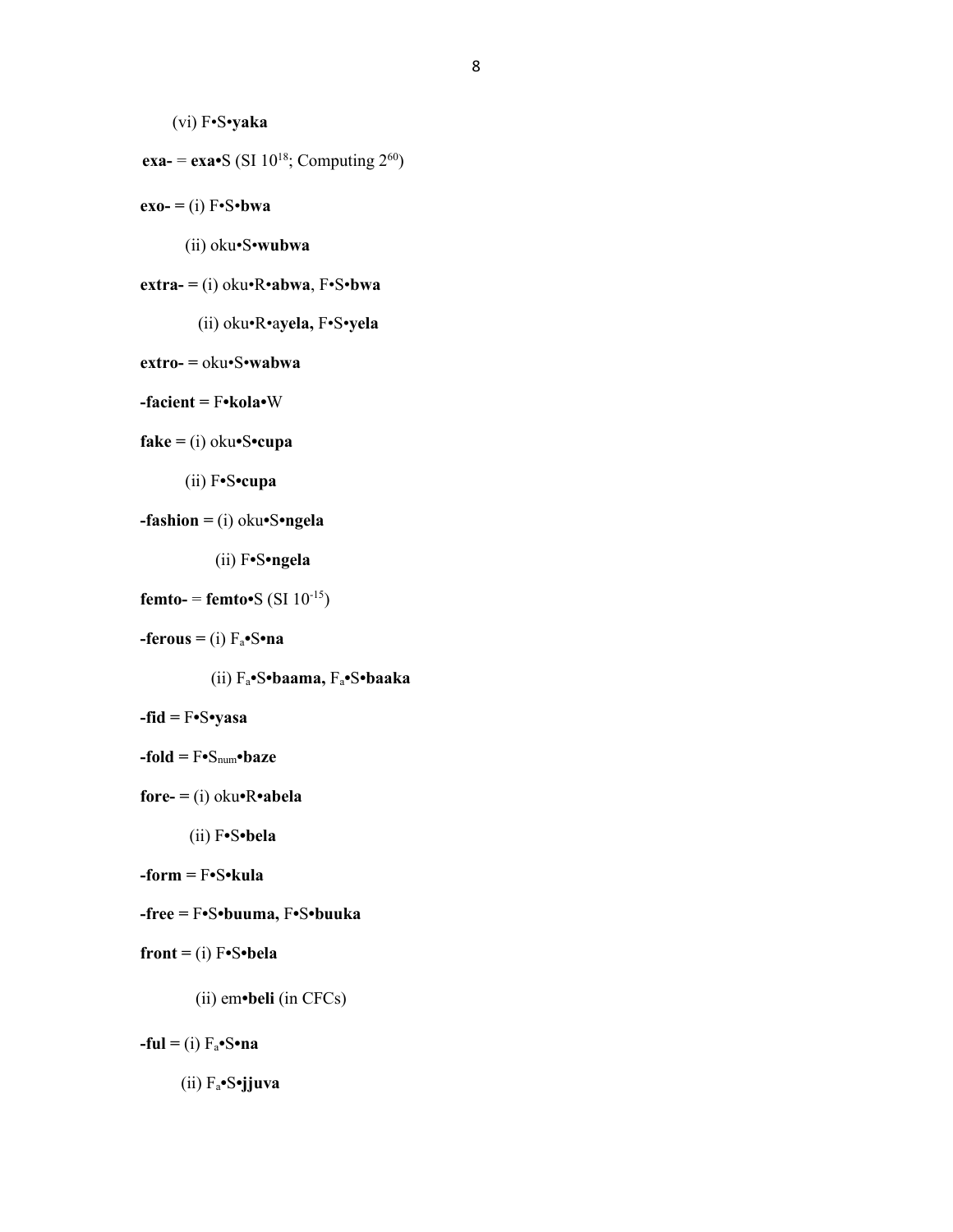```
-gen = (i) F•zaala•W
```
(ii) F**•zaalibwa•**W

```
-genesis = oku•S•waya
```
 $-$ **gerous** = (i)  $F_a$  $\cdot$ S $\cdot$ **na** 

(ii) Fa**•**S**•baaka,** Fa**•**S**•baama,**

 $\mathbf{giga} = \mathbf{giga} \cdot \mathbf{S}$  (SI 10<sup>9</sup>; Computing  $2^{30}$ )

## **-graphy = kalojja•**W

```
half- = (i) F \cdot S \cdot nusa
```
(ii) oku**•**R**•anusa**

```
haplo- = F•S•gina
```

```
\text{hecto-} = \text{hekto-S} (\text{SI } 10^2)
```
- **hemi- =** F**•**S**•nusa**
- **hetero- =** F**•**S**•yawa**
- **holo-** =  $F_a \cdot S \cdot v \cdot a$
- **homeo- =** Fa**•**S**•kyana**

```
homo- = (i) F_a \cdot S \cdot yuwa
```
(ii) oku•S**•yuwa**

```
-hood = (i) \mathbf{F} \cdot \mathbf{S} \cdot \mathbf{m}a
```

```
 (ii) obu•S
```

```
hyper- = (i) F•S•gaga [HIGHER LOCATION AND DEGREE]
```

```
 (ii) eki•S [SIZE/ QUANTITY]
```
# **hypo- =** (i) F**•**S**•gwagwa** [LOWER LOCATION AND DEGREE]

```
 (ii) otu•S [SIZE/ QUANTITY]
```
 $-i = (i) F_a \cdot S \cdot wa$ 

(ii) F**•nna•**W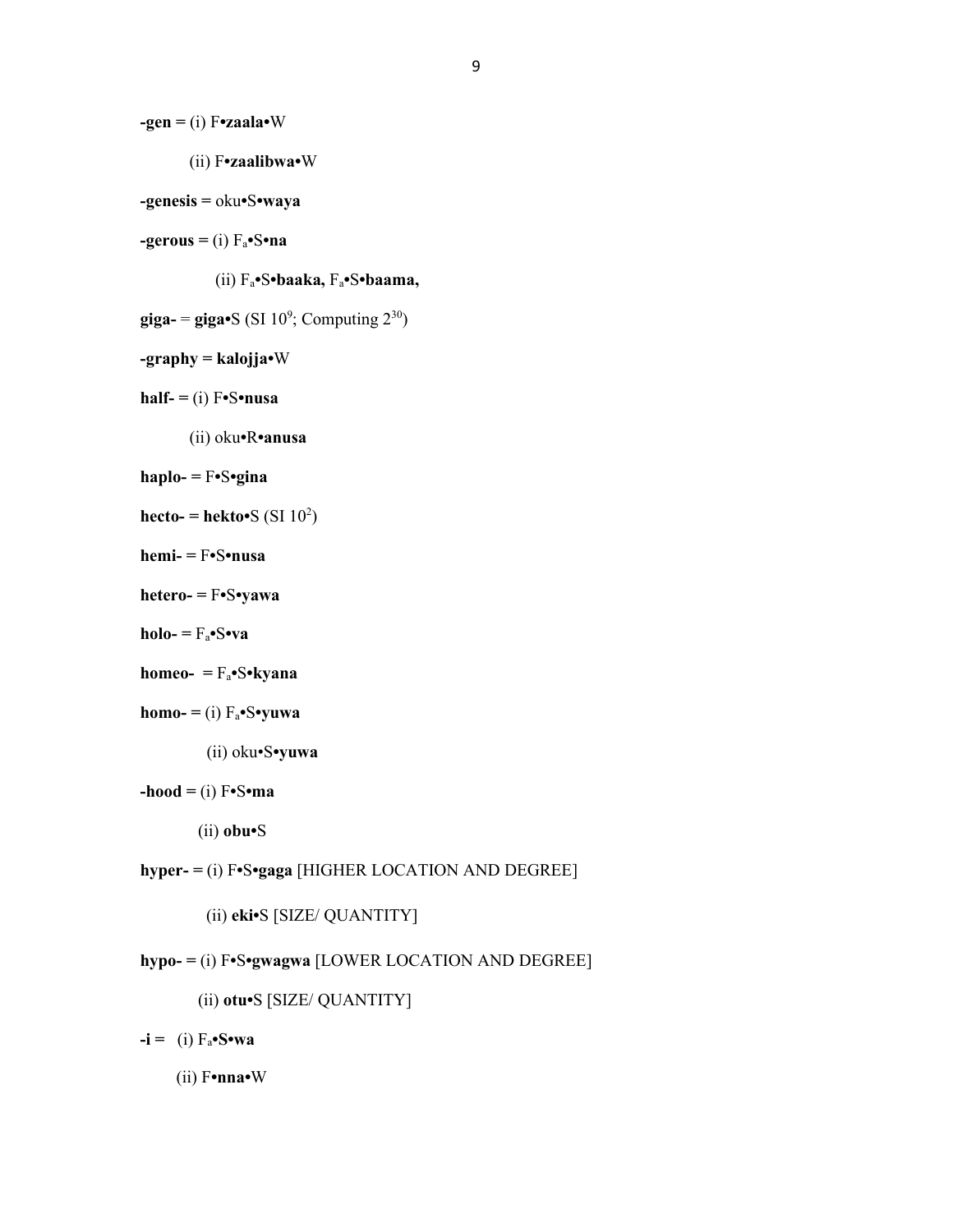**-iana (/-ana) =** F**•**S**•maala**

**-iatrics (/-iatry) = kasawa•**W

- $-ic$  (/ical) = (i)  $F_a \cdot S \cdot wa$ 
	- (ii) F**•nna•**W

```
-ics (/-ic) = kawa•W
```
- **idio- =** F**•**S**•yina**
- **-ile =** (i) Fpro**•a•(o) •ku•**R**•a**
	- (ii) oku**•**R**•ayinza**
- **-illion =** aka**•**Snum**•kkadde**
- **-illionth =** aka**•**Snum**•a•kkadde**
- **in-<sup>1</sup> =** (i) oku**•**R**•***U***ka,** oku**•**R**•***U***la**
- **in-<sup>2</sup> =** (i) F**•**S**•mwa**
	- (ii) **oku•**S**•wamwa**
- **-in(e) =** F**•**S**•vaama**
- **infra- =** (i) F**•**S**•gwa** [LOW LOCATION AND DEGREE]
	- (ii) **watu•**S [SIZE/ QUANTITY]
- **–ing =** F**•**R**•a**
- **inter- =** (i) F**•**S**•gana,** oku**•**S**•gana**
	- (ii) F**•**S**•kata**
	- (iii) oku**•**R**•agana,** oku**•**R**•aganya**

```
intra- = (i) F•S•kwamwa
```
(ii) F**•**S**•mwamwa**

```
intro- = oku•S•wamwa
```
 $-ish = (i) F_a \cdot S \cdot wa$ 

- (ii) F**•nna•**W
- (iii) Fa**•**R**•***I***k***I***fu,** Fa**•**R**•***I***l***I***vu**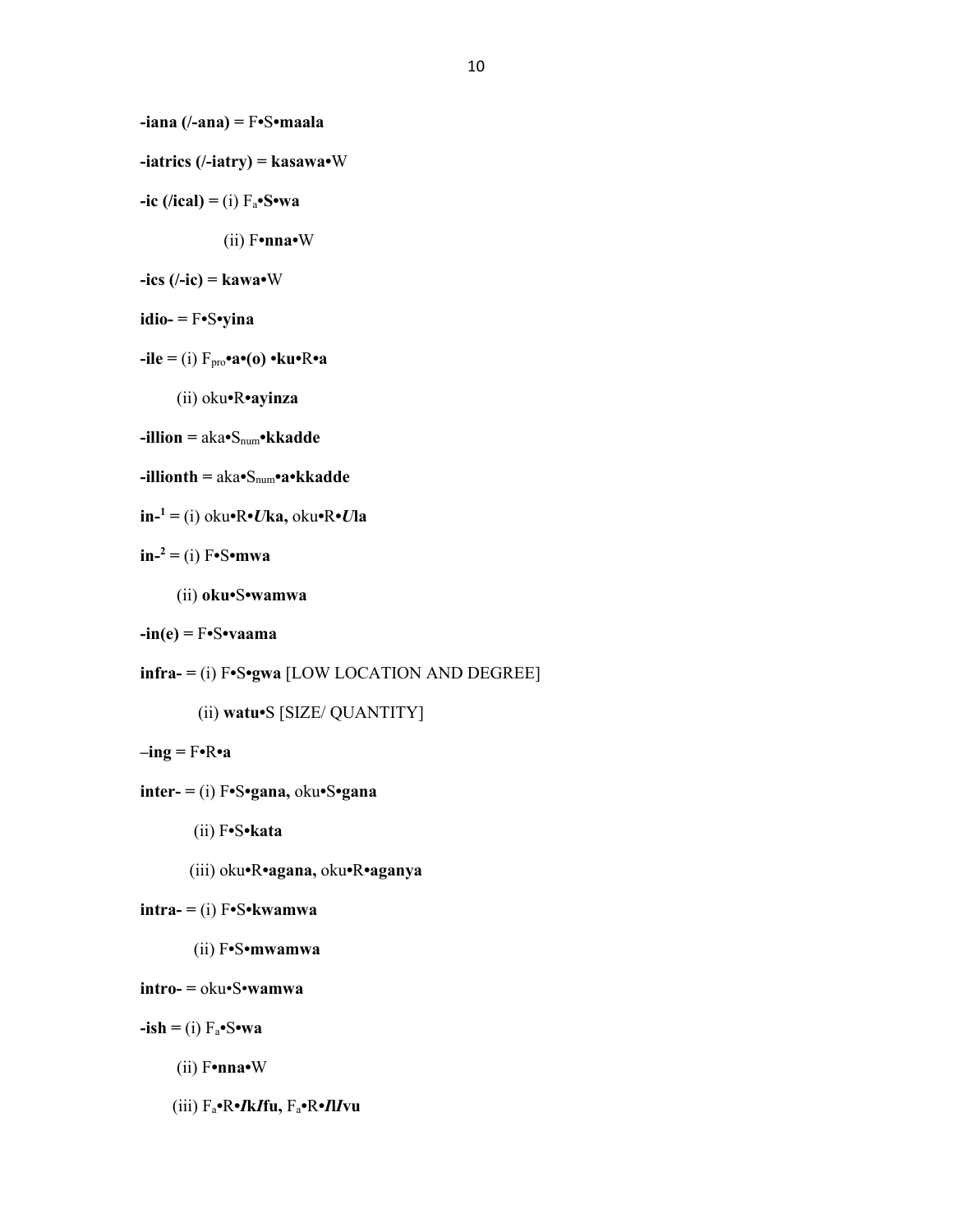```
-ism = (i) F•kiza/laba•W [IDEOLOGY/ THEORY]
```

```
 (ii) eli•S, R+
•a•(W) [SUPERAVERAGE]
```
**iso- =** Fa**•**S**•nkana**

 $-$ **ite**  $=$  (i)  $F_a \cdot S \cdot wa$ 

(ii) F**•nna•**W

**-itis =** F**•**S**•yaka**

 $-i$ **ve** =  $F \cdot R \cdot i$ 

**-ize =** (i) oku**•**S**•wala** 

(Ii) oku**•**S**•waza**

**juxta- =** F**•**S**•laana**

 $\textbf{kilo} = \textbf{kilo} \cdot \textbf{S} \text{ (SI 10}^3; \text{Computing } 2^{10})$ 

**-latry =** F**•sinza•**W

**-less =** F**•**S**•wunu**

**–let = aka•**S

**-like =** F**•**S**•wanga**

```
-logy = kayiga•W
```

```
macro- = (i) eli\bulletS
```
(ii) obu**•nene,** obu**•wanvu** [in CFCs]

(iii) W**•ga** [HIGH LOCATION AND DEGREE]

**macromacro- =** (i) **ssegu•**S [SIZE/ QUANTITY]

(ii) W**•gga** [HIGHEST LOCATION AND DEGREE]

 $m$ al- $=$ (i)  $F \cdot S \cdot ziba$ 

(ii) F**•**S**•buba**

(iii) oku**•**R**•aziba**

(iv) oku**•**R**•abuba**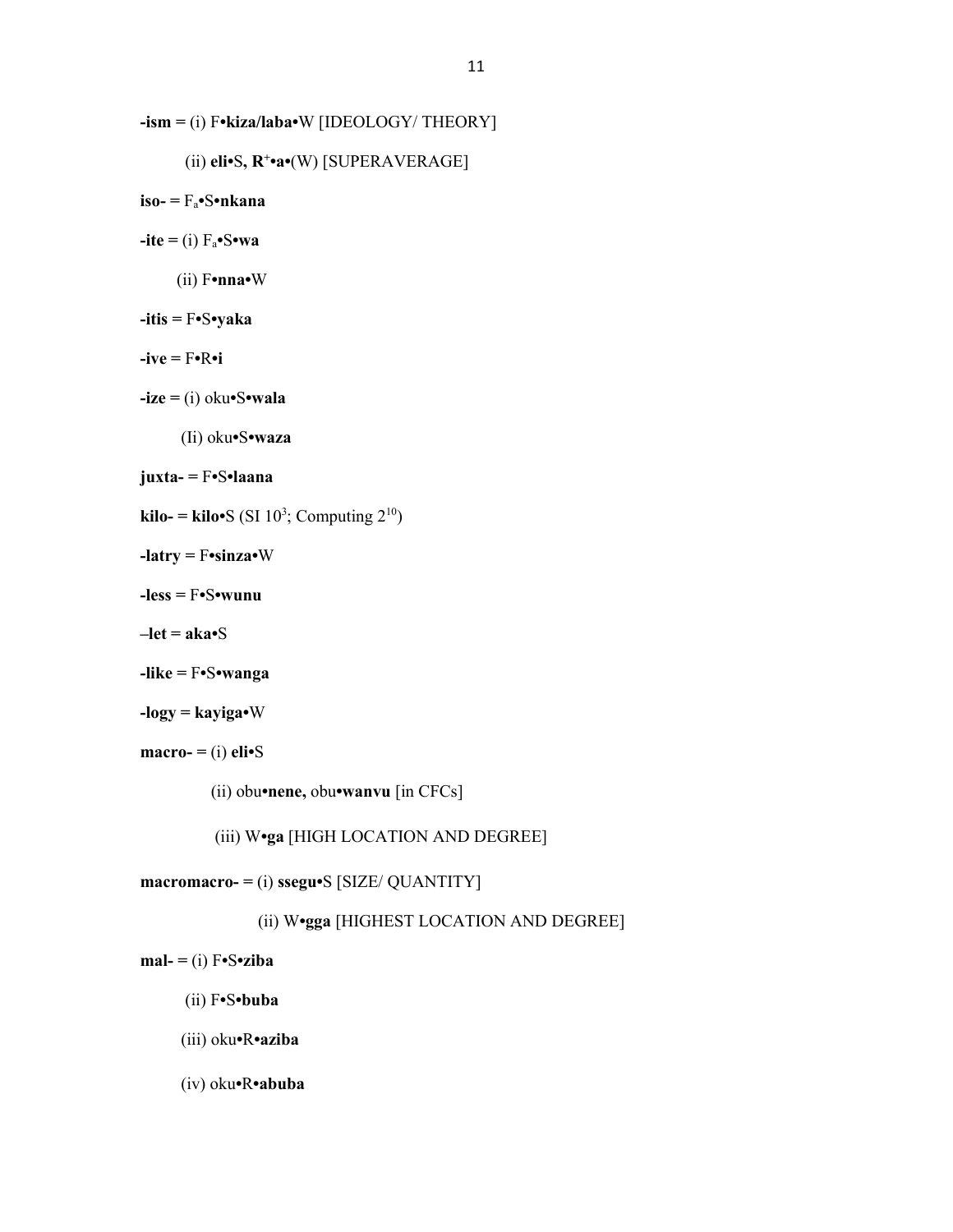```
-mania = F•S•lala
```
- (ii) F**•nna•**F+•S•Fnum**•ngye**
- (iii) Fa**•ngibaze**
- (iv) F•R•a• Fnum**•ngye**
- $maxi = omu-S$
- **medi- =** F**•**S**•kata**
- **mega- =** (i) W**•gaga** [HIGHER LOCATION AND DEGREE]
	- $\text{(ii) mega-S (SI prefix: } 10^6)$ 
		- (iii) **mega•**S (Computing prefix: 2<sup>20</sup>)

```
mer- (/-mer/-merous) = F•S•ca
```
- **meso- =** F**•**S**•kata**
- $\text{meta} = (i) \text{ } F \cdot S \cdot \text{bega}$ 
	- (ii) F**•**S**•yela**
	- (iii) F**•**S**•suuma**
	- (iv) oku•R**•abega**

```
-metrics (/-metry) = kapima•W
```

```
micro = (i) aka \cdot S [SIZE / QUANTITY]
```
- (ii) obu**•tono** [in CFCs]
- (iii) **mikro•**S (SI 10-6 )
	- (iv) W**•gwa** [LOW LOCATION AND DEGREE]

# **micromicro- =** (i) **sseka•**S [SIZE/ QUANTITY]

(ii) W**•ggwa** [LOWEST LOCATION AND DEGREE]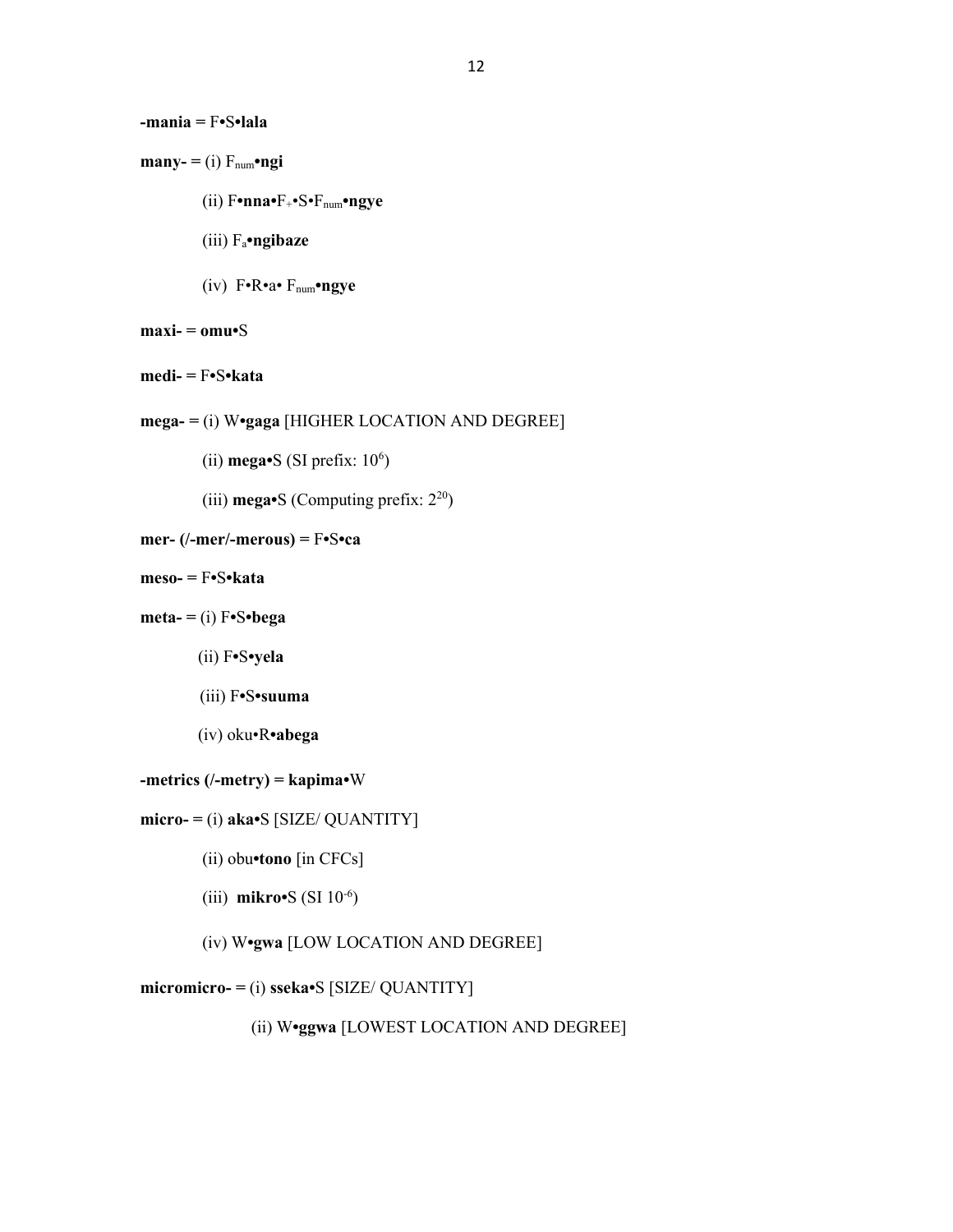$mid = (i) F \cdot S \cdot kata$ 

- (ii) F**•**S**•mwa**
- $\text{milli-} = \text{milli-}S \text{ (SI } 10^{-3})$
- $mini = (i)$  **ssetu•**S
	- (ii) obu**•tono** (in CFCs)
- **mio- =** F**•**S**•keewa**
- $m$ **is-**  $=$  (i)  $F \cdot S \cdot b$ **u** $ba$ 
	- (ii) F**•**S**•ziba**
	- (iii) oku**•**R**•abuba**
	- (iv) oku**•**R**•aziba**

```
mixed(-) = F•S•yawa
```

```
\mathbf{mono} = (i) \ F_{\text{num}} \cdot \mathbf{mu}
```
- (ii) F**•nna•**F•S**•** Fnum**•mwe**
- (iii) Fa**•mubaze**
- (iv) F•R**•a•** Fnum**•mwe**

```
-morphic = F•S•kula
```
- $\text{multi} = \text{(i)} \ F_{\text{num}} \cdot \text{ngi}$ 
	- (ii) F**•nna•**F+•S**•** Fnum**•ngye**
	- (iii) Fa**•ngibaze**
	- (iv) F•R**•a•** Fnum**•ngye**
- **nano-** = **nano•**S (SI  $10^{-9}$ )
- **neo- =** F**•**S**•ggya**

**near(-) =** F**•**S**•kumpa**

**–nomy (-nomics) = kateeka•**W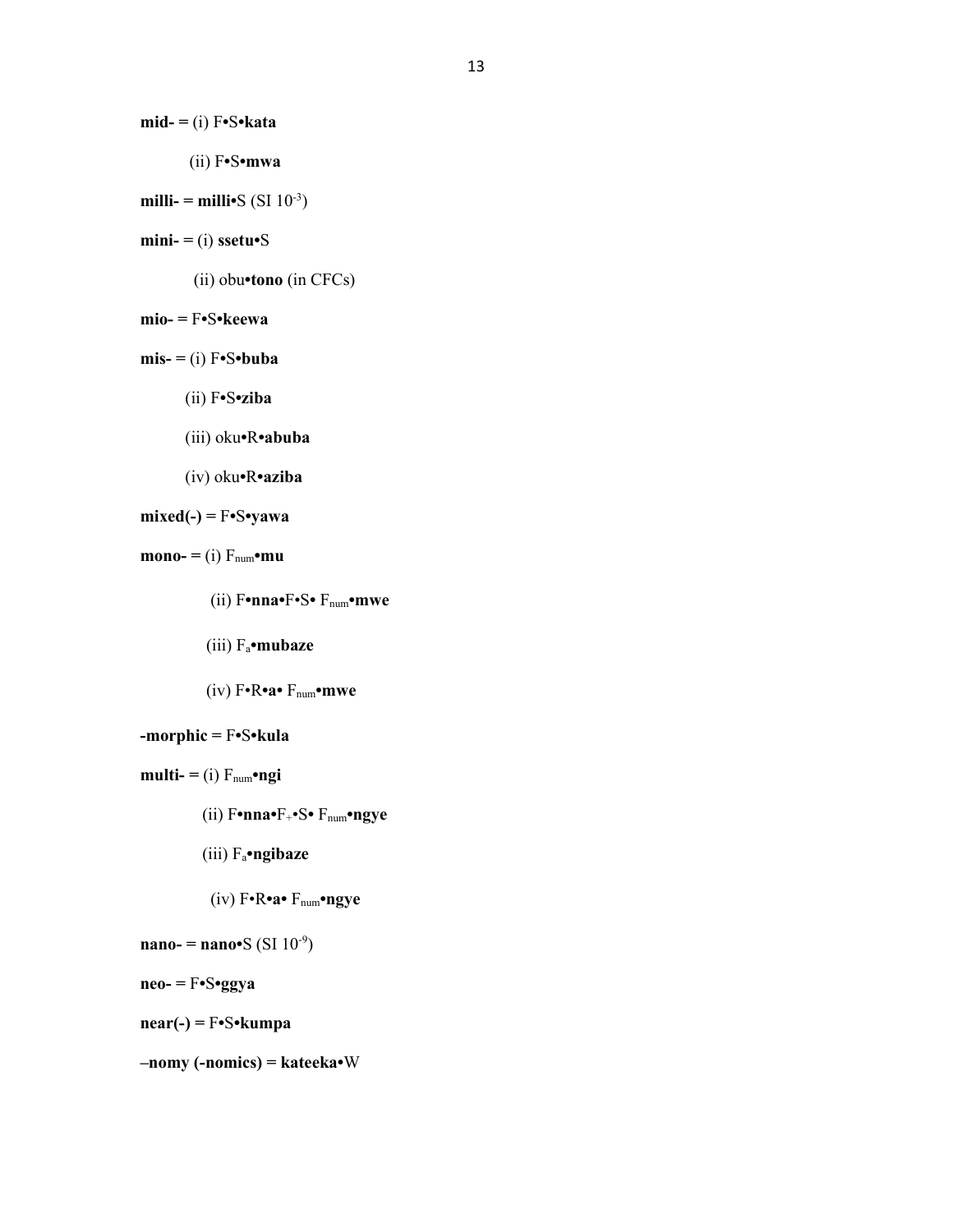**non- =** (i) F**•ta•**R**•a•**W

(ii) F**•**S**•leka**

```
-oid (/-ode) = F•S•wanga
```
**oligo- =** F**•**S**•bata**

**-oma (/-omatous) =** F**•**S**•zimba**

```
omni- = F•S•wanna
```

```
one = (i) F_{num} \cdot mu
```
- (ii) F**•nna•**F•S**•** Fnum**•mwe**
- (iii) Fa**•mubaze**
- (iv) F•R**•a•** Fnum**•mwe**

```
original = F•S•nnona
```

```
ortho- = obu•tuufu (in CFCs)
```
 $-$ **ose** = (i)  $F \cdot S \cdot wa$ 

(ii) F**•nna•**W

```
-osis = F•S•lwala
```

```
-\textbf{ous} = (i) \textbf{F} \cdot \textbf{S} \cdot \textbf{wa}
```

```
 (ii) F•nna•W
```

```
out = (i) F \cdot S \cdot bwa
```

```
 (ii) oku•S•wabwa
```

```
 (iii) oku•S•aleebya
```
# **over- =** (i) F**•**S**•ga** [HIGH LOCATION AND DEGREE]

```
 (ii) F•sukka•W, ssukka•W
```
(iii) W**•ssukka**

**own(-) =** F**•**S**•yina** 

```
paleo- = F•S•kaddegga
```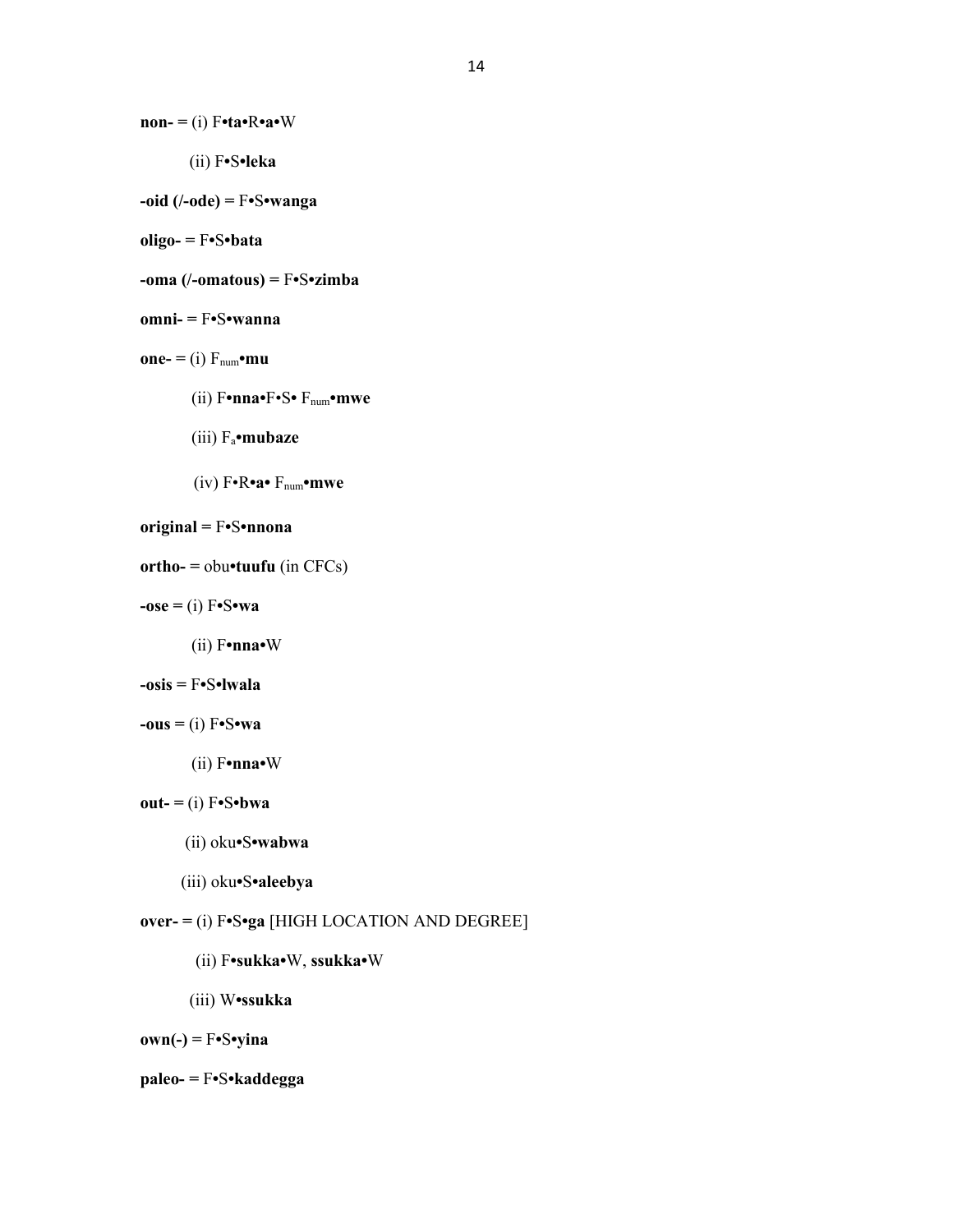**palin- =** F**•**S**•bega**

- **pan- =** F**•**S**•wanna**
- **para-<sup>1</sup> =** (i) F**•**S**•laana** 
	- (ii) oku**•**S**•laana**

## **para-<sup>2</sup> =** (i) F**•**S**•taasa**

- (ii) oku**•**S**•taasa**
- **-parous =** F**•zaala•**W
- **pen(e)- =** F**•**S**•kumpa**
- **-penia =** F**•**S**•yava**
- $per = (i)$  **F•**S• $y$ **ima** 
	- (ii) oku**•**R**•ayima**
- $peri = (i) F \cdot S \cdot buga$ 
	- (ii) oku**•**S**•buga**
	- (iii) oku**•**R**•abuga**

```
-person = (i) omu•S•wa
```
- $(i)$  omu $\cdot$ (**nna**) $\cdot$ W
- $(iii)$  **owa•** $F_1$ • $F_2$ • $S$
- **peta-** = **peta•**S (SI  $10^{15}$ ; Computing  $2^{50}$ )
- **-philia =** F**•ee•yuna•**W
- **-phobia =** F**•kyawa•**W
- $\mathbf{p}$ **ico-** =  $\mathbf{p}$ **iko•**S (SI prefix:  $10^{-12}$ )
- **plagio- =** obu**• eesulifu** (in CFCs)
- **pleo- =** F**•**S**•wela**
- **pluri- =** (i) F**•**S**•waka**
	- (ii) oku**•**S**•waka**

```
poikilo- = Fa•S•kyuna
```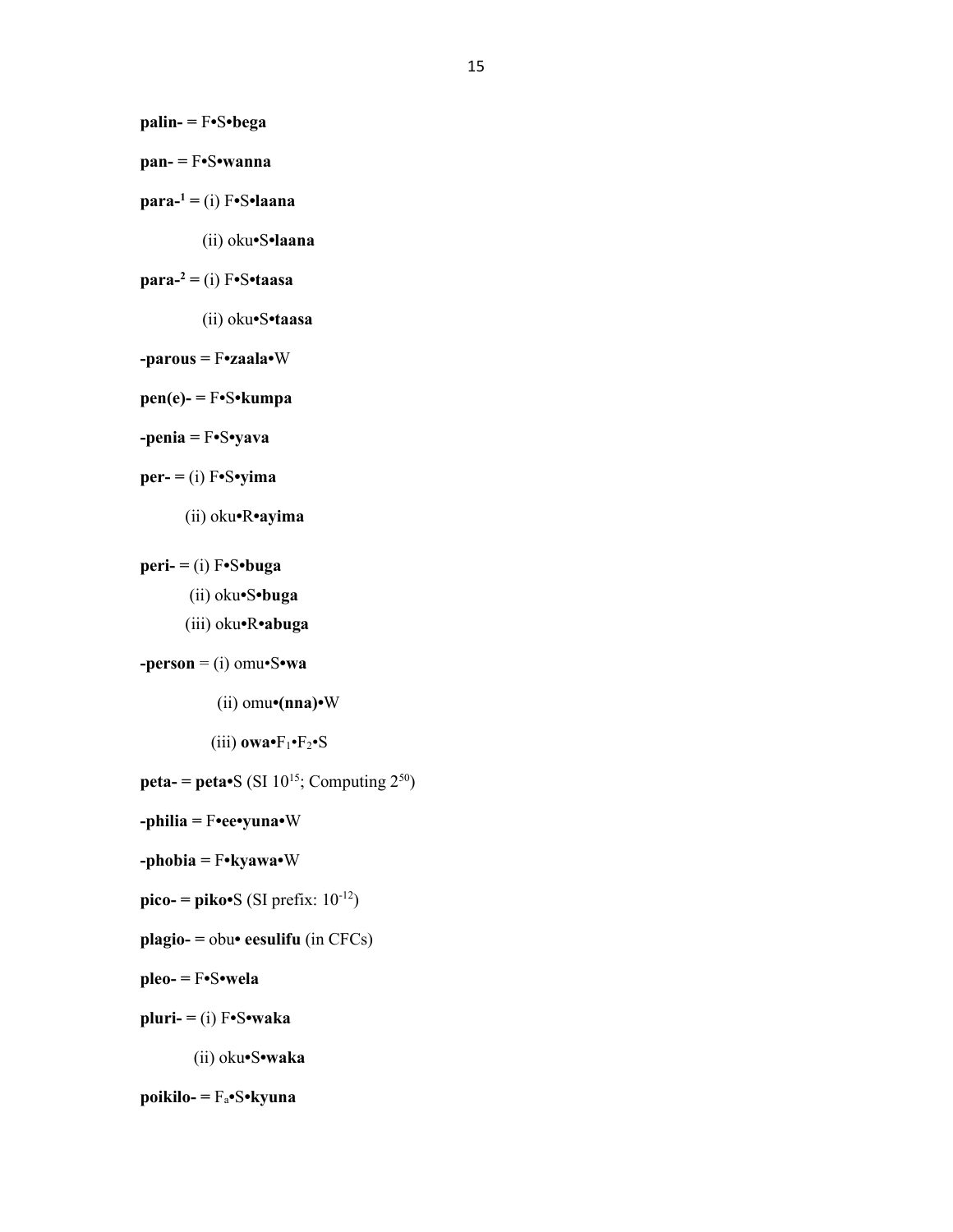$poly = (i) F_{num} \cdot ngi$ 

- (ii) F**•nna•**F+•S**•** Fnum**•ngye**
- (iii) F**•**R•a**•** Fnum**•ngye**
- (iv) Fa**•ngibaze**

# $\text{post} = (i) \text{F-S} \cdot \text{bega}$

- (ii) oku**•**S**•bega**
- (iii) oku**•**R**•abega**

# **potenti- =** F**•**S**•yinza**

# **pre- =** (i) F**•**S**•bela**

(ii) oku**•**R**•abela**

# **pro- =** (i) F**•**S**•waga**

- (ii) oku**•**S**•waga**
- (iii) omu**•fo•**W
- (iv) oku**•**R**•abela**
- (v) F**•**S**•bela**
- **-proof =** F**•guma•**W
- **proper =** F**•**S**•yina**
- **proto- =** (i) F**•**S**•sooka** 
	- (ii) F**•**S**•nnona**
- **pseudo- =** F**•**S**•dyeka**
- **quasi- =** F**•**S**•linga**
- **rate of change =** F**•**S•**kyuko**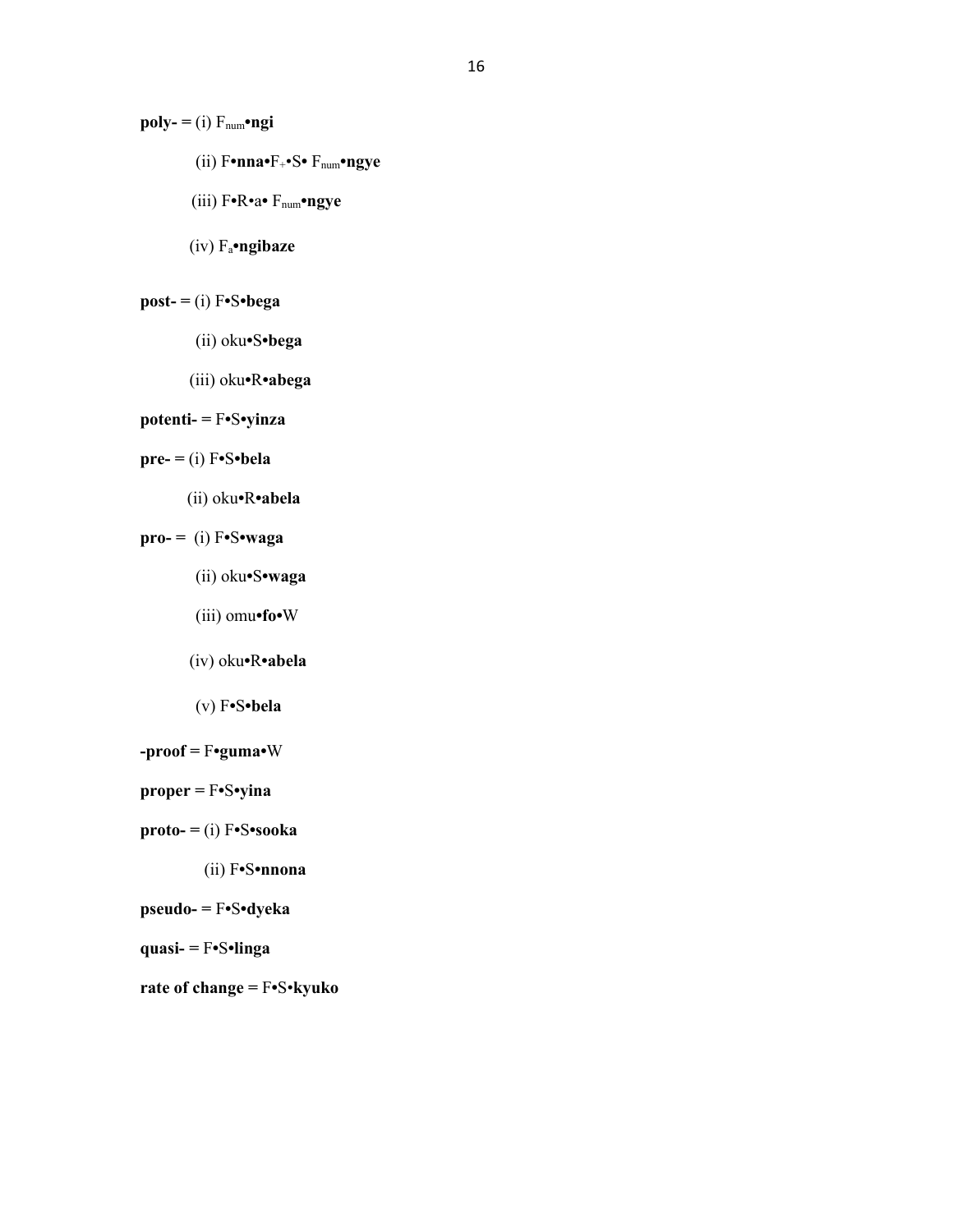**re- =** (i) oku**•**R**•aggya**

- (ii) oku**•**R**•addama**
- (iii) oku**•**R**•abega**
- (iv) oku**•**R**•addiza**
- (v) oku**•**R**•addamma**

```
recti- = obu•tuufu (in CFCs)
```
- $\text{retr} \cdot \text{o} = (i) \text{F} \cdot \text{S} \cdot \text{be}$ 
	- (ii) oku**•**R**•abega**
- **-rich =** F**•**S**•baama,** F**•**S**•baaka**
- $same = (i) F \cdot S \cdot y$ **wa** 
	- (ii) F**•**S **•kima**
- **self- =** (i) F**•**S**•yina** 
	- (ii) oku**•**R**•ayina**
	- (iii) oku**•ee•**R**•a**
- **semi- =** F**•**S**•nusa**

```
\text{-some} = (i) \text{ } F \cdot \text{S}_{num} \cdot \text{ma}
```
- (ii) F**•**S**•ca**
- (iii) F**•zaala•**W
- **-speak =** F**•**S**•dikya**
- **-shaped =** F**•**S**•kula**
- **side(-) =** F**•**S**•luuya**
- **-ship =** F**•**S **•ma**
- **simple(-) =** F**•**S**•niina**
- $single(-) = F_a$ **•mubaze**
- **sinistro- =** F**•kono (kkono)** (in CFCs)
- **-stasis =** F**•**S**•komya**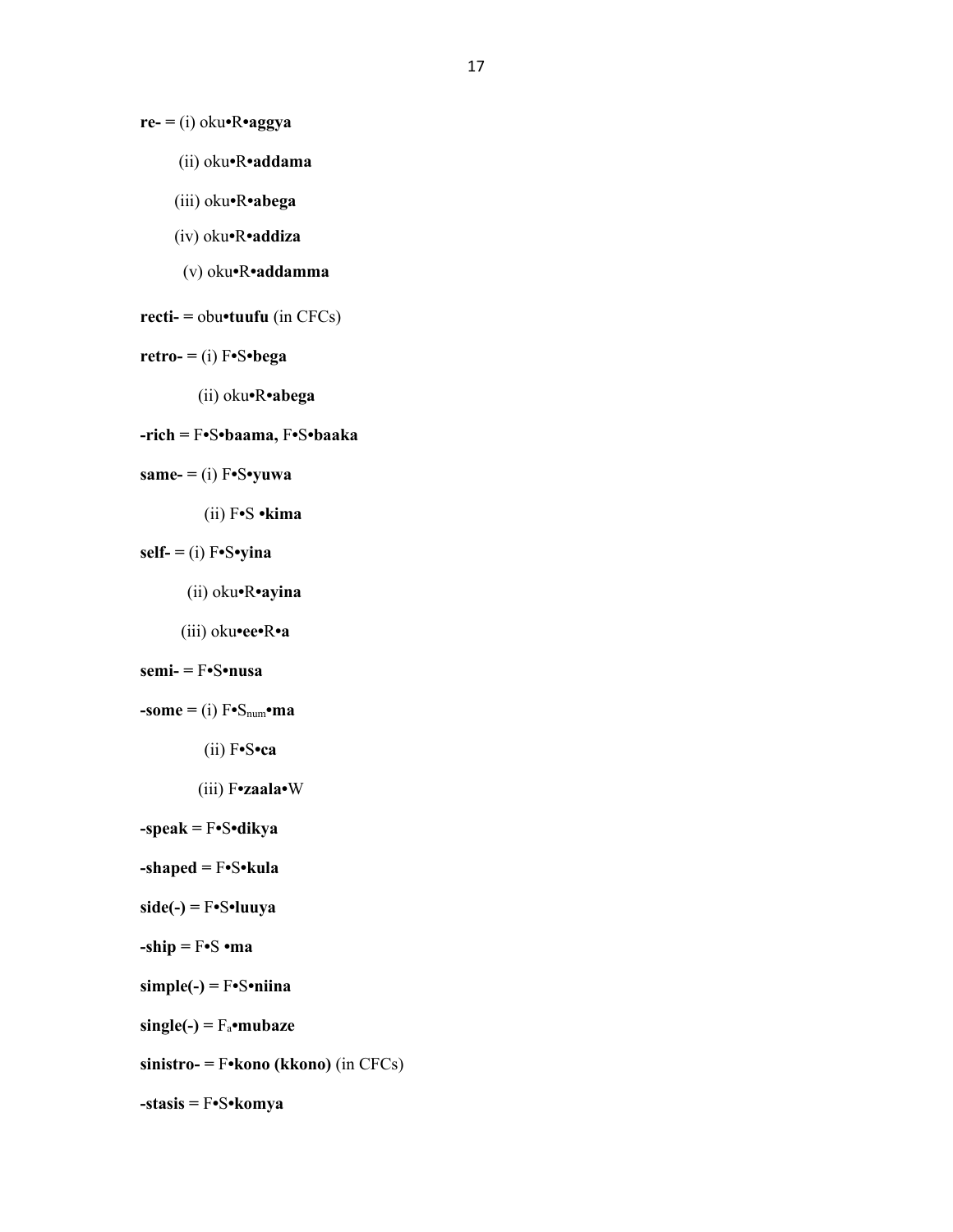**step- =** F**•fumbowa** (in CFCs)

**-style =** F**•**S**•ngela**

```
sub- = (i) otu•S [SIZE/ QUANTITY]
```
(ii) W**•gwa** [LOW LOCATION AND DEGREE]

**super- (/supra-/sur-) =** (i) **olu•**S [SIZE/ QUANTITY]

(ii) W**•ga** [HIGH LOCATION AND DEGREE]

**syn-(/sym-) =** F**•**S **gana**

**system =** omu**•**S**•teeko/ yungo;** oku**•**S**•teeka/ yunga**

**sui- =** oku**•ee•**R**•a**

```
tauto- = F•S•kima
```

```
tele = (i) e•wala (in CFCs)
```
(ii) Fa**•walawa** (in CFCs)

 $\mathbf{ter} = (i) F_{num} \cdot \mathbf{satu}$ 

(ii) F**•nna•**F+•S**•** Fnum**•satwe**

```
tera- = (i) tera•S (SI prefix: 10^{12})
```
(ii) **tera•**S (Computing prefix: 2<sup>40</sup>)

# $trans = (i) F\cdot S\cdot yima$

- (ii) oku**•**R**•ayima**
- (iii) F**•**S**•lula**
- (iv) F**•**S**•yela**

## (v) F**•**S**•saaba**

(vi) oku**•**R**•asaaba**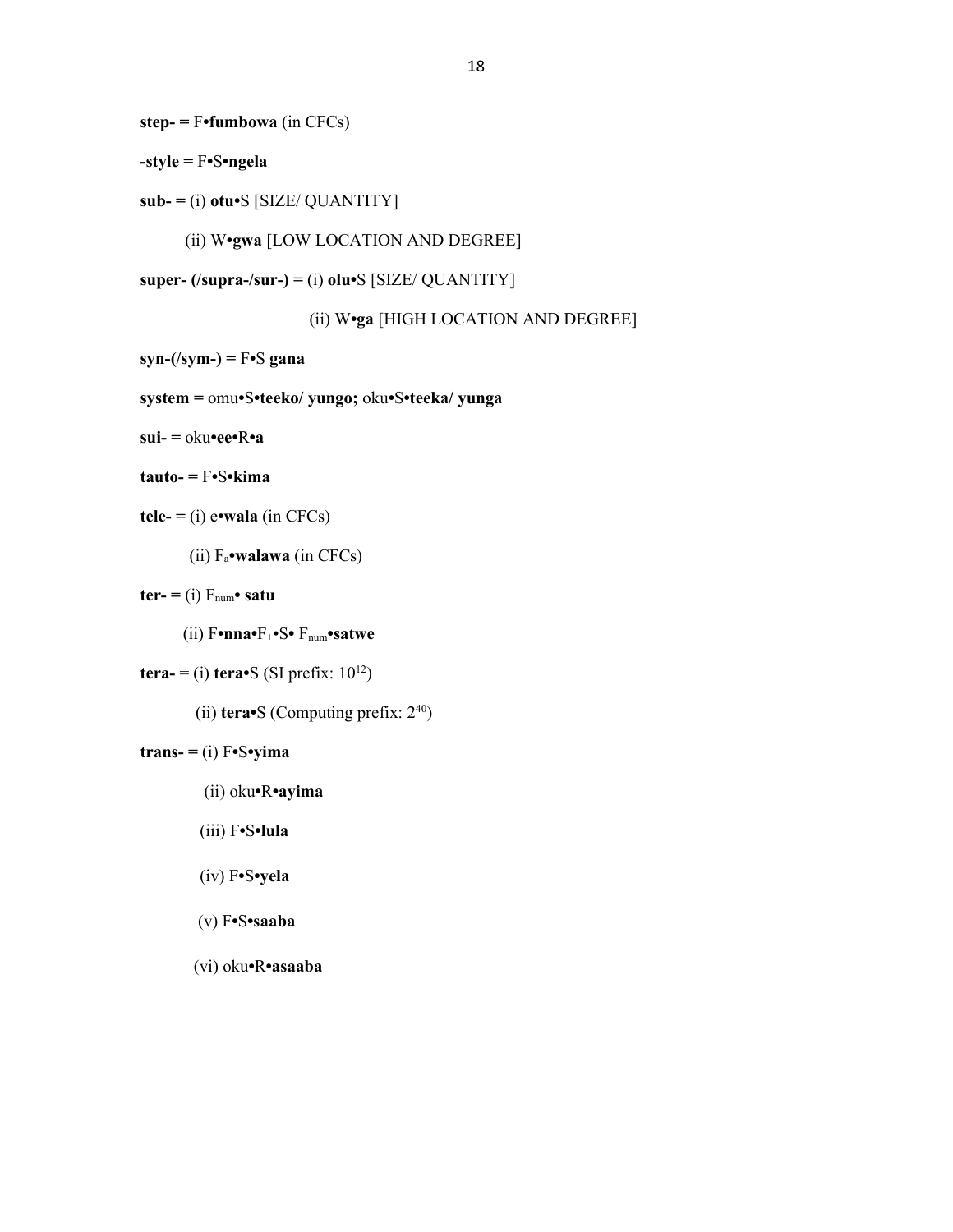$tri- = (i) F_{num}$ •satu

- (ii) F**•nna•**F+•S**•** Fnum**•satwe**
- (iii) F**•**R**•a•** Fnum**•satwe**
- (iv) Fa**•satubaze**

```
-tuple = F \cdot S_{num} \cdot baze
```
**uber- =** W**•gga** [HIGHEST LOCATION AND DEGREE]

**ultra- =** (i) W**•gaga** [HIGHER LOCATION AND DEGREE]

(ii) F**•**S**•lula**

```
 (iii) F•S•yela
```
**ultramacro- =** (i) **ogu•**S [SIZE/ QUANTITY]

```
 (ii) W•gaga [HIGHER LOCATION AND DEGREE]
```

```
ultramicro- = (i) waka•S[SIZE/ QUANTITY]
```

```
 (ii) W•gwagwa [LOWER LOCATION AND DEGREE]
```

```
un- = (i) F•ta•R•a•W
```
- (ii) F**•**S**•kota**
- (iii) oku**•**R**•***U***ta**
- (iv) oku**•**R**•***U***la**
- (v) oku•R•Uka

**under- =** (i) W**•gwa** [LOW LOCATION AND DEGREE]

```
 (ii) F•S•ddidda
```
- (iii) oku**•**R**•addidda**
- (iv) F**•feeba•**W
- (v) W**•ffeeba**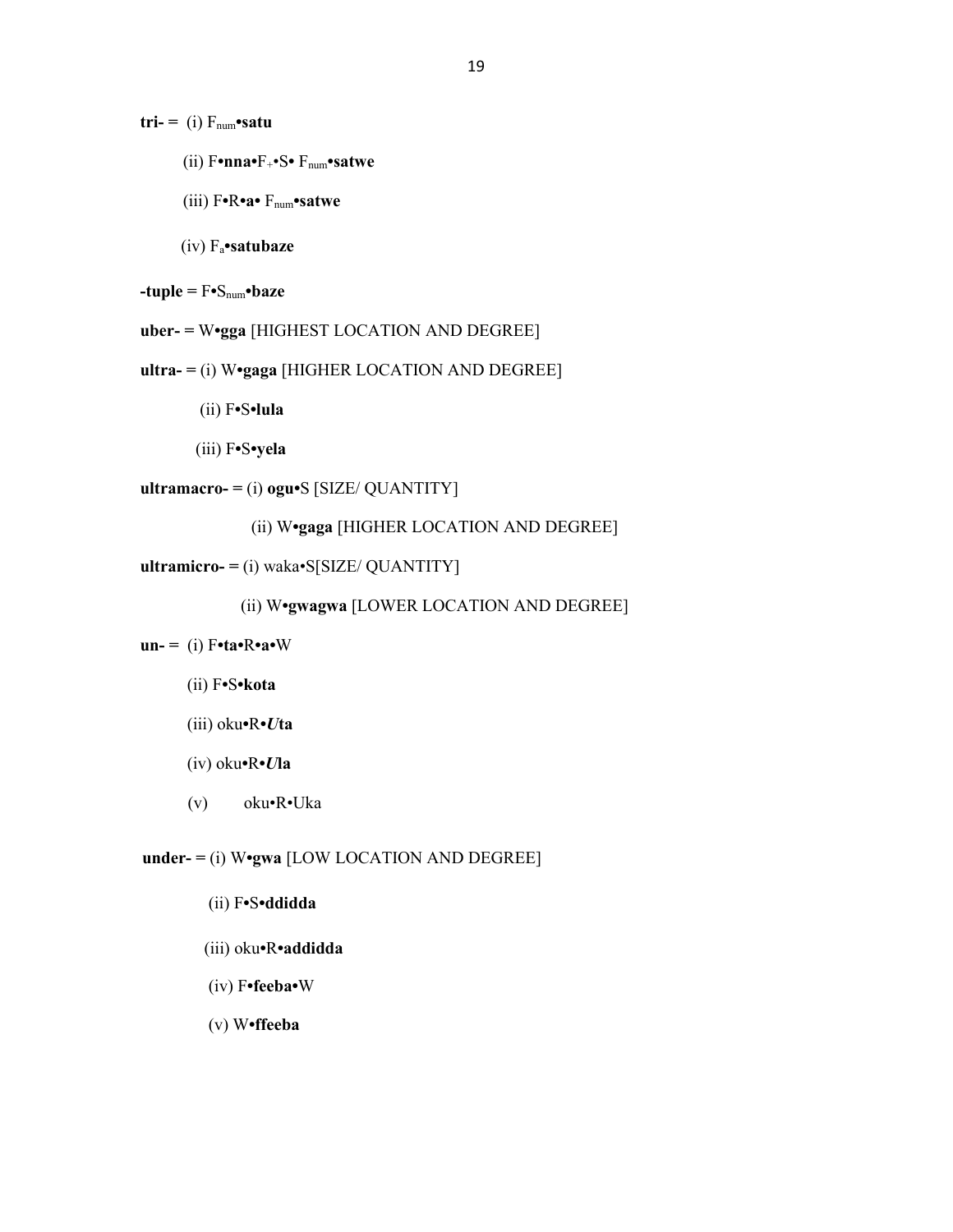$\mathbf{uni} = (i) \ F_{num} \cdot \mathbf{mu}$ 

- (ii) F**•nna•**F•S**•** Fnum**•mwe**
- (iii) Fa**•mubaze**
- (iv) F**•**R**•a•** Fnum**•mwe**

```
unique = F•S•nuta
```
**up- =** oku**•**R**•aga,** F**•**S**•ga**[HIGH LOCATION AND DEGREE]

- $-ure = (i) obu S$ 
	- (ii) F**•**S**•ma**

**ur- =** (i) F**•**S**•sooka** 

- (ii) F**•**S**•nnona**
- (iii) F**•**S**•ga**

```
vice- = omu•fo•W
```

```
virtual = F•S•kyenka
```
**-ward(s)** = (i) oku**•**S**•lila**

(ii) F•S**•wa□,** oku**•**S**•wa□** where □ = **la, ka, ma, na, pa, ca, va, bwa, mwa, kwa, …**

```
-ware = F•S•nywama [COLLECTIVE]
```

```
 -work = (i) omu•S•yungo
```
(ii) omu**•**S**•cama**

**worth –ing (/-worthy) =** (i) F**•saana•ku•**R**•a**

(ii) F**•gasa•ku•**R**•a** 

 **X** (*v*) (←X (*n*)) = oku**•**S**•sa** (←Fn**•**S)

**Notes:**

- (1i) [okukoza F**•**S] = oku**•S•sa**
- (1ii) [okusoboka nti F**•**S] = oku**•S•wika**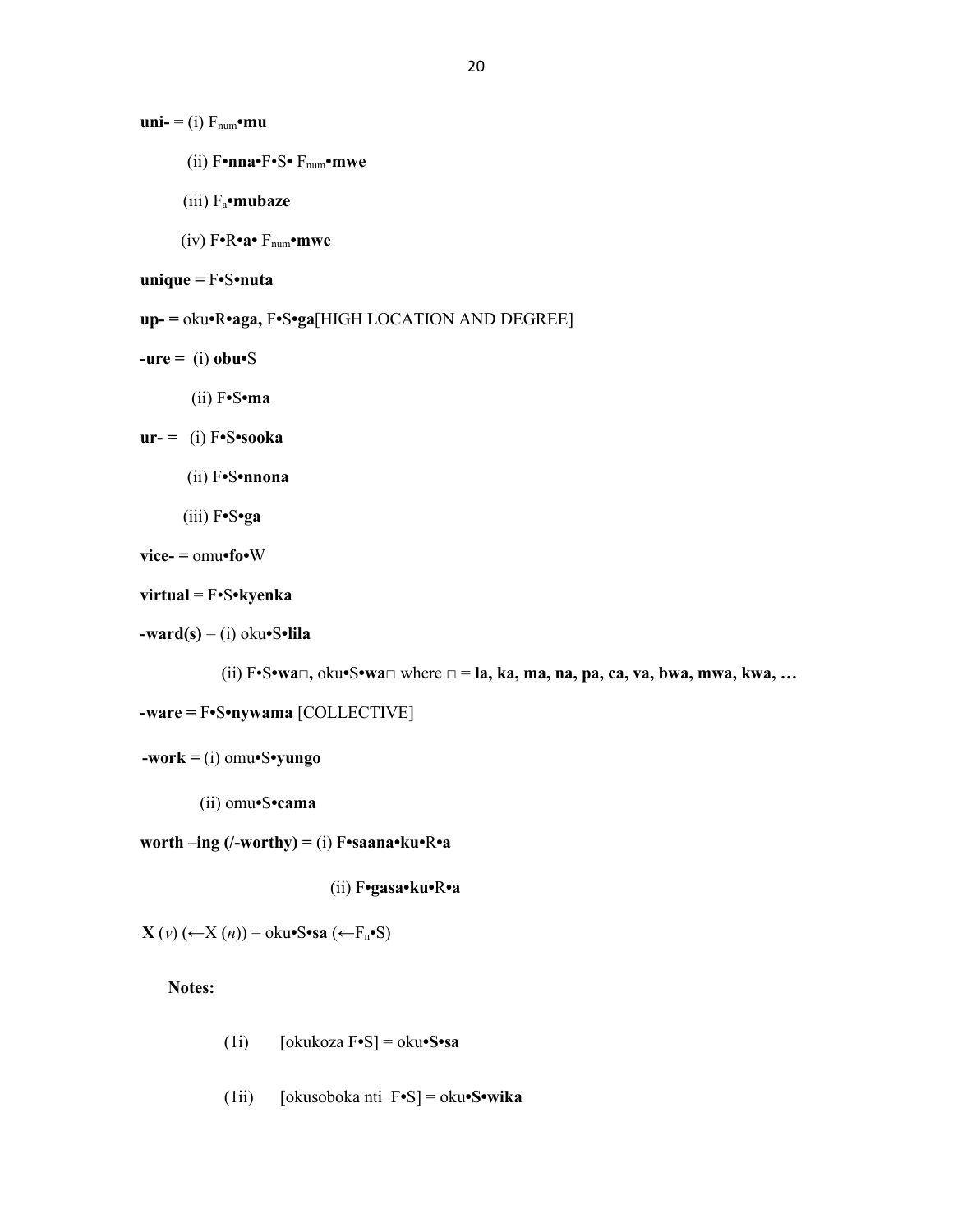(1iii) [okukozesa F**•**S] = oku**•S•wisa**

- (2i) [okuleetela oku•R•a] = oku**•**R**•ya**
- (2ii) [okusoboka oku•R•a] = oku**•**R**•***I***ka**
- (2iii) [okuleetela oku•R•ya] = oku**•**R**•***I***sa**

 $-y = (i) F_a \cdot S \cdot wa$ 

- (ii) F•**nna**•W
- **yotta-** = **yotta•**S (SI 10<sup>24</sup>)
- **yocto-** = **yokto•**S (SI 10-24)
- **zepto-** = **zepto•**S (SI  $10^{-21}$ )

**zetta-** = **zetta•**S (SI 10<sup>21</sup> )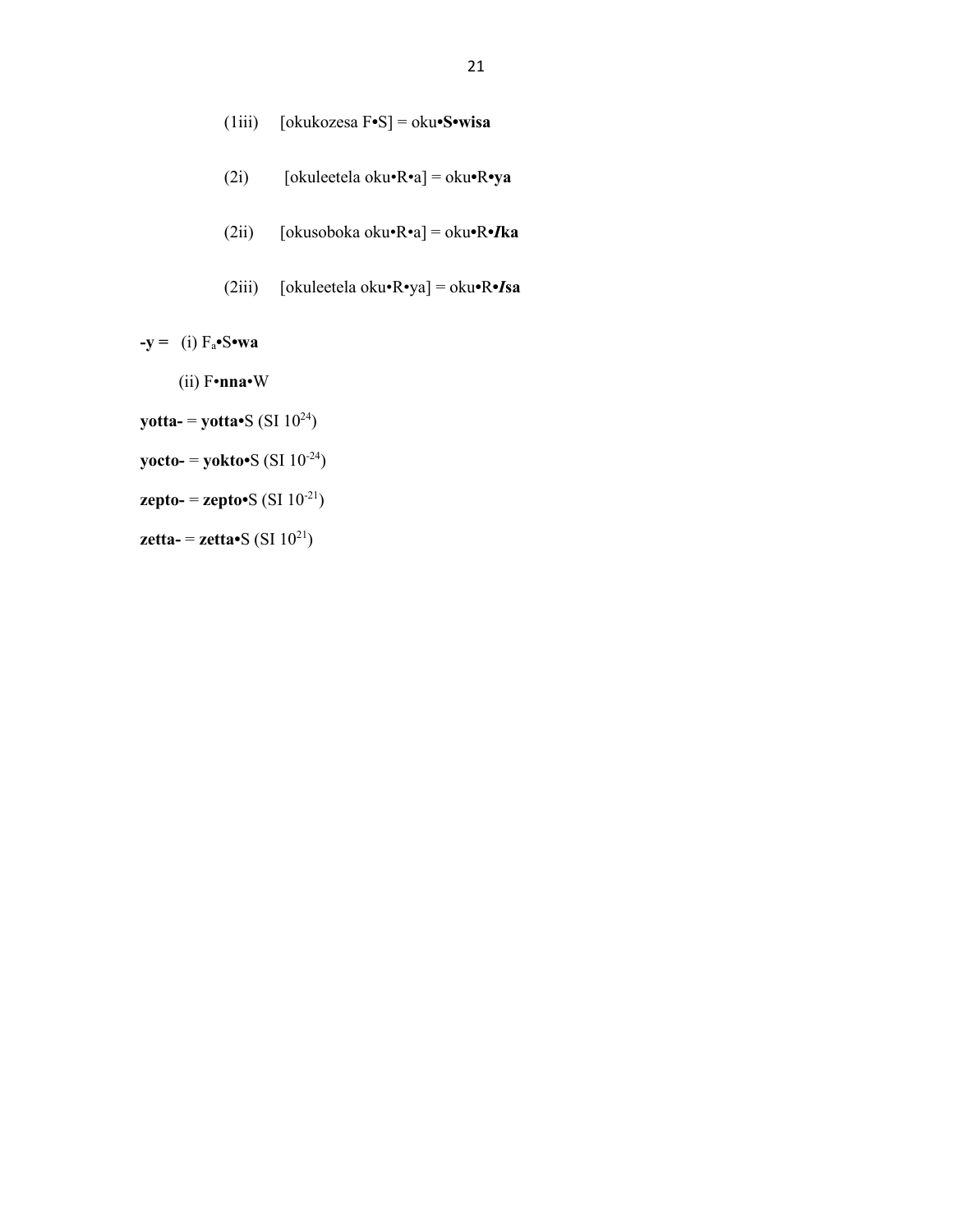**Section 2: ON THE ORIGIN OF LEXEMIC FORMATIVES IN SPECIALIZED LUGANDA**

| •baaka         | = -ferous, -gerous, -rich □ F <sub>a</sub> •S•baaka □•baaka <okubaako #•buuka<="" th="" □•baaka=""></okubaako>                                                    |  |
|----------------|-------------------------------------------------------------------------------------------------------------------------------------------------------------------|--|
| •baama         | = • <i>ferous, •gerous, •rich</i> □ F <sub>a</sub> •S•baama □•baama <okubaamu<br>•baama #•buuma</okubaamu<br>                                                     |  |
| •baga          | $= apo - \Box F\cdot S\cdot baga \Box \cdot baga \# \cdot buga \Box \text{See } #\cdot buga$                                                                      |  |
| •bata          | $= oligo$ - $\Box$ F•S•bata $\Box$ •bata $\triangle$ olubatu                                                                                                      |  |
| •baze          | $=$ -fold, -tuple $\Box$ F•S <sub>num</sub> •baze $\Box$ •baze <baza <br=""></baza> shala <okubala< td=""></okubala<>                                             |  |
| •bega          | = after-, après-, back(-), hind(-), meta-, palin-, post, re-, rear(-), retro-<br>F•S•bega, oku•R•abega □•bega <emabega #="" td="" □•bega="" □•bela<=""></emabega> |  |
| •bela          | = ante-, fore-, front(-), pre-, pro- □ F•S•bela, oku•R•abela □•bela <embeli,<br>wambeli □•bela # •bega</embeli,<br>                                               |  |
| •buba          | = caco-, mal-,mis-, F•S•buba, oku•R•abuba □•buba <obubi< td=""></obubi<>                                                                                          |  |
| •buga          | = circum-, peri- □ F•S•buga, oku•S•buga □ oku•R•abuga □buga <okubugiliza<br><math>\cdot</math>buga # <math>\Box</math><math>\cdot</math>baga</okubugiliza<br>     |  |
| •buuka         | = -free □ F•S•buuka □•buuka #•baaka □See •baaka                                                                                                                   |  |
| •buuma         | = -free □ F•S•buuma □•buuma #•baama □See •baama                                                                                                                   |  |
| •bwa           | = ecto-, ex-, exo-, extra-, out- $\Box F\bullet S\bullet bwa$ , oku $\bullet R\bullet abwa \Box\bullet bwa \leq bwe$ lu wa                                        |  |
| •ca            | $=$ -some, (-)mer(-) $\Box$ F•S•ca $\Box$ •ca <ekitundu f•s<="" kya="" td=""></ekitundu>                                                                          |  |
| •cama          | $=$ -work, $\Box$ F•S•cama $\Box$ •cama $\le$ •ca + •ma $\Box$ See •ma                                                                                            |  |
| •cupa          | = counter-, fake □F•S•cupa, oku•S•cupa □•cupa <ekicupuli< td=""></ekicupuli<>                                                                                     |  |
| •cuuza         | $=$ -monger $\Box$ F•cuuza•W $\Box$ •cuuza• <okuculuza< td=""></okuculuza<>                                                                                       |  |
| <b>•ddama</b>  | = ana-, re- □oku•R•addama □•ddama <oku•ddamu< td=""></oku•ddamu<>                                                                                                 |  |
| <b>•ddamma</b> | = re- □oku•R•addamma □•ddamma <oku•ddaddamu td="" •ddama<="" □cf=""></oku•ddaddamu>                                                                               |  |
| <b>•ddidda</b> | = under- □ F•S•ddidda, oku•R•addidda □•ddidda <okuddilila<br>•ddidda # sukka</okuddilila<br>                                                                      |  |
| <b>•ddiza</b>  | = re- □oku•R•addiza □•ddiza <okuddiza< td=""></okuddiza<>                                                                                                         |  |
| <b>•ddyosa</b> | = dextro- □F•ddyosa•W □•ddyosa• <ddyo #="" +="" sa="" td="" •kkonosa•<="" □•ddyosa•=""></ddyo>                                                                    |  |
| •dikya         | = -speak □ F•S•dikya □•dikya <oludikya< td=""></oludikya<>                                                                                                        |  |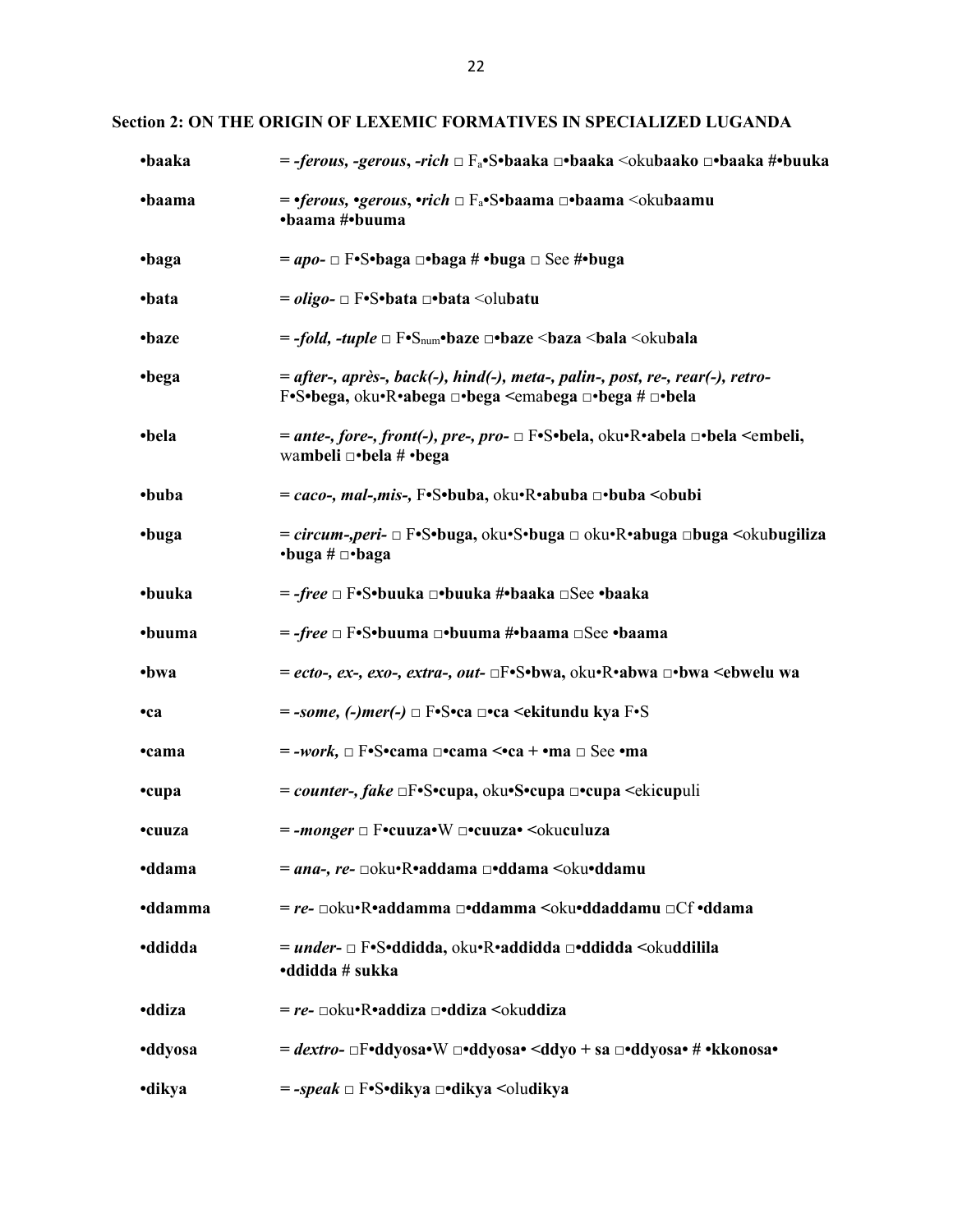| ·dyeka                                                  | = pseudo- □F•S•dyeka, □•dyeka <okudyekadyeka< th=""></okudyekadyeka<>                                                                                                                    |  |  |
|---------------------------------------------------------|------------------------------------------------------------------------------------------------------------------------------------------------------------------------------------------|--|--|
| •eeyuna                                                 | = <i>-philia</i> □ F•eeyuna•W □•eeyuna• <okweyunila< td=""></okweyunila<>                                                                                                                |  |  |
| •ena <•nene <obunene <math="">\Box•ena # •ona</obunene> |                                                                                                                                                                                          |  |  |
| •feeba•                                                 | = under- □F•feeba•W, W•ffeeba □•feeba• <okufeeba< td=""></okufeeba<>                                                                                                                     |  |  |
| • fo •                                                  | $= \text{vice}$ , pro- $\Box$ omu•fo•W $\Box$ •fo• <•ekifo                                                                                                                               |  |  |
| •fumbowa                                                | $= step$ - $\Box$ F•fumbowa $\Box$ •fumbowa $\Diamond$ obufumbo + •wa                                                                                                                    |  |  |
| •ga                                                     | = ana-, macro-, over-, super-(/supra-/ sur-), up- $\Box$ F•S•ga, oku•R•aga $\Box$ •ga<br>$\langle$ aga• $\langle$ [20 ogu•, 22aga•]                                                      |  |  |
| ·gaga                                                   | = hyper-, mega-, ultra- ultramacro- □ F•S•gaga, oku•R•agaga □•gaga <•ga                                                                                                                  |  |  |
| ·gana                                                   | $= co$ -, con-(/com-) coeno-, common(-), syn-(/sym-) $\Box$ oku•S•gana<br>oku•R•agana □•gana < •gana                                                                                     |  |  |
| •gatta                                                  | = <i>compound</i> $\Box F\bullet S\bullet g$ atta $\Box g$ atta $\Diamond g$ kugatta                                                                                                     |  |  |
| •geenya                                                 | = -aster □F•S•geenya □•geenya <okugeegeenya< td=""></okugeegeenya<>                                                                                                                      |  |  |
| <b>•gga</b>                                             | = macromacro-, uber- □ F•S•gga, oku•R•agga □•gga <•gaga                                                                                                                                  |  |  |
| <b>•ggwa</b>                                            | = micromicro- $\Box$ F•S•ggwa, • $\Box$ ggwa <•gwagwa                                                                                                                                    |  |  |
| •ggya                                                   | $= re$ -, neo-, newly- $\Box$ F•S•ggya, oku•R•aggya $\Box$ •ggya $\leq$ obuggya                                                                                                          |  |  |
| •gina•                                                  | = haplo- $\Box$ F•S•gina $\Box$ •gina < obwannamunigina                                                                                                                                  |  |  |
| •guma•                                                  | = -proof □F•guma•W □•guma• okugumila                                                                                                                                                     |  |  |
| ·gwa                                                    | = down-, infra-, micro-, sub-, under- $\Box$ F•S•gwa, oku•R•agwa $\Box$ •gwa $\leq$ okugwa                                                                                               |  |  |
| •gwagwa                                                 | = hypo-, ultramacro- □ F•S•gwagwa, oku•R•agwagwa □•gwagwa <•gwa                                                                                                                          |  |  |
| •ja                                                     | <i>= large quantity of</i> $\Box$ F•S•ja $\Box$ This suffix was merely posited; but it may be<br>associated with the augmentative nominal prefix ji• in the Bantu language<br>Kiswahili. |  |  |
| •jjuva                                                  | = - <i>ful, -lent</i> □ F•S•jjuva □•jjuva <obujjuvu< td=""></obujjuvu<>                                                                                                                  |  |  |
| •kaala                                                  | = complex □F•S•kaala □•kaala <obukaali, #="" obukakali="" td="" •niina<="" □kaala=""></obukaali,>                                                                                        |  |  |
| •kata                                                   | = inter-, medi-, meso-, mid- □F•S•kata □•kata <wakati, makkati<="" td=""></wakati,>                                                                                                      |  |  |
| •keewa                                                  | = mio- □F•S•keewa □•keewa <okukeewa< td=""></okukeewa<>                                                                                                                                  |  |  |
| •kima                                                   | = same, tauto- □F•S•kima □•kima <nga kimu<="" kye="" td=""></nga>                                                                                                                        |  |  |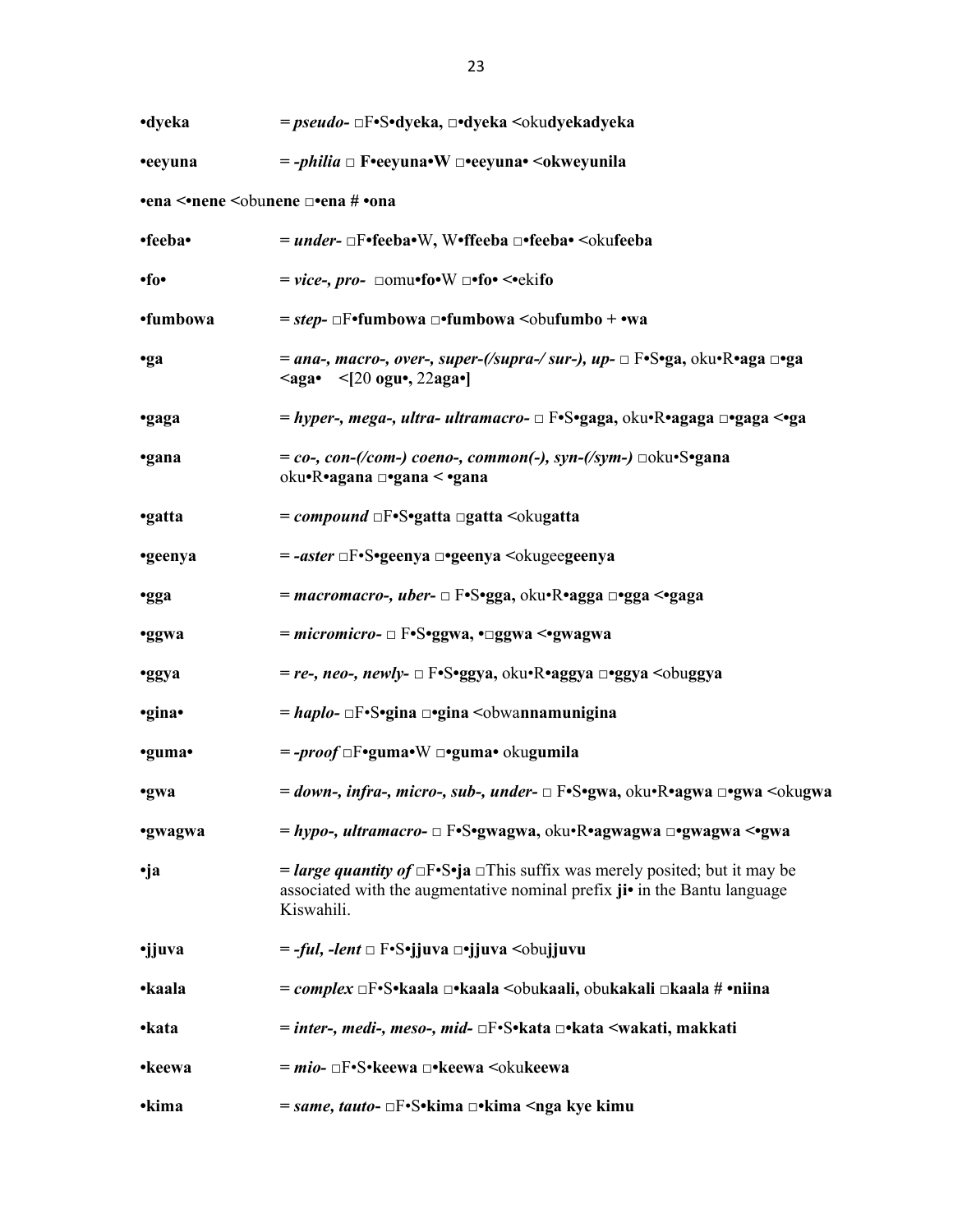| •kisa                       | $=$ crypto- $\Box$ •kisa $\Diamond$ okukisa                                                                                            |  |  |
|-----------------------------|----------------------------------------------------------------------------------------------------------------------------------------|--|--|
| •kiza•                      | = -ism □F•kiza•W □•kiza• <okukiza< th=""></okukiza<>                                                                                   |  |  |
| <b>•kkadde</b>              | $= 10^{3(1+n)}$ , <i>-illion</i> $\Box$ W•kkadde $\Box$ •kkadde <akakadde< th=""></akakadde<>                                          |  |  |
| •kkaddegga                  | = paleo- □W•kkaddegga •kkaddegga <•kkadde + •gga                                                                                       |  |  |
| •kkasa                      | = counter- □F•S•kkasa, oku•R•akkasa □•kkasa <okukakasa< th=""></okukakasa<>                                                            |  |  |
| •kkonosa•                   | = sinistro- □F•kkonosa•W □ •kkonosa• <kkono +="" th="" •sa<=""></kkono>                                                                |  |  |
| •kola•                      | = - <i>facient</i> □F•kola•W □•kola• <okukola< th=""></okukola<>                                                                       |  |  |
| •komya                      | = -stasis □F•S•komya □•komya <okukomya< th=""></okukomya<>                                                                             |  |  |
| •kota                       | = anti-, contra-, counter-, enantio- □F•S•kota, oku•R•Uta □•kota <okukontana<br><math>\neg</math>•<i>U</i>ta &lt;•kota</okukontana<br> |  |  |
| •kula                       | = -form, -morphic, -shaped □F•S•kula □•kula <enkula, ekikula,="" okukula<="" th=""></enkula,>                                          |  |  |
| •kumpa                      | = near(-), pene- □F•S•kumpa □•kumpa <kumpi< th=""></kumpi<>                                                                            |  |  |
| •kunga                      | = epi- □F•S•kunga □kunga <kungulu kwa<="" th=""></kungulu>                                                                             |  |  |
| •kwa                        | $=ecto$ - $\Box$ F•S•kwa •kwa <ku +="" f<sub="">pro•a</ku>                                                                             |  |  |
| •kyana                      | = homeo- $\Box$ F•S•kyana $\Box$ •kyana # •kyuna $\Box$ See •kyuna                                                                     |  |  |
| •kyawa•                     | $=$ -phobia $\Box$ F•kyawa•W $\Box$ •kyawa• <okukyawa< th=""></okukyawa<>                                                              |  |  |
| •kyenka                     | = <i>virtual</i> $\Box F \cdot S \cdot kyenka$ $\Box \cdot kyenka$ $\leq kyenkana$                                                     |  |  |
| •kyuna                      | = poikilo- $\Box$ F•S•kyuna $\Box$ •kyuna <okukyukana <math="" ne="">\Box•kyuna # •kyana</okukyukana>                                  |  |  |
| ·laana                      | = juxta-, para- □F•S•laana, oku•S•laana □•laana <okulilaana< th=""></okulilaana<>                                                      |  |  |
| ·laba·                      | $= -ism \Box F \cdot laba \cdot W \Box \cdot laba \cdot \langle endaba \rangle$                                                        |  |  |
| $\bullet$ lala <sup>1</sup> | = allo-/-allel □F•S•lala □•lala <ebilala< th=""></ebilala<>                                                                            |  |  |
| $\text{-}lala^2$            | $=$ -mania $\square$ F•S•lala $\square$ •lala $\triangleleft$ okulaluka                                                                |  |  |
| •leebya                     | = out- □oku•S•leebya, oku•R•aleebya •leebya <okuleebya< th=""></okuleebya<>                                                            |  |  |
| ·leela                      | $= (-)$ <i>empty</i> $\Box$ F•S•leela $\Box$ •leela $\leq$ obweleele                                                                   |  |  |
| •leka                       | = non-, dis- □ F•S•leka, oku•S•leka □ •leka <okuleka< th=""></okuleka<>                                                                |  |  |
| ·lila                       | = ad- □oku•S•lila □•lila <• <i>I</i> la □ •lila # •viila                                                                               |  |  |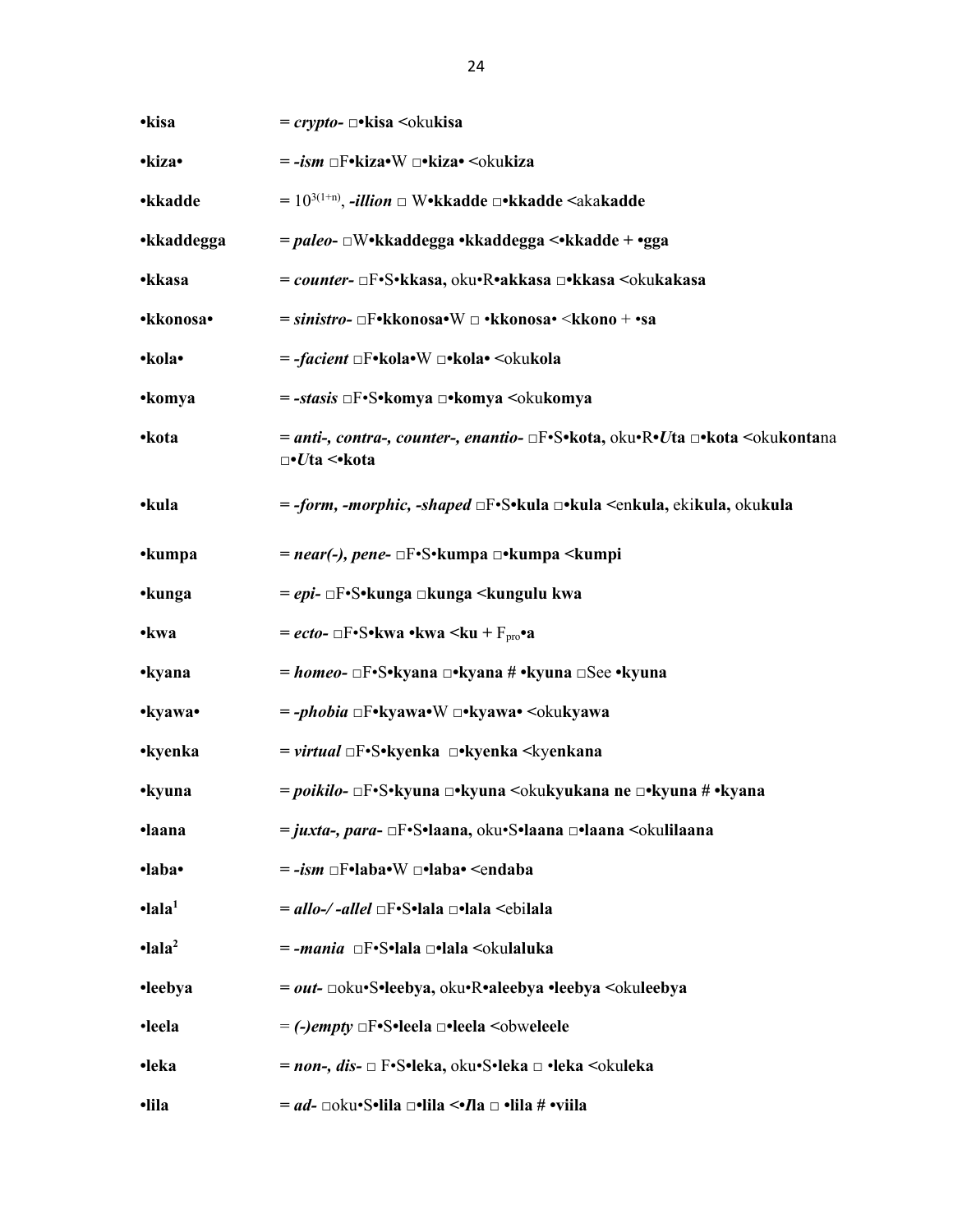| ·lima  | = -ese □F•S•lima □•lima <olulima< th=""></olulima<>                                                                      |
|--------|--------------------------------------------------------------------------------------------------------------------------|
| ·linga | = quasi- $\Box$ F•S•linga $\Box$ •linga $\langle F_{\text{pro}}$ •li nga                                                 |
| •lula  | = para-, trans-, ultra- □F•S•lula, oku•S•lula □•lula <ku ludda="" luli="" olwa<br=""><math>\Box</math>•lula # •luna</ku> |
| ·luma  | = -algia □F•S•luma □•luma <okuluma< th=""></okuluma<>                                                                    |
| ·luna  | = cis- □F•S•luna □•luna <ku #="" ludda="" luno="" olwa="" th="" •lula<="" □•luna=""></ku>                                |
| ·lunga | = bene-, calli- □F•S•lunga, oku•R•alunga □•lunga <obulungi #="" th="" •buba<="" □•lunga=""></obulungi>                   |
| ·luuya | = side(-) □F•S•luuya □•luuya <oluuyi< th=""></oluuyi<>                                                                   |
| ·lwala | = -asis (⁄-osis) □F•S•lwala □•lwala <okulwala< th=""></okulwala<>                                                        |
| •ma    | = -ad, -age, -ate, -ati, -dom, -eme (/-ome), -ery, -hood, -some, -ship, -ure<br>□F•S•ma □•ma <awamu< th=""></awamu<>     |
| ·maala | = - <i>(i)ana</i> □F•S•maala □•maala <emmaali< th=""></emmaali<>                                                         |
| •mala• | = complement □F•mala•W, F•S•mala □•mala• <okumalayo< th=""></okumalayo<>                                                 |
| •na    | $=$ -ferous, -gerous, -rich, -ate, -ed, -ful, $\Box F\bullet S\bullet n$ a $\Box \bullet n$ a $\Diamond n$ ne            |
| •nda   | = allo- (/-allel) $\Box$ F•S•nda $\Box$ •nda $\leq$ F <sub>pro</sub> ndi $\Box$ •nda = •lala                             |
| •ndama | $=$ -eme (/-ome) $\Box$ F•S•ndama $\Box$ •ndama <•nda + •ma                                                              |
| •nga   | = acting □F•S•nga □•nga <akola nga<="" th=""></akola>                                                                    |
| •ngela | = -esque, -style, -fashion □F•S•ngela □•ngela <engeli< th=""></engeli<>                                                  |
| •ngi   | = many-, multi-, poly- □F <sub>num</sub> •ngi □•ngi <obungi< th=""></obungi<>                                            |
| •niina | = simple □F•S•niina □•niina <omuniino, #="" okuniigiina="" okuniina,="" th="" •kaala<="" □niina=""></omuniino,>          |
| •nkana | = equ-, iso- □F•S•nkana □•nkana <okwenkana #="" mu="" th="" •nkuna<="" □•nkana=""></okwenkana>                           |
| •nkuna | = aniso- □F•S•nkuna □•nkuna # •nkana □See •nkana                                                                         |
| •nnana | = artificial $\Box F\cdot S\cdot n$ nana $\Box$ •nnana # •nnona $\Box See$ •nnona                                        |
| •nnona | = proto-, ur- $\Box$ F• S•nnona $\Box$ •nnona <ennono< th=""></ennono<>                                                  |
| •nusa  | = demi-, half-, hemi-, semi- □F•S•nusa, oku•R•anusa □•nusa <ennusu< th=""></ennusu<>                                     |
| •nuta  | = <i>unique</i> $\Box$ F•S•nuta $\Box$ •nuta # •nata, •nata <nate< th=""></nate<>                                        |
| •nwa   | = <i>unit of</i> $\Box$ F• S• nwa $\Box$ • nwa < omunwe                                                                  |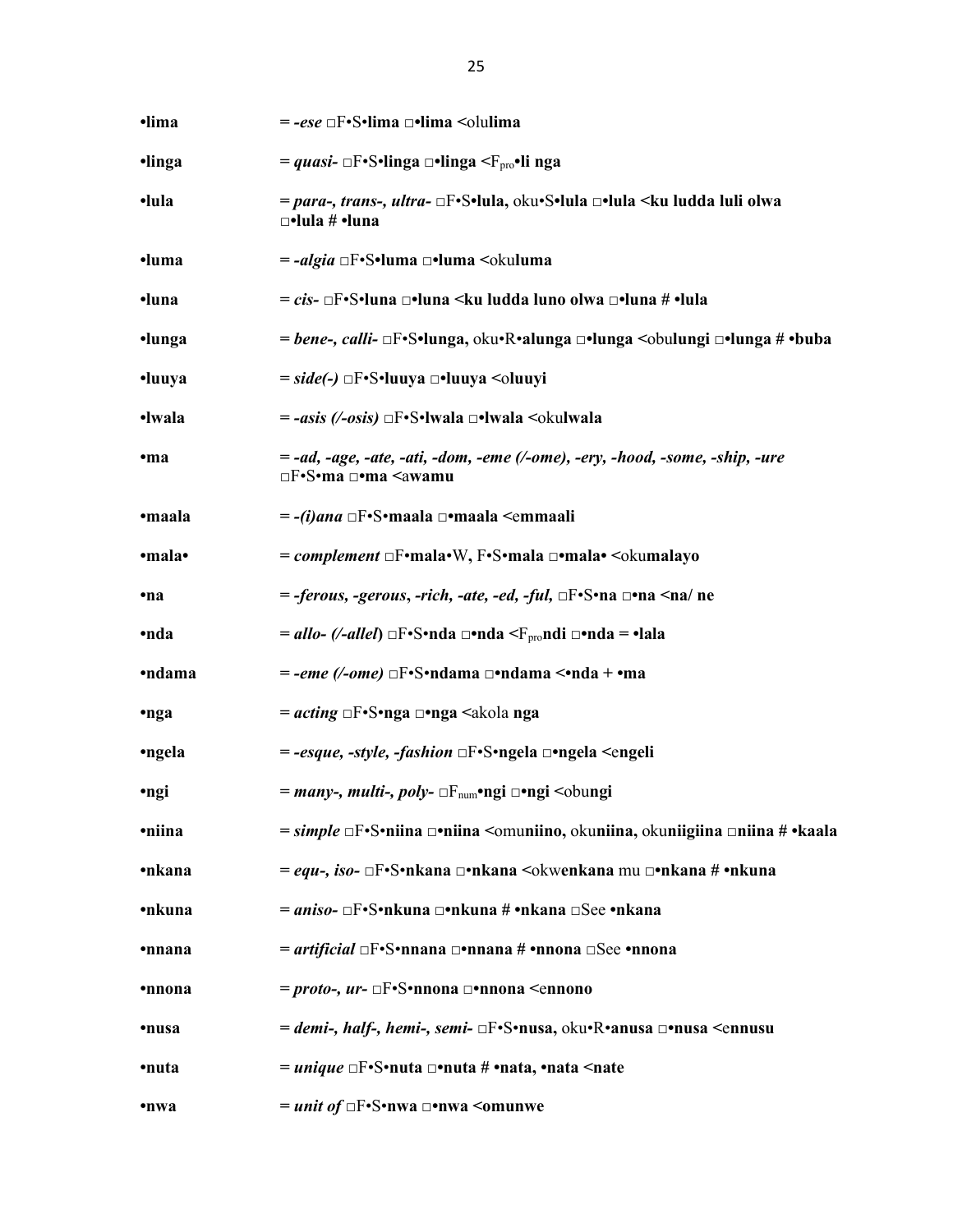| •nywa                                                        | $= component/ constituent of \Box F\cdot S\cdot n$ ywa $\Box\cdot n$ ywa $\leq$ kinywi                                                                            |  |  |
|--------------------------------------------------------------|-------------------------------------------------------------------------------------------------------------------------------------------------------------------|--|--|
| •nywama                                                      | $=$ -alia, -ware $\Box$ F•S•nywama $\Box$ •nywama < •nywa + •ma                                                                                                   |  |  |
| •ona <•tono <obutono #="" th="" •ena<="" □•ona=""></obutono> |                                                                                                                                                                   |  |  |
| ·pa                                                          | = element of a set/collective $\Box F \cdot S \cdot p a \Box p a \leq \Box p a p a$                                                                               |  |  |
| •pima•                                                       | $=$ -metrics, -metry $\Box$ ka•pima• W $\Box$ •pima• $\Diamond$ kupima                                                                                            |  |  |
|                                                              | $\bullet$ sa <oku<math>\bulletS<math>\bullet</math>sa &lt;<math>[[F\bullet S + \bullet ta] + \bullet ya] \Box</math>See <math>\bullet</math>ta</oku<math>         |  |  |
| <i><b>•saaba</b></i>                                         | = cross-, dia-, trans- □F•S•saaba, oku•R•asaaba □•saaba <okusaabala< th=""></okusaabala<>                                                                         |  |  |
| •sawa•                                                       | $=$ -iatrics, -iatry $\Box$ ka•sawa•W $\Box$ •sawa• $\Diamond$ okusawula                                                                                          |  |  |
| ·sibe                                                        | $=$ -aholic $)/\sim$ -oholic) $\Box$ F•S•sibe $\Box$ •sibe $\leq$ okusiba                                                                                         |  |  |
| ·sinza·                                                      | $=$ • <i>latry</i> $\Box$ F•sinza• W $\Box$ •sinza• < okusinza                                                                                                    |  |  |
| •sooka                                                       | = proto-, ur- $\Box$ F•S•sooka $\Box$ •sooka <okusooka< th=""></okusooka<>                                                                                        |  |  |
| •ssukka                                                      | $= over$ - $\Box F$ •S•ssukka, ssukka•W $\Box$ (-)ssukka(-) = okusukka                                                                                            |  |  |
| <i>suuma</i>                                                 | $=$ <i>meta</i> - $\Box$ F•S•suuma $\Box$ •suuma $\Diamond$ obusuumufu                                                                                            |  |  |
| $\cdot$ ta                                                   | = in contact with $\Box F\cdot S\cdot ta \Box \cdot ta$ < obukwatagane                                                                                            |  |  |
| •taasa                                                       | = para- □F•S•taasa, oku•S•taasa □•taasa <okutaasa< th=""></okutaasa<>                                                                                             |  |  |
| •teeka•                                                      | = -nomics (/-nomy) □ka•teeka•W □•teeka• <okuteeka< th=""></okuteeka<>                                                                                             |  |  |
| •tuuta                                                       | = finalist; to finalize $\Box F \cdot S \cdot t$ uuta, oku $\cdot S \cdot t$ uuta $\Box \cdot t$ uuta $\langle \cdot t w a + \cdot u t a \rangle$<br>•tuuta # twa |  |  |
| •twa                                                         | = head (of); to head $\Box F\cdot S\cdot twa$ , oku $\cdot S\cdot twa \Box\cdot twa$ < omutwe $\Box\cdot twa \neq \cdot t$ uuta                                   |  |  |
| $\cdot U$ ta                                                 | = anti-, contra- (/counter-) $\Box$ oku•R•Uta $\Box$ •Uta <•kota                                                                                                  |  |  |
| $\mathbf{v}$                                                 | = holo- □F•S•va □•va <okuviilamu ddala<="" th=""></okuviilamu>                                                                                                    |  |  |
| •vaaka                                                       | = off- □F•S•vaaka □•vaaka <okuvaako< th=""></okuvaako<>                                                                                                           |  |  |
| •vaama                                                       | $= -in(e)$ $\Box$ F•S•vaama $\Box$ •vaama $\Diamond$ okuvaamu                                                                                                     |  |  |
| •viila                                                       | $=$ ab- $\Box$ oku•S•viila $\Box$ •viila $\triangleleft$ okuviila                                                                                                 |  |  |
| •wa                                                          | = pertinent to $\Box$ F•S•wa $\Box$ •wa <•wala $\Box$ See also •waXa                                                                                              |  |  |
| •waaya                                                       | $=by(e)$ - $\Box$ F•S•waaya, oku•S•waaya $\Box$ •waaya <okuwaayila< th=""></okuwaayila<>                                                                          |  |  |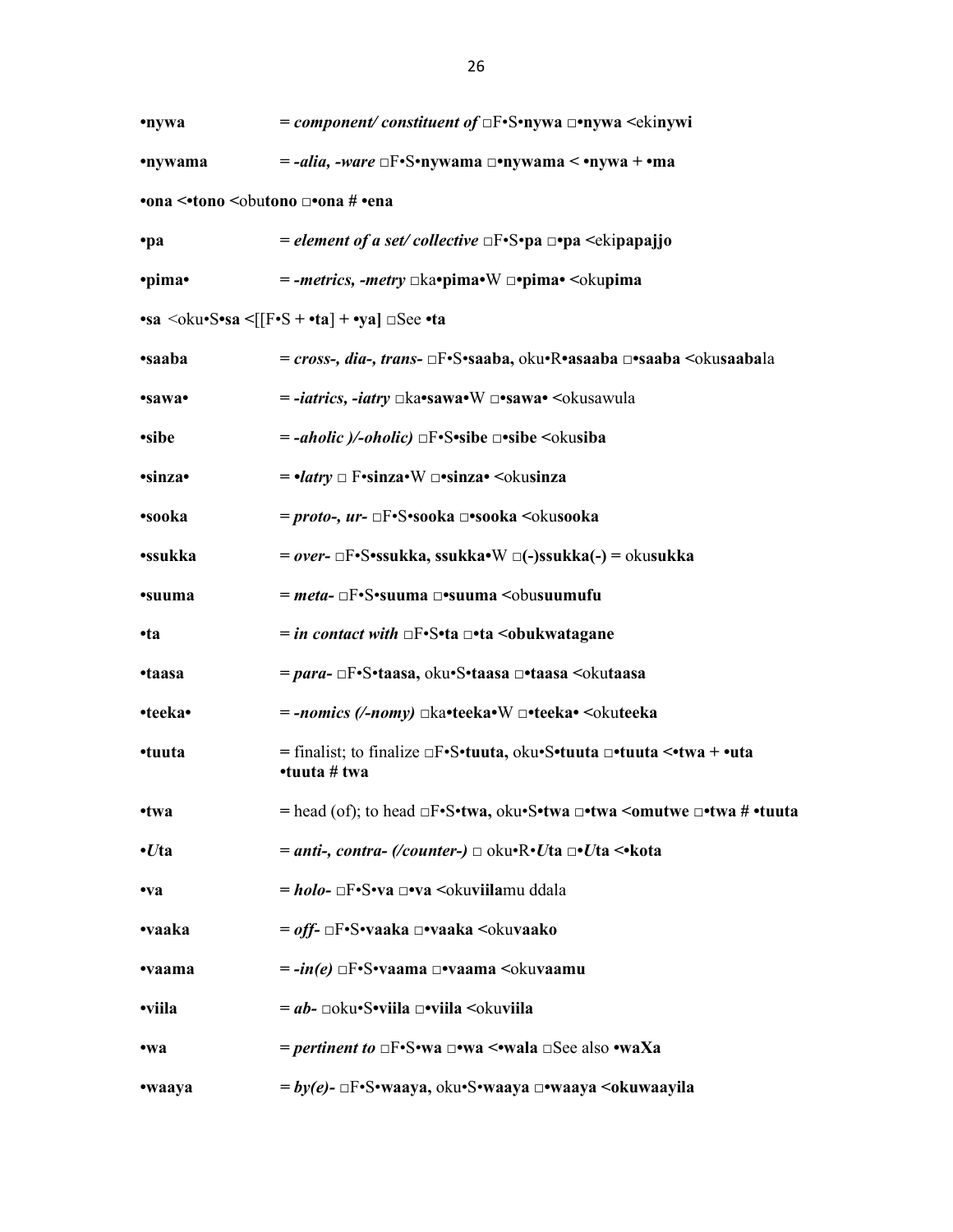| •waka                                                                                                                                                                  | = pluri- □F•S•waka, oku•S•waka □•waka <okuwelako< th=""></okuwelako<>                                                                                                            |  |  |
|------------------------------------------------------------------------------------------------------------------------------------------------------------------------|----------------------------------------------------------------------------------------------------------------------------------------------------------------------------------|--|--|
| •wanga                                                                                                                                                                 | $=$ -like, -oid (/-ode) $\Box$ F•S•wanga $\Box$ •wanga $\Diamond$ •wa + nga                                                                                                      |  |  |
| •wanna                                                                                                                                                                 | = all-, omni-, pan- $\Box$ FS•wanna $\Box$ wanna $\langle$ wa + •(e/ o)nna                                                                                                       |  |  |
| •wawa                                                                                                                                                                  | $= -\text{esce}$ $\Box$ oku•S•wawa $\Box$ See •wa and •waXa•                                                                                                                     |  |  |
| •waXa (where •Xa = •bwa, •ca, •ga, •gwa, •ja, •kwa, •la, •ma, •mwa, •na, •nwa, •nywa, •pa,<br>•ta, •twa, •va, •wa) = [POSITIVELY DIRECTED CHANGE] $\Box$ •waXa # •wuXa |                                                                                                                                                                                  |  |  |
| •wela                                                                                                                                                                  | = pleo- □F•S•wela □•wela <okuwela< td=""></okuwela<>                                                                                                                             |  |  |
| •wika                                                                                                                                                                  | = potenti- □F•S•wika, oku•S•wika □•wika <•wa + •ika                                                                                                                              |  |  |
| •wila                                                                                                                                                                  | <i>= to be occupied by</i> $\Box$ oku•S•wila $\Box$ •wila <•wa + •ila                                                                                                            |  |  |
| •wilo                                                                                                                                                                  | $= -airium$ (/-ary), -etum $\Box F \cdot S \cdot$ wilo $\Box See \cdot$ wila                                                                                                     |  |  |
| •wooma                                                                                                                                                                 | $=eu$ - $\Box$ F•S•wooma, oku•R•awooma $\Box$ •wooma <okuwooma< td=""></okuwooma<>                                                                                               |  |  |
| $\cdot$ wuXa                                                                                                                                                           | $=$ [NEGATIVELY DIRECTED CHANGE] $\Box$ See also •waXa•                                                                                                                          |  |  |
| $\cdot$ yaka <sup>1</sup>                                                                                                                                              | $= ex$ - $\Box F \cdot S \cdot y$ aka $\Box \cdot y$ aka $\leq$ eyali(ko)                                                                                                        |  |  |
| $\gamma$ aka <sup>2</sup>                                                                                                                                              | =-itis □F•S•yaka □•yaka <okuyaka< td=""></okuyaka<>                                                                                                                              |  |  |
| ·yama                                                                                                                                                                  | $= single \Box F \cdot S \cdot y$ ama $\Box \bullet y$ ama $\langle F_{\text{pro}} \cdot a \cdot F_{\text{num}} \cdot mu \rangle$                                                |  |  |
| ·yasa                                                                                                                                                                  | $= -fid \Box F\cdot S\cdot y$ asa $\square \cdot y$ asa $=$ okuyasa                                                                                                              |  |  |
| ·yava                                                                                                                                                                  | $= -penia \Box F \cdot S \cdot yava \Box \cdot yava < obwavu$                                                                                                                    |  |  |
| ·yawa                                                                                                                                                                  | = hetero-, mixed(-) $\Box$ F•S•yawa $\Box$ •yawa < okuyawukana ne $\Box$ •yawa # •yuwa                                                                                           |  |  |
| •yela                                                                                                                                                                  | = extra-, trans-, ultra- □F•S•yela, oku•R•ayela □•yela <eli, f<sub="">pro•eli</eli,>                                                                                             |  |  |
| •yima                                                                                                                                                                  | = <i>through(out), totally, dia-, per-, trans-</i> $\Box F\cdot S\cdot y$ ima $\Box$ oku $\cdot R\cdot a$ yima $\Box \cdot y$ ima<br><okuyitilamu ddala<="" td=""></okuyitilamu> |  |  |
| ·yina                                                                                                                                                                  | = auto-, eigen-, idio-, proper, own(-), self- □F•S•yina oku•R•ayina □•yina<br>$\leq$ F <sub>pro</sub> •ennyini                                                                   |  |  |
| ·yinza                                                                                                                                                                 | = potenti- □F•S•yinza, oku•S•yinza □•yinza <okuyinza< td=""></okuyinza<>                                                                                                         |  |  |
| ·yunga                                                                                                                                                                 | = <i>synthesize</i> □oku•S•yunga □•yunga <okuyunga< td=""></okuyunga<>                                                                                                           |  |  |
| ·yungo                                                                                                                                                                 | = system □F•S•yungo □•yungo <omuyungo td="" •yunga<="" □see=""></omuyungo>                                                                                                       |  |  |
| ·yuwa                                                                                                                                                                  | = homo-, same- $\Box$ F•S•yuwa, oku•S•yuwa $\Box$ •yuwa # •yawa $\Box$ See •yawa                                                                                                 |  |  |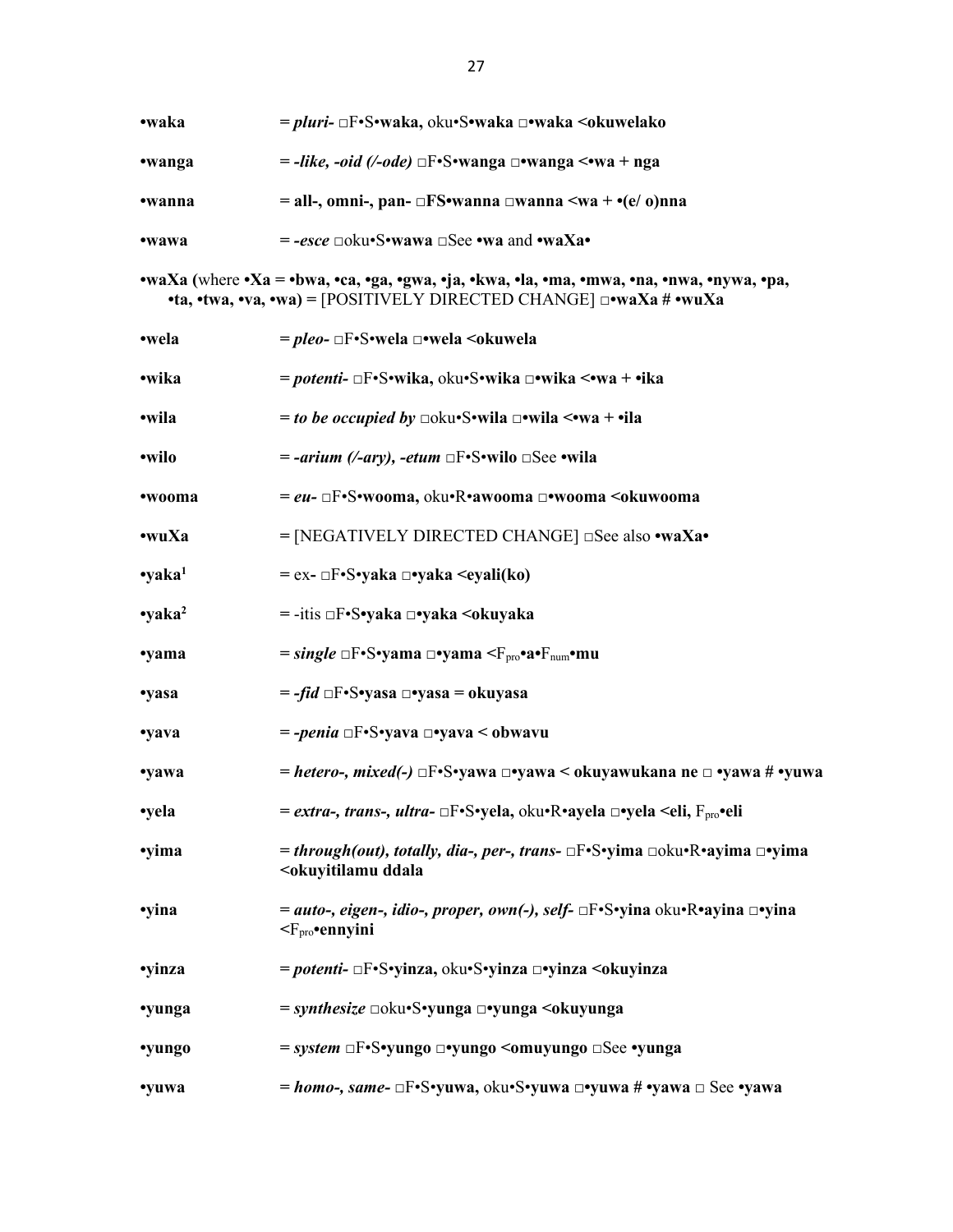| <b>•ziba</b>   | $=$ dys- $\Box$ F•S•ziba $\Box$ •ziba $\triangleleft$ okuzibuwala                   |  |
|----------------|-------------------------------------------------------------------------------------|--|
| <b>•zimba</b>  | $= -cele$ , -oma $\Box F \cdot S \cdot zimba$ $\Box \cdot zimba$ $\Diamond kuzimba$ |  |
| •zomba         | = ambi-, amphi- □F•S•zomba □•zomba <enjuyi td="" zombi<=""></enjuyi>                |  |
| <b>ezzinga</b> | = comprehensive $\Box F\cdot S\cdot zzinga \Box \neg zzinga$ < okuzinga             |  |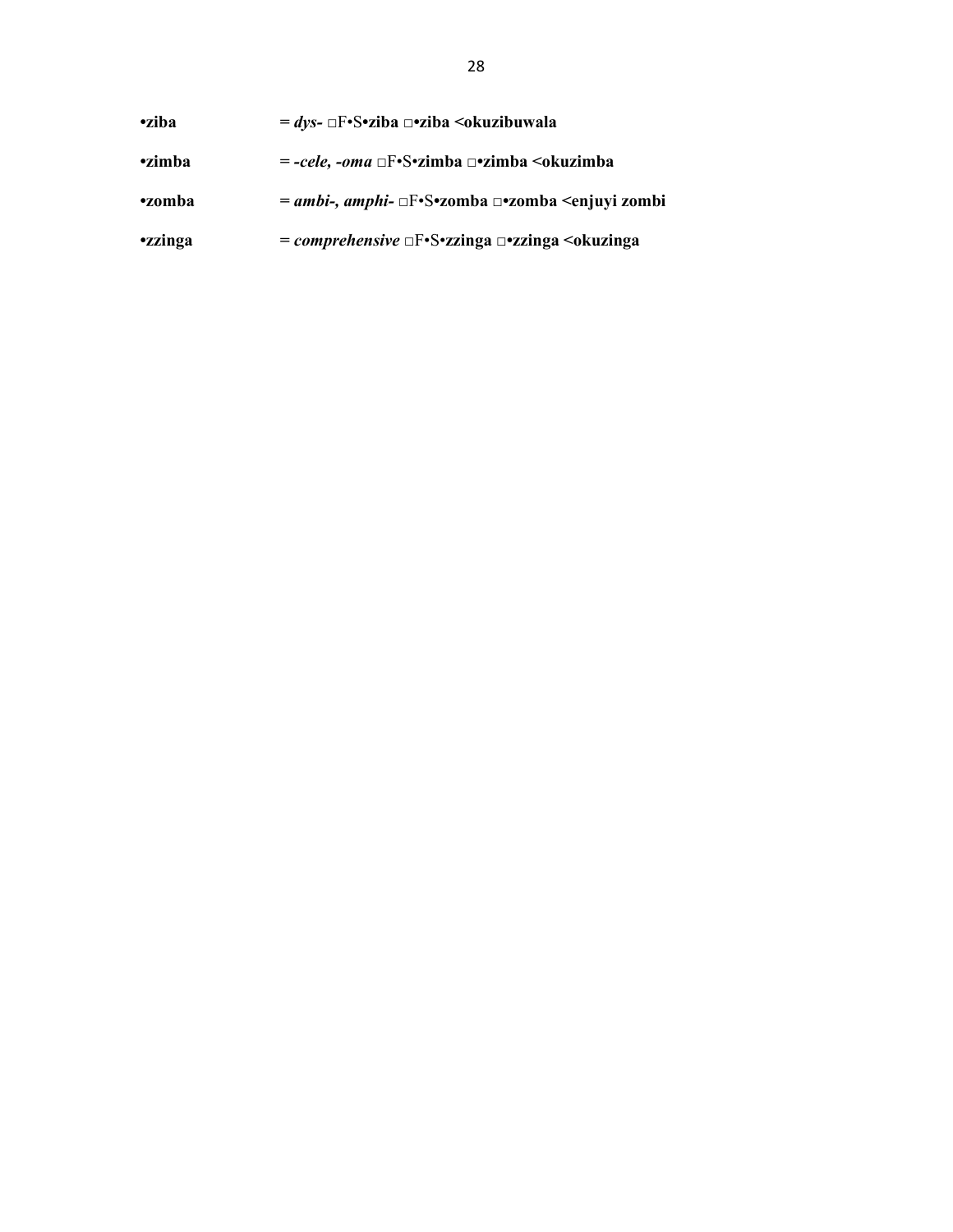# **Section 3: AN ENGLISH-LUGANDA-ENGLISH GLOSSARY OF LEXEMIC FORMATIVES IN**



#### **SPECIALIZED LUGANDA**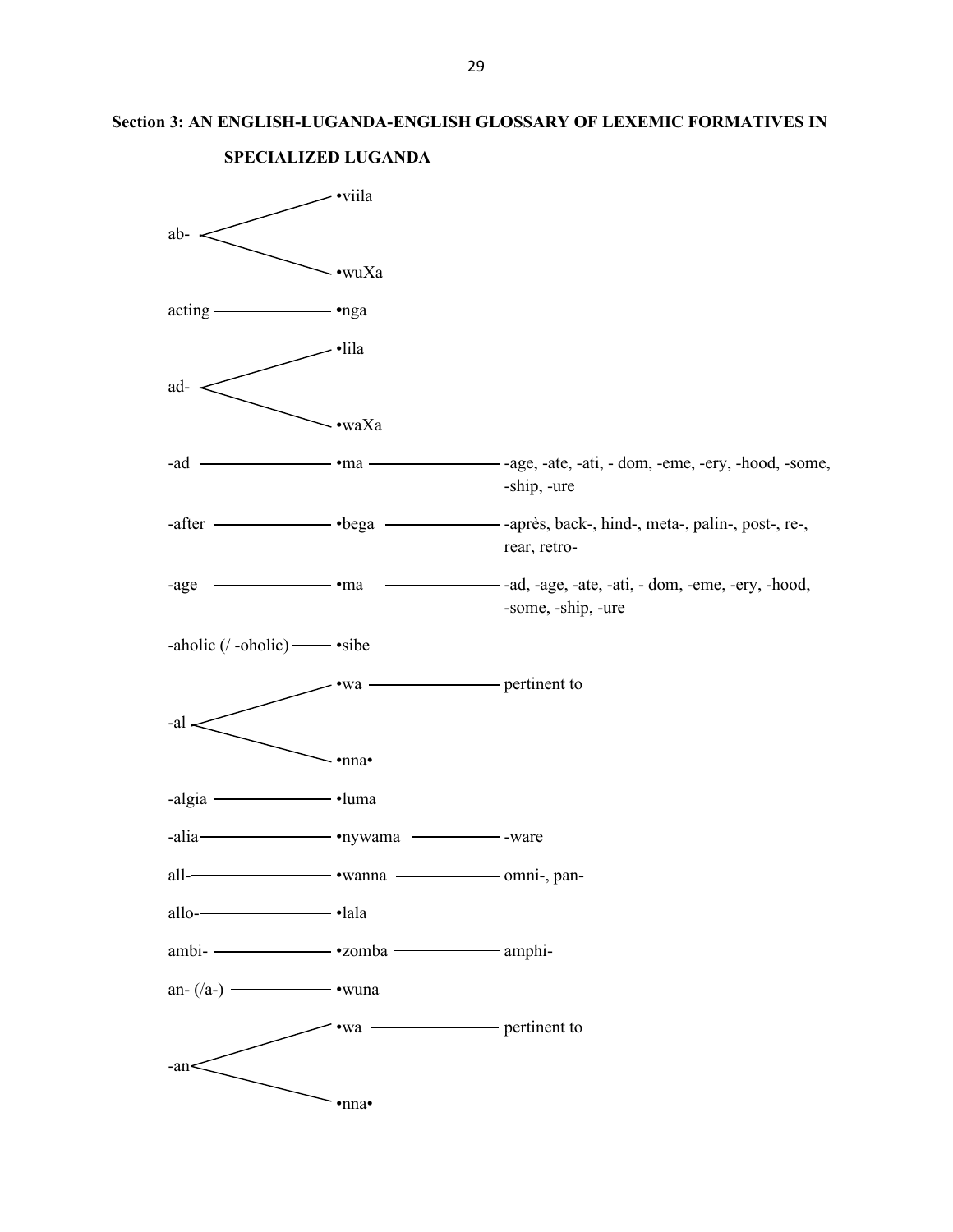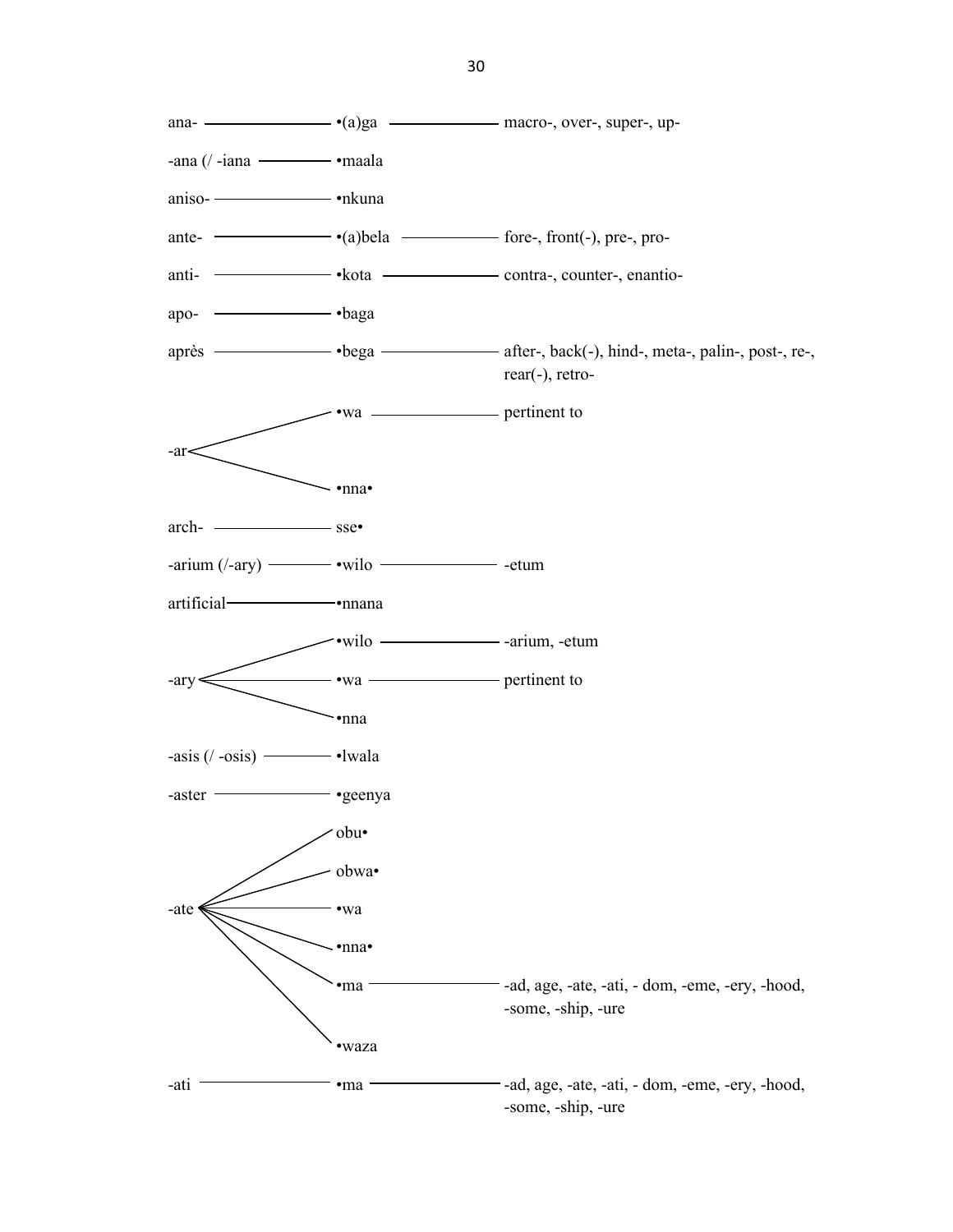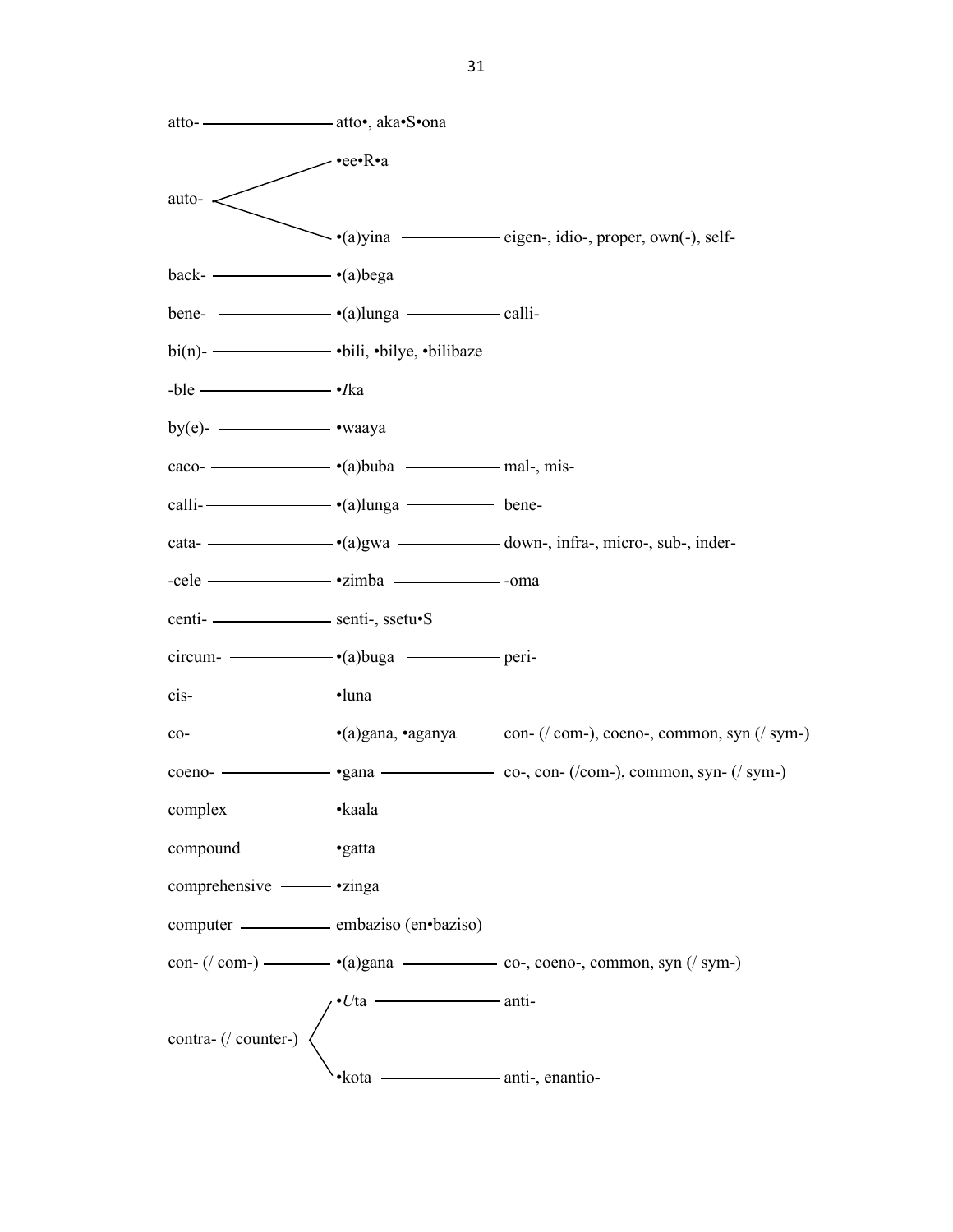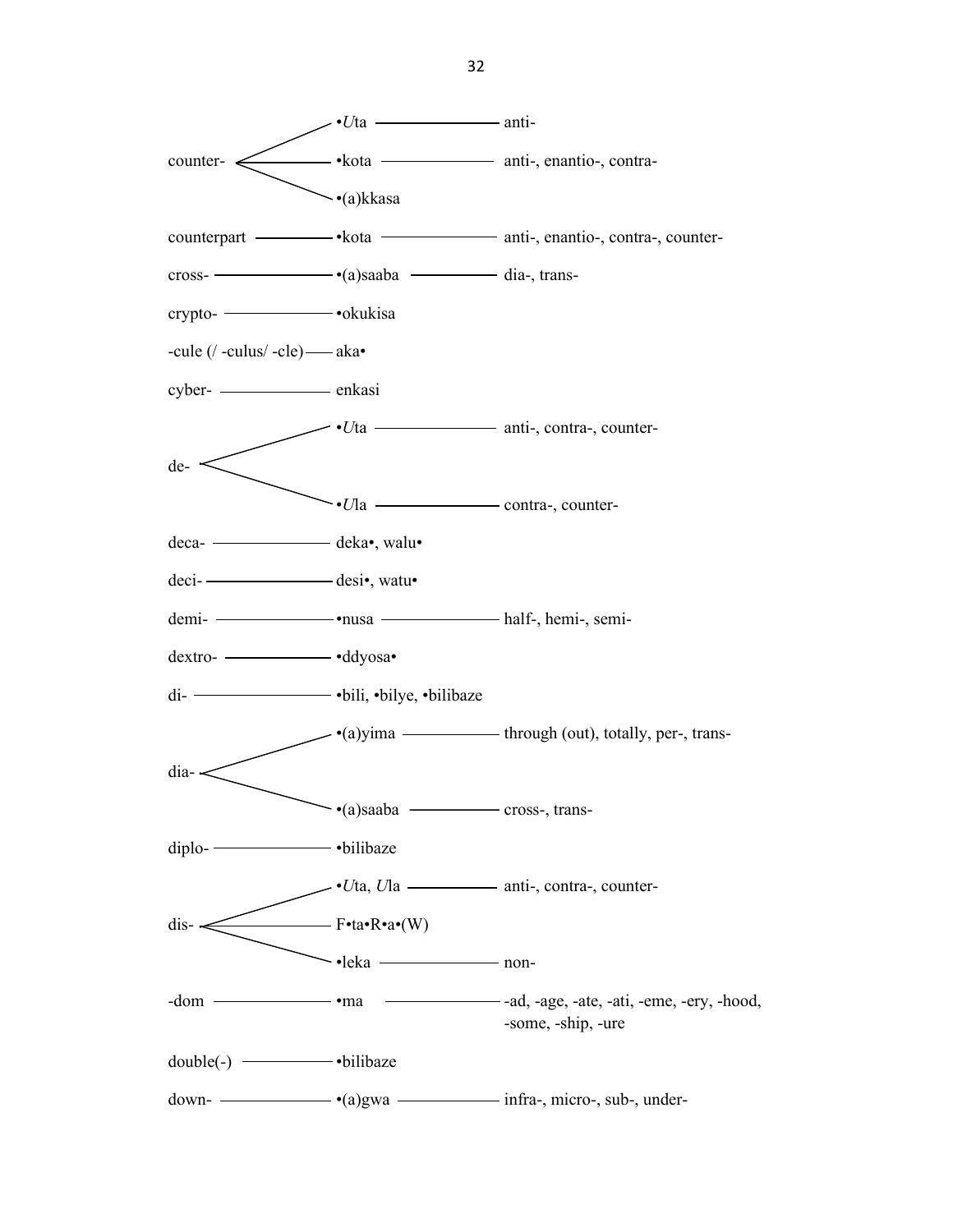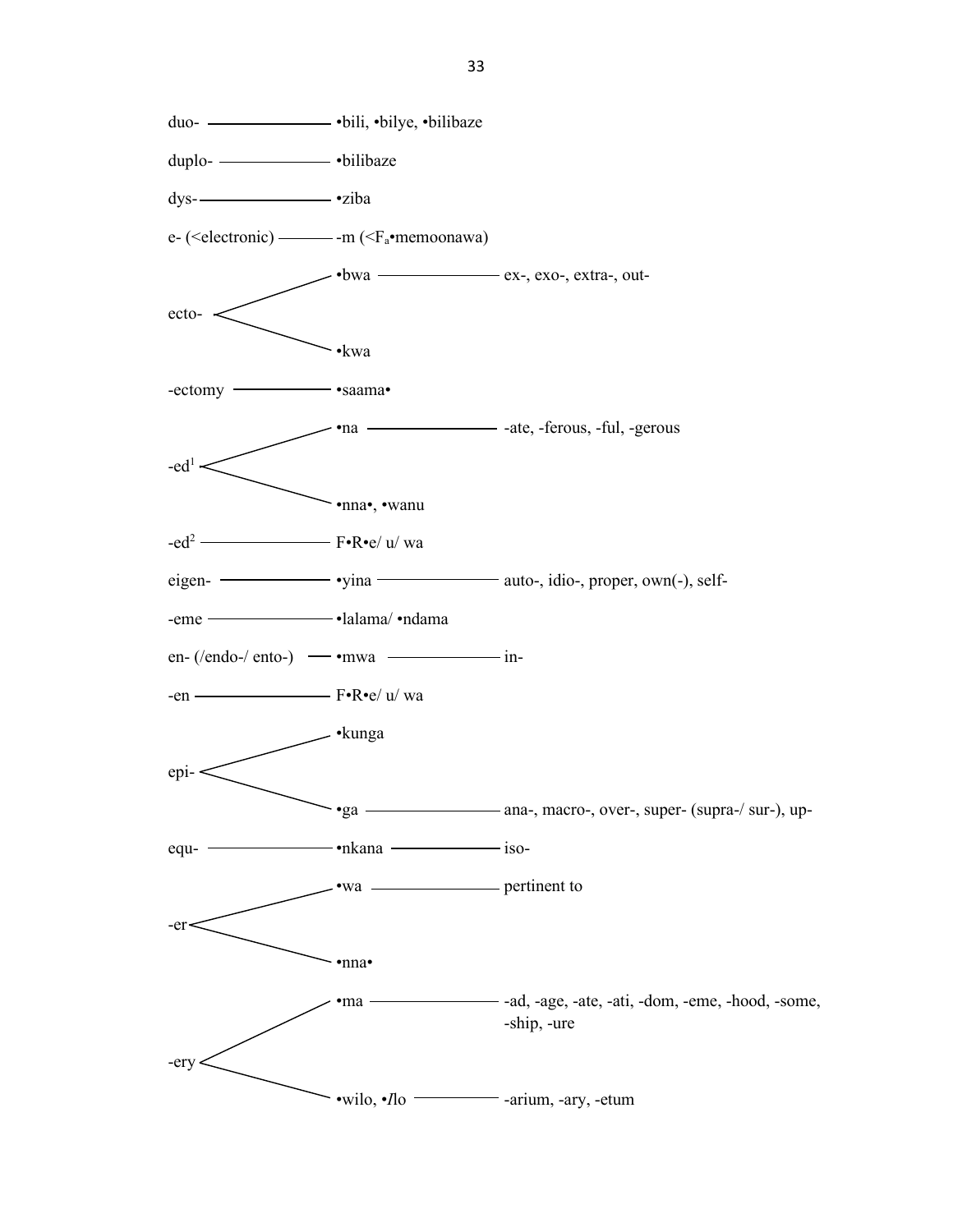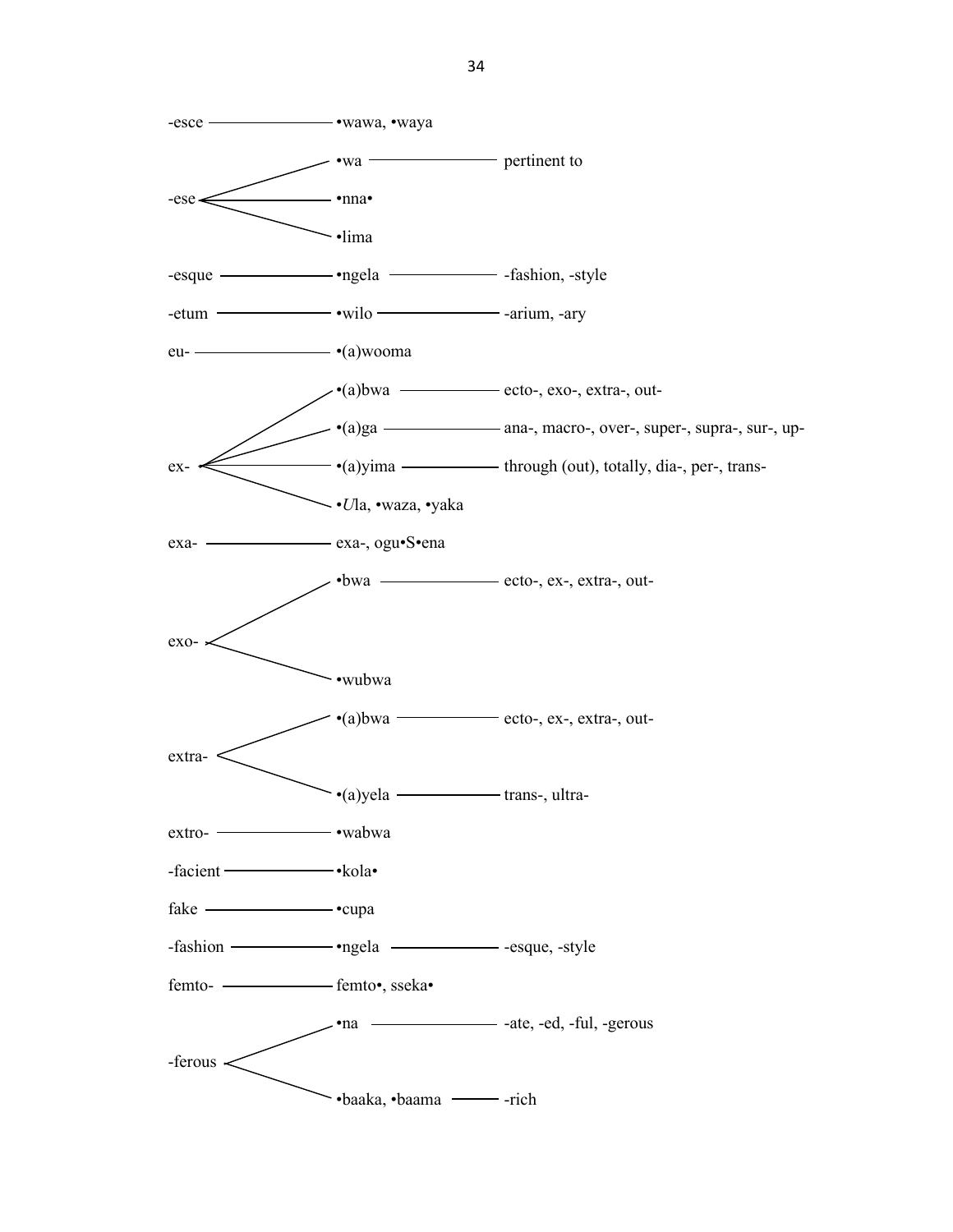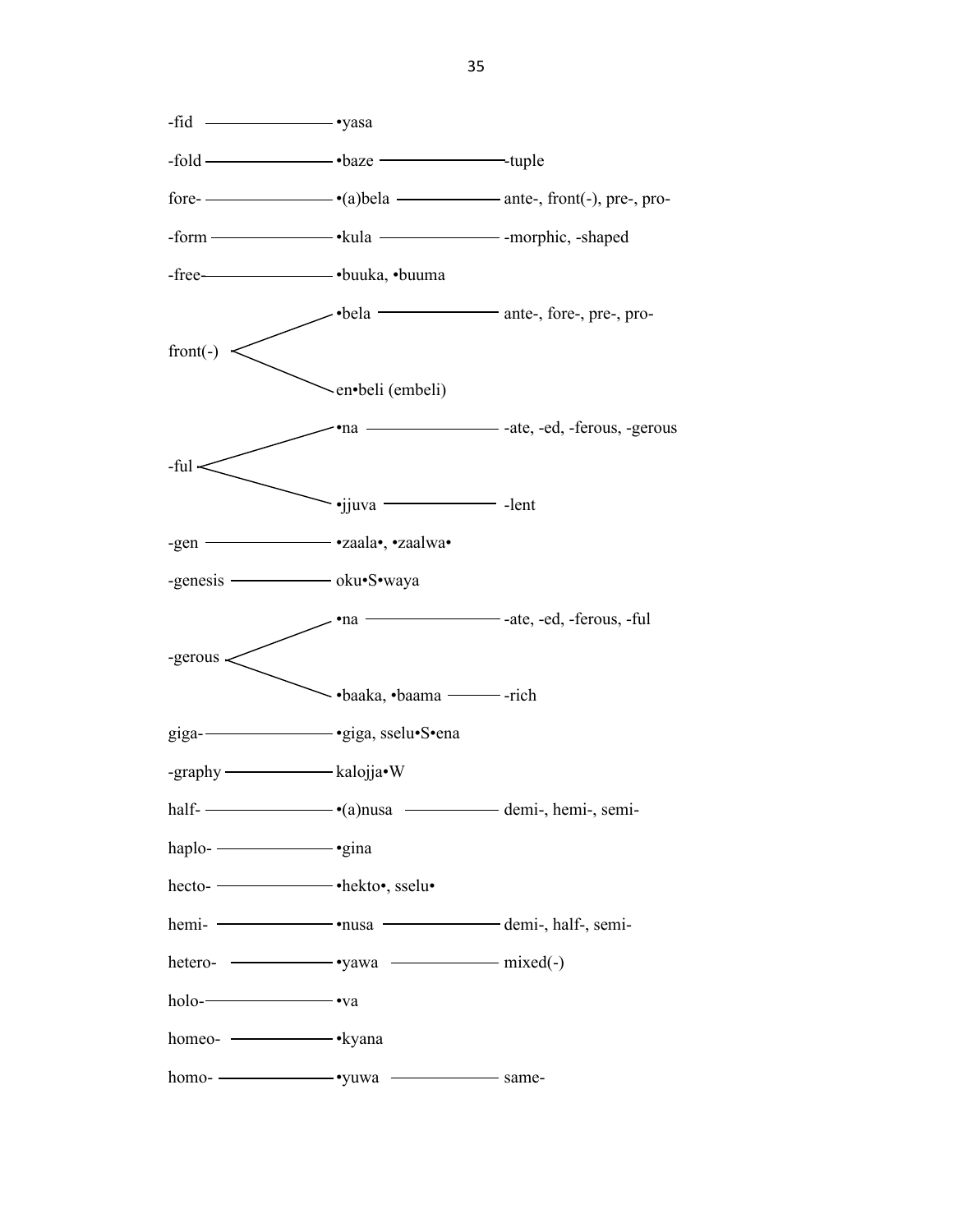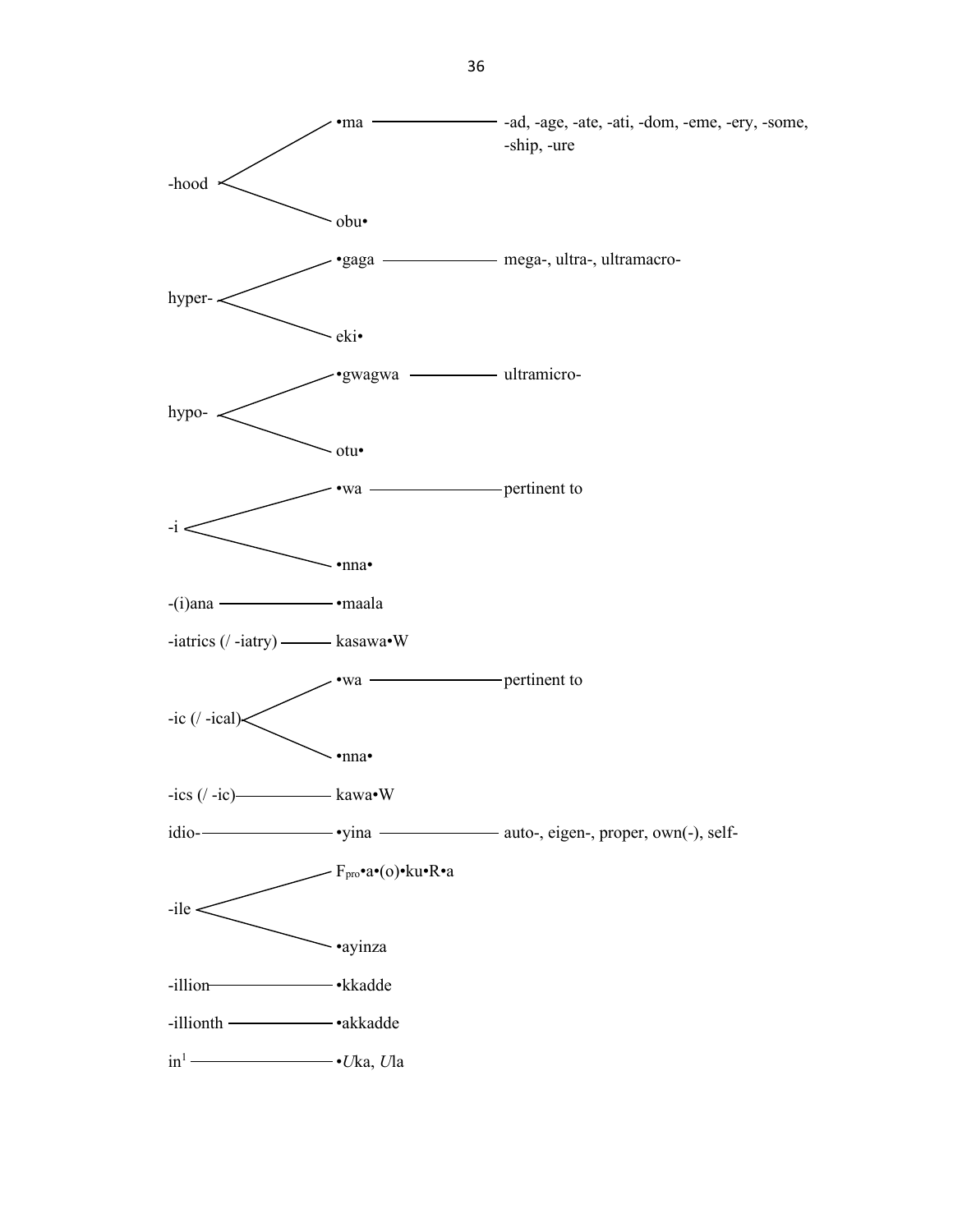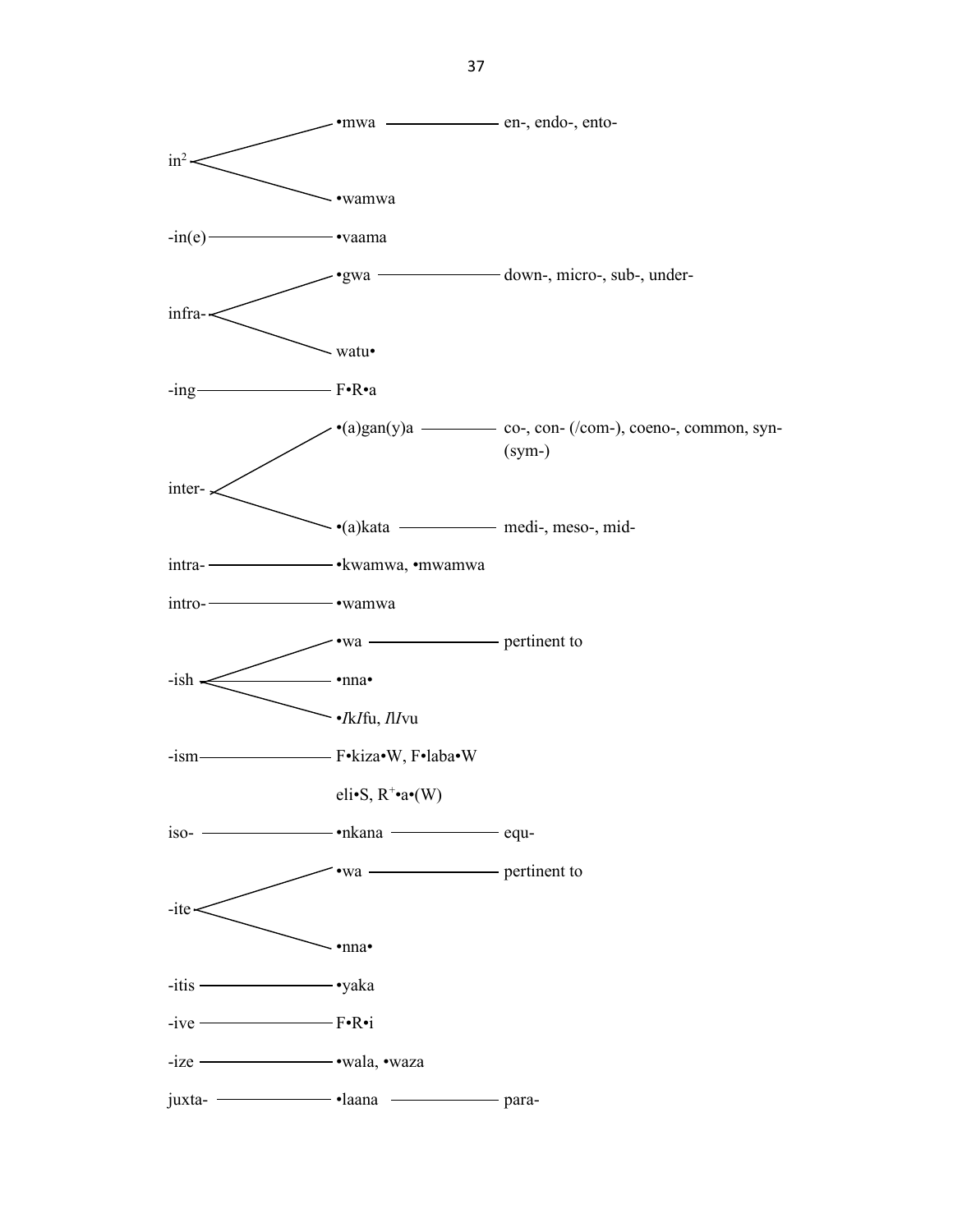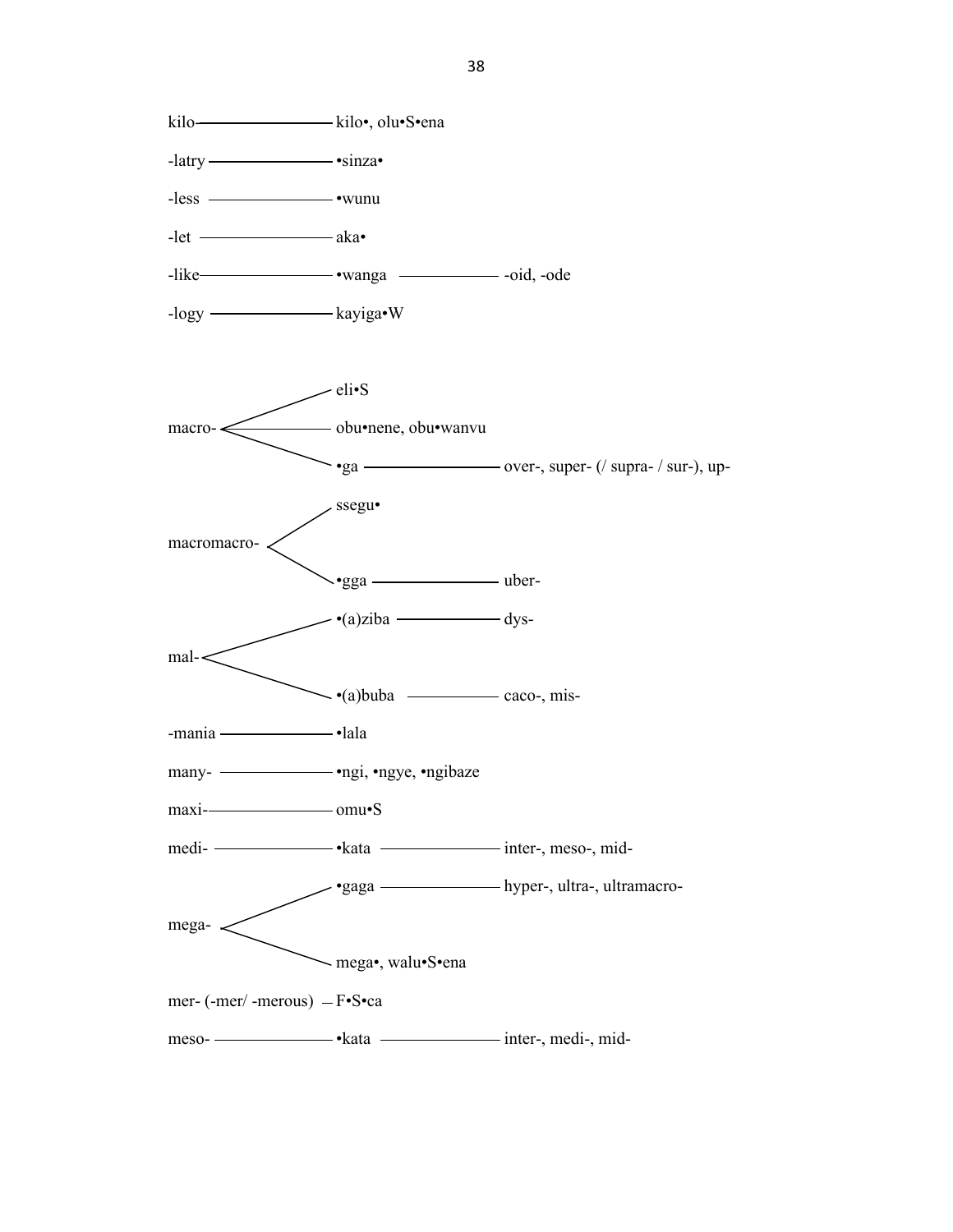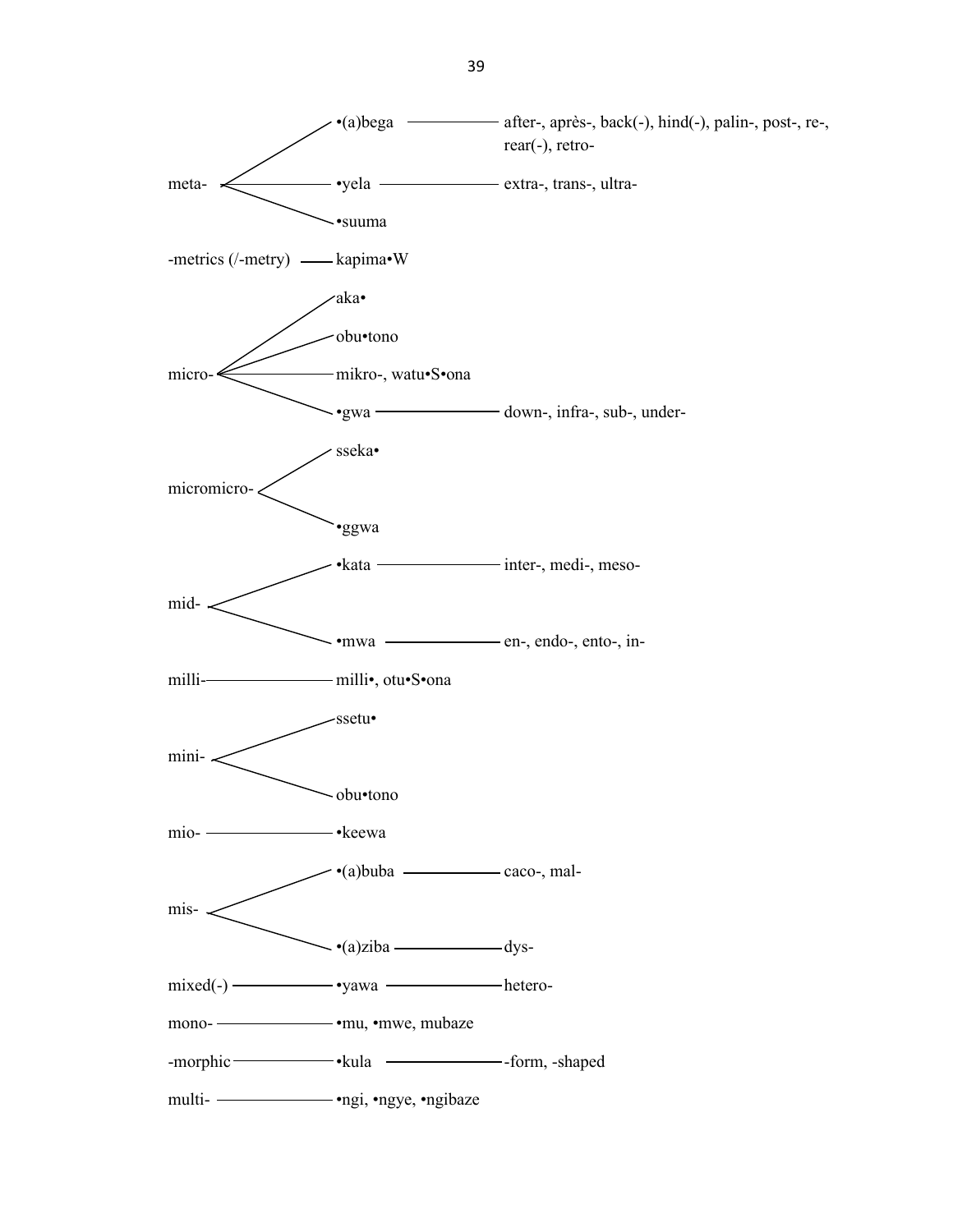nano- •nano-, ssetu•S•ona neo- •ggya re-, newlynear(-) • kumpa • kumpa bene-F•ta•R•a•W non-  $\sim$ •leka  $\sim$  $-oid (/-ode)$   $\bullet$   $wanga$   $-like$  $oligo$ - $-lota$ -oma (/-omatous) - vzimba - cele omni- •wanna all-, panone- •mu, •mwe, •mubaze original- •nnona ortho- obu•tuufu •wa pertinent to -ose •nna•  $-$ osis ( $\ell$ -asis)  $\longrightarrow$ lwala •wa pertinent to -ous •nna• •bwa ecto-, ex-, exo-, extraout- •wabwa •aleebya •ga macro-, super-, supra-, sur-, upover- •sukka•, (•)ssukka(•)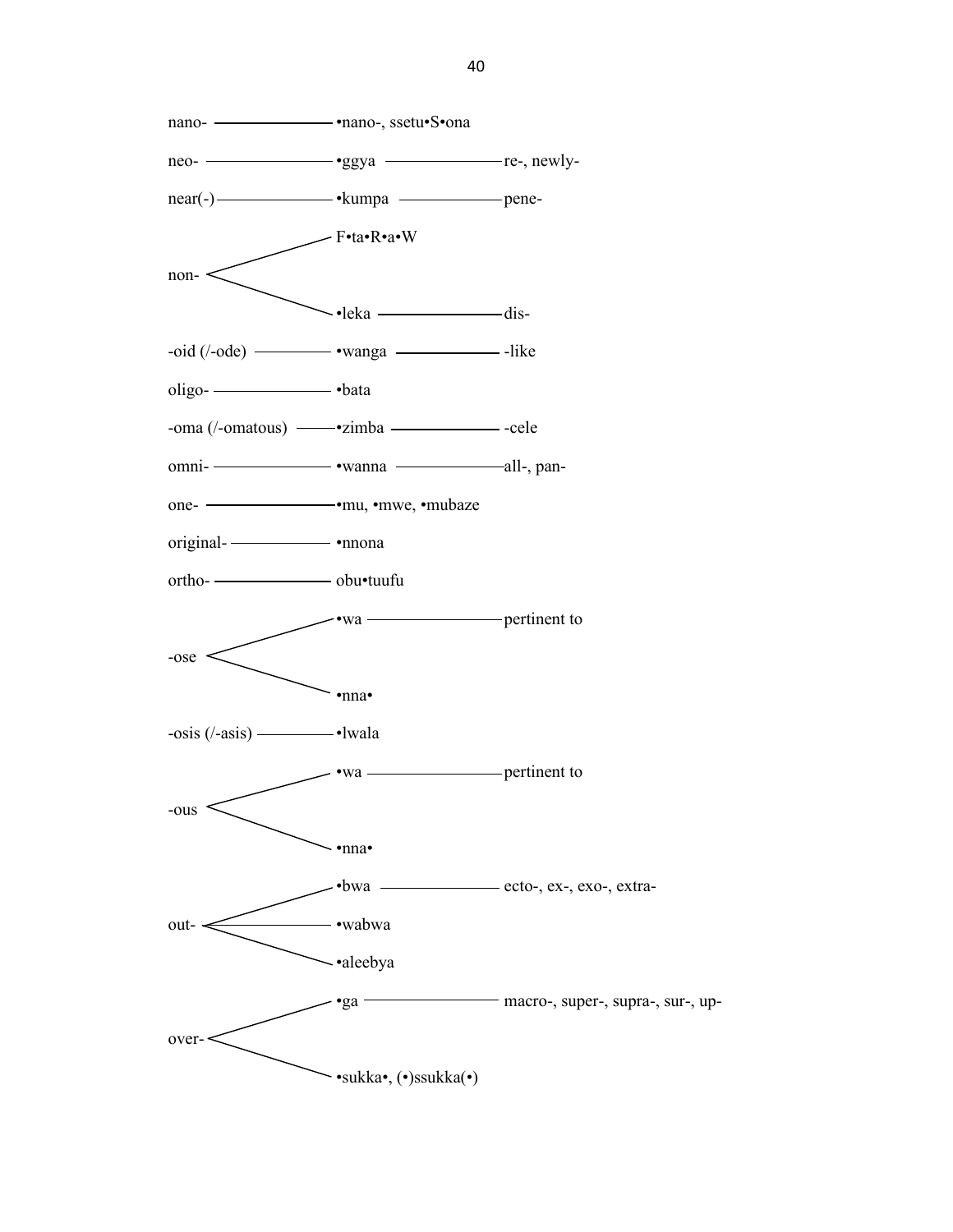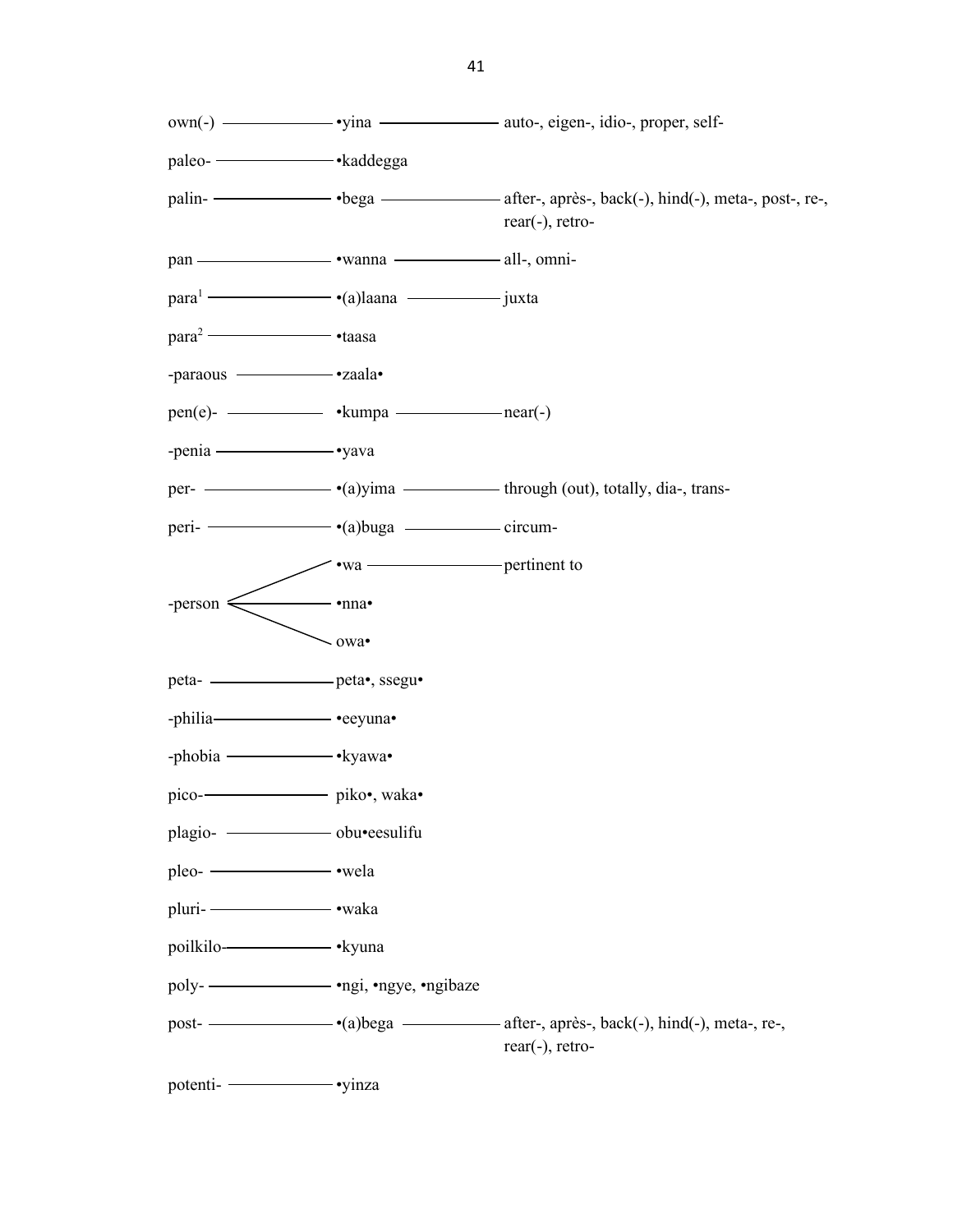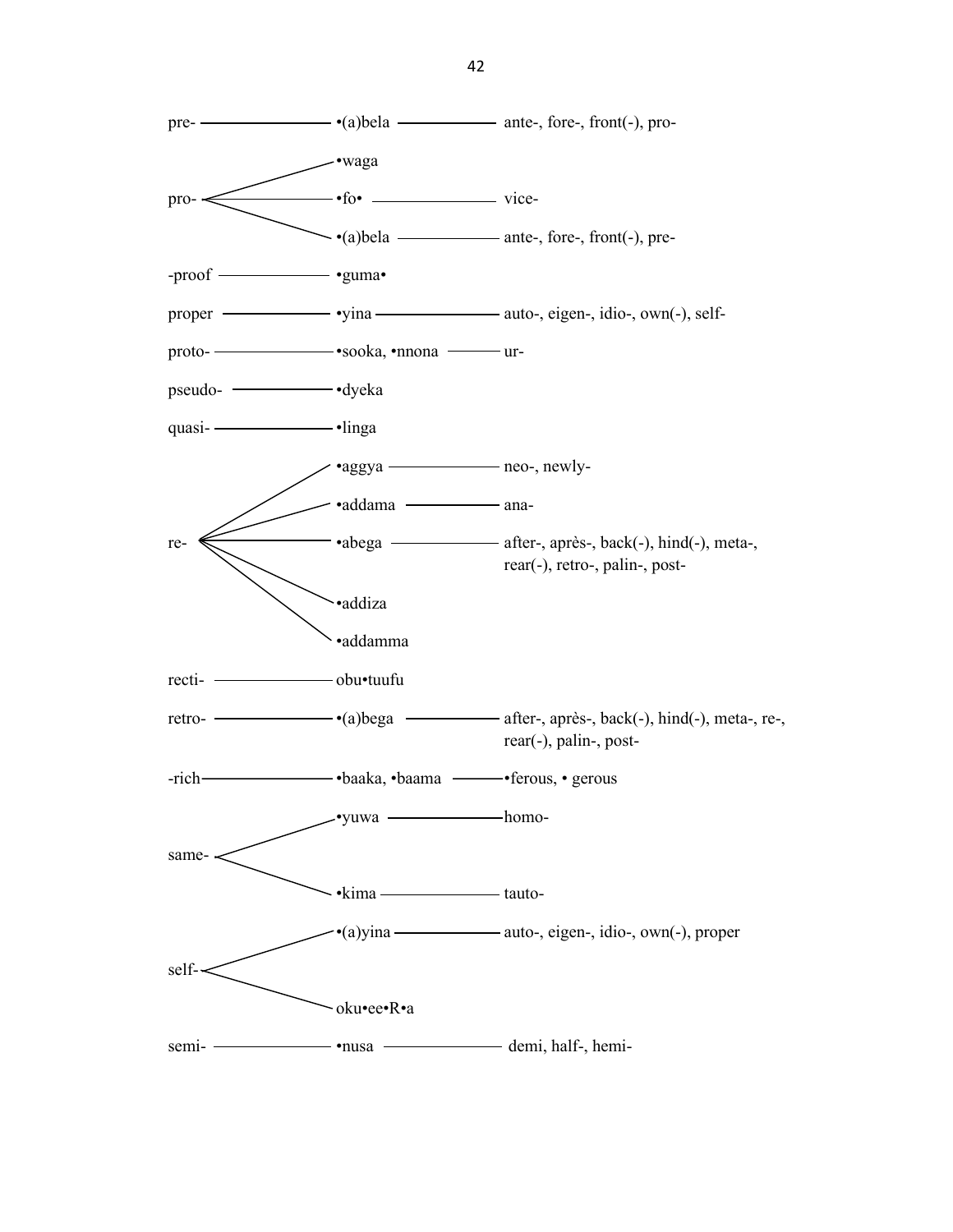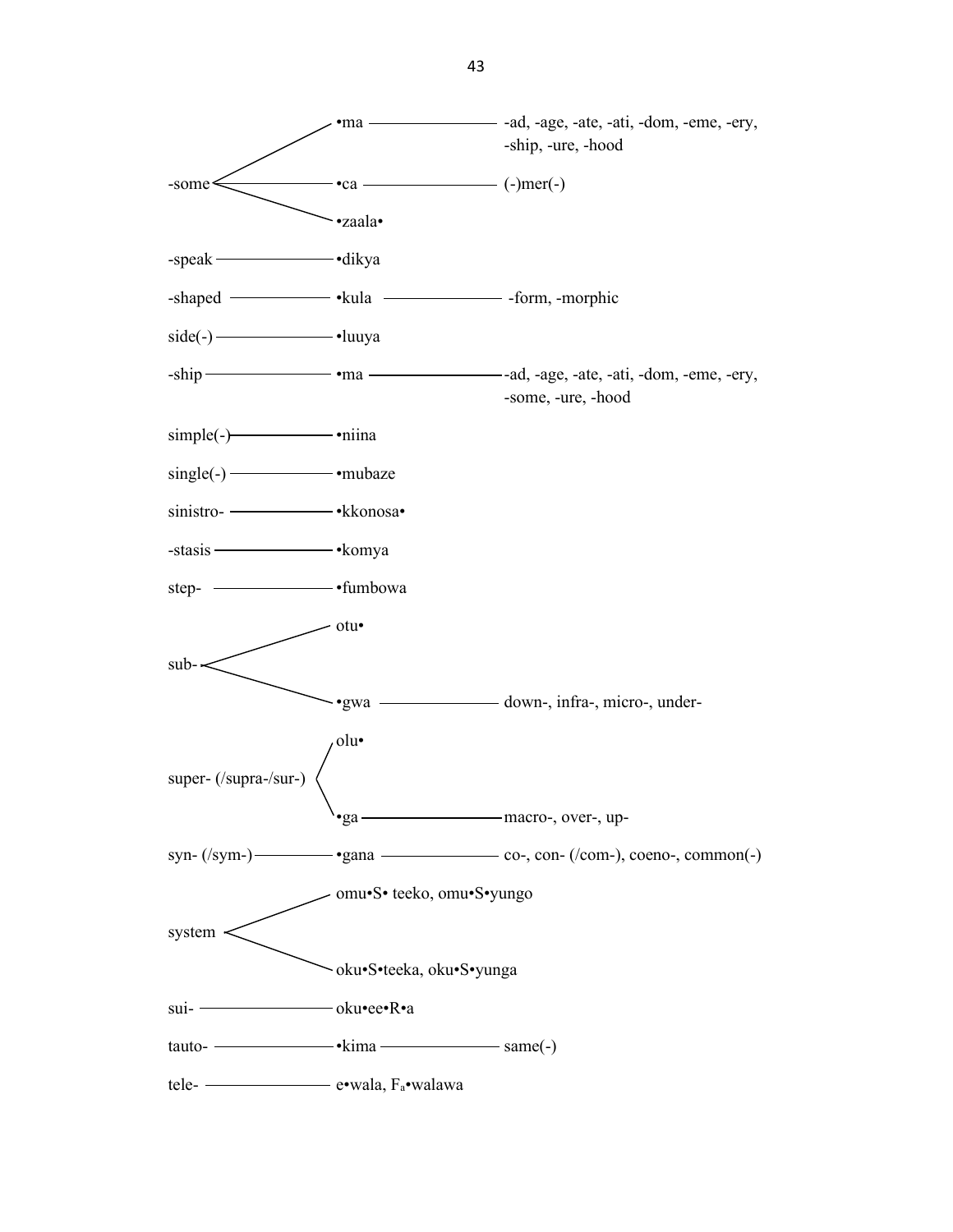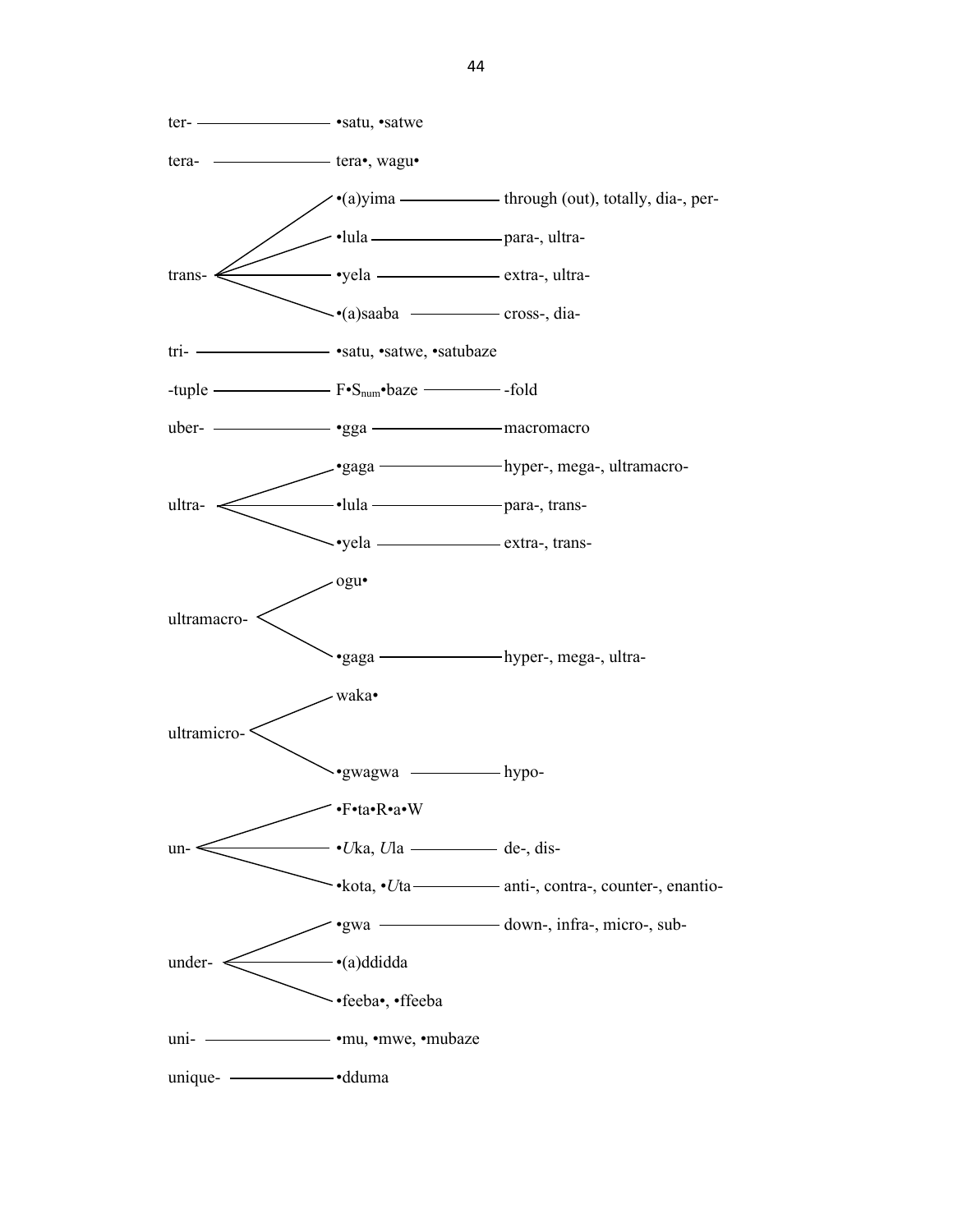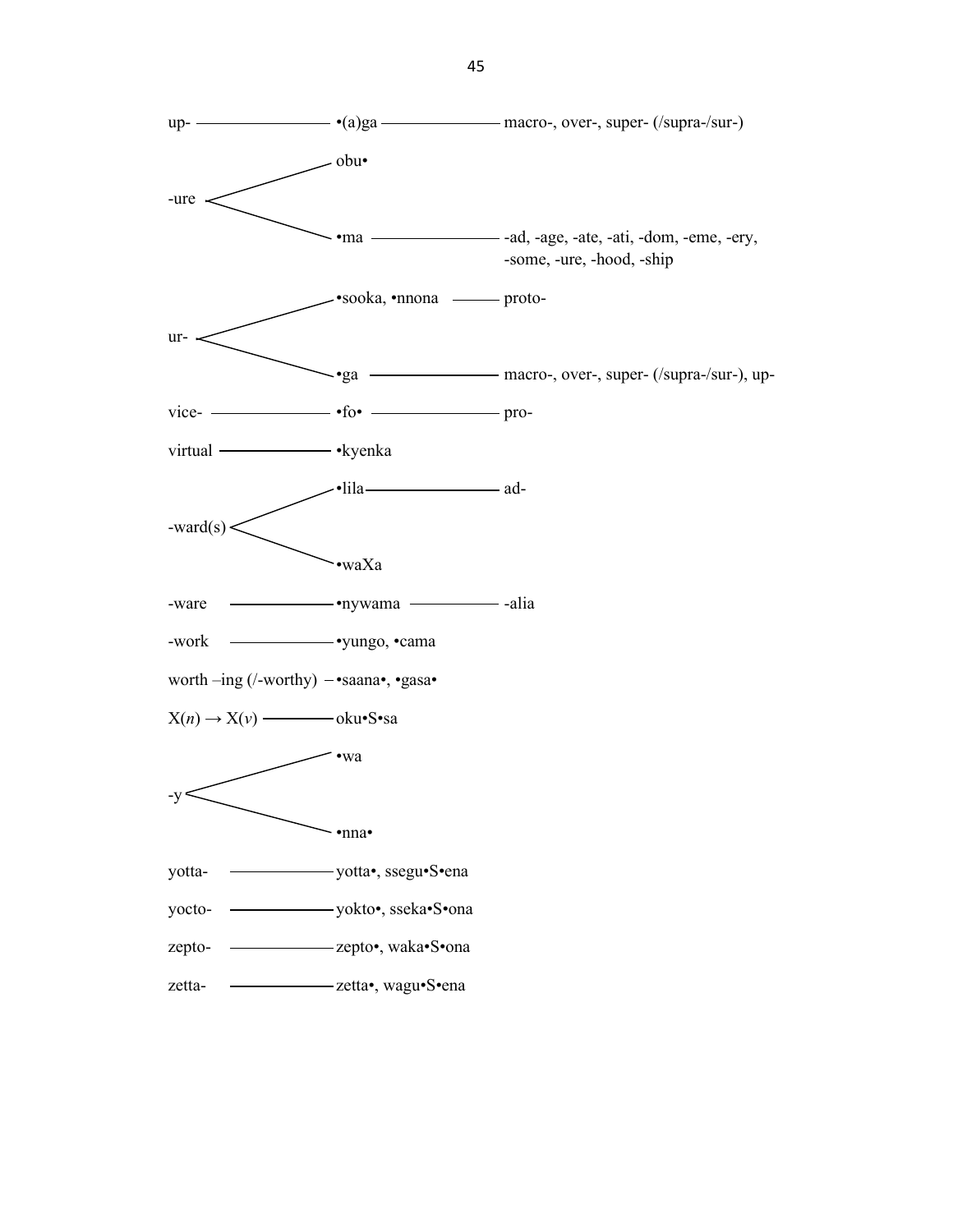# **Section 4: TWO CASES TO ILLUSTRATE THE SO FAR ATTAINED EXPRESSIVE POWER OF SCIENTIFIC LUGANDA**

(1) Subatomic Particles and Quanta

| (i)    | amameme     | = electricity: $aka \cdot + \cdot \text{meme} + \cdot \text{on} a \rightarrow akamemo \text{on} a = \text{electron}$ |
|--------|-------------|----------------------------------------------------------------------------------------------------------------------|
| (ii)   | nedda       | $=$ no: aka• + •nedda + •ona $\rightarrow$ akaneddoona = neutron                                                     |
| (iii)  | vee         | = yes: $aka \cdot + \cdot yee + \cdot \text{on}a \rightarrow akayoona = \text{position}$                             |
| (iv)   | okusooka    | = first: aka• + •sooka + •ona $\rightarrow$ akasookoona = proton                                                     |
| (v)    | ekitangaala | = light: aka• + •tangaala + •ona $\rightarrow$ akatangaaloona = photon                                               |
| (vi)   | obuzito     | = gravity: $aka \cdot + \cdot zito + \cdot \text{on} a \rightarrow akazito \text{on} a = graviton$                   |
| (vii)  | akavuga     | = sound: $aka^*$ + •vuga + •ona $\rightarrow$ akavugoona = phonon                                                    |
| (viii) | ·gaga       | = hyper: $aka \cdot + \cdot gaga + \cdot ona \rightarrow akagagoona = hyperon$                                       |
|        |             |                                                                                                                      |

# (2) Luganda *Système International* (SI) Circumfixes

| $10^{24}$       | ssegu•S•ena | $10^{-24}$ | sseka•S•ona |
|-----------------|-------------|------------|-------------|
| $10^{21}$       | wagu•S•ena  | $10^{-21}$ | waka•S•ona  |
| $10^{18}$       | ogu•S•ena   | $10^{-18}$ | aka•S•ona   |
| $10^{15}$       | ssegu•S     | $10^{-15}$ | sseka•S     |
| $10^{12}$       | wagu•S      | $10^{-12}$ | waka•S      |
| 10 <sup>9</sup> | sselu•S•ena | $10^{-9}$  | ssetu•S•ona |
| 10 <sup>6</sup> | walu•S•ena  | $10^{-6}$  | watu•S•ona  |
| $10^{3}$        | olu•S•ena   | $10^{-3}$  | otu•S•ona   |
| $10^{2}$        | sselu•S•ena | $10^{-2}$  | ssetu•S     |
| 10 <sup>1</sup> | walu•S•ena  | $10^{-1}$  | watu•S      |

#### ALTERNATIVELY,

- 10<sup>24</sup> ssegu•S•ena
- 10<sup>21</sup> wagu•S•ena
- 10<sup>18</sup> ogu•S•ena
- $10^{15}$  ssegu•S
- $10^{12}$  wagu•S
- $10^{9}$ sselu•S•ena
- 10<sup>6</sup> walu•S•ena
- $10^3$  olu•S•ena